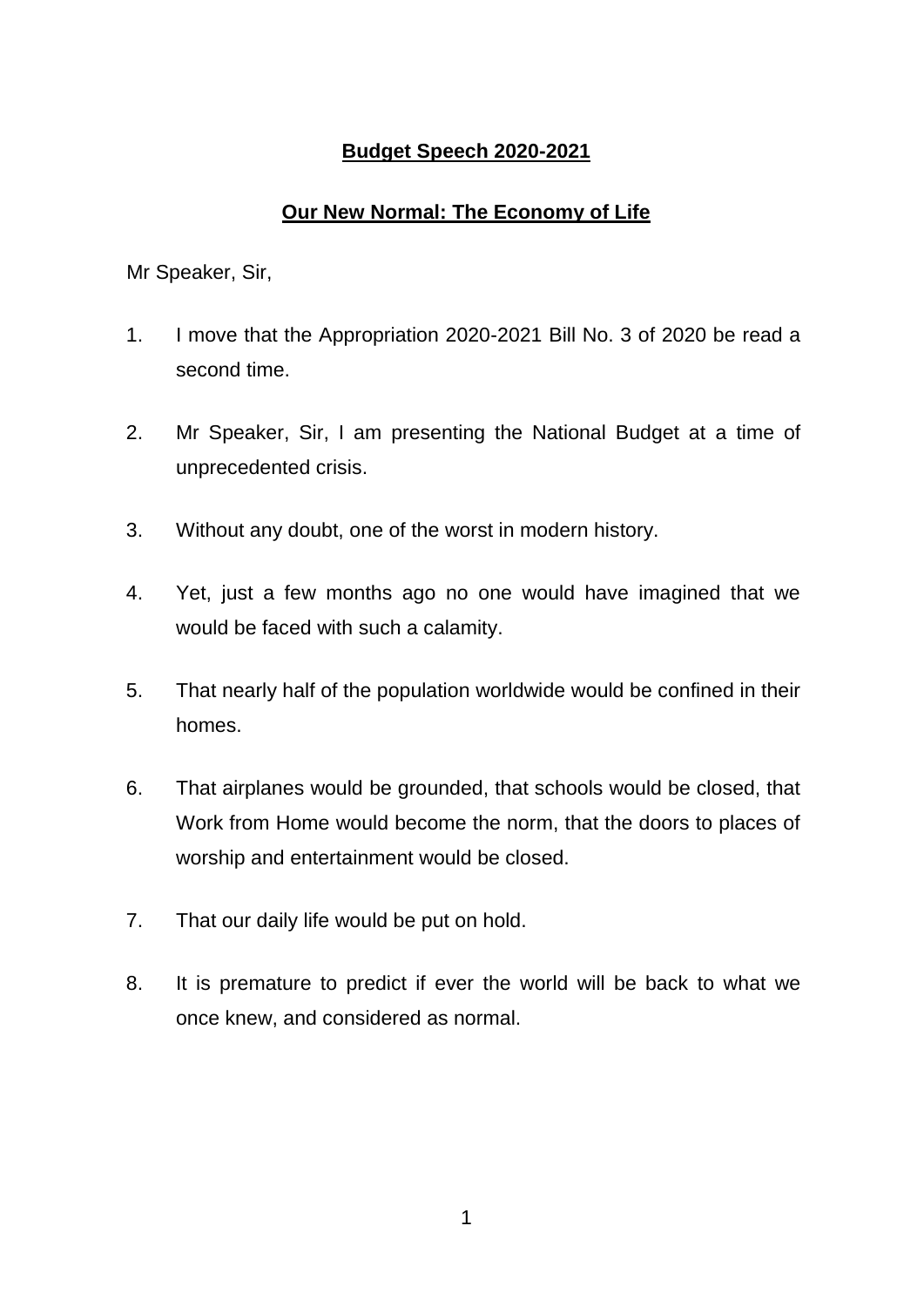- 9. A deep contraction, globally and locally, is unfolding before our eyes.
- 10. This is what international and local institutions are predicting.
- 11. But none of them are able to forecast today, with confidence, the depth and the duration of this contraction.
- 12. As at today, the IMF is forecasting that the world GDP, in its best-case scenario, would contract by around 3 percent in 2020.
- 13. According to the ILO, the impact on the global world of work will be far-reaching, pushing millions of people into unemployment.
- 14. Mauritius has not been spared.
- 15. The fallout on our economy is without comparison.
- 16. Latest forecasts point to a GDP contraction of up to 11 percent this year, the worst GDP contraction ever for our country.

- 17. In these unknown unknowns, what remains constant is the commitment of this Government towards its people.
- 18. Today, I will unveil before this House our strategy.
- 19. The challenge is daunting, but, our response is nothing but historical.
- 20. We will, as a nation, rise up together to this New Normal.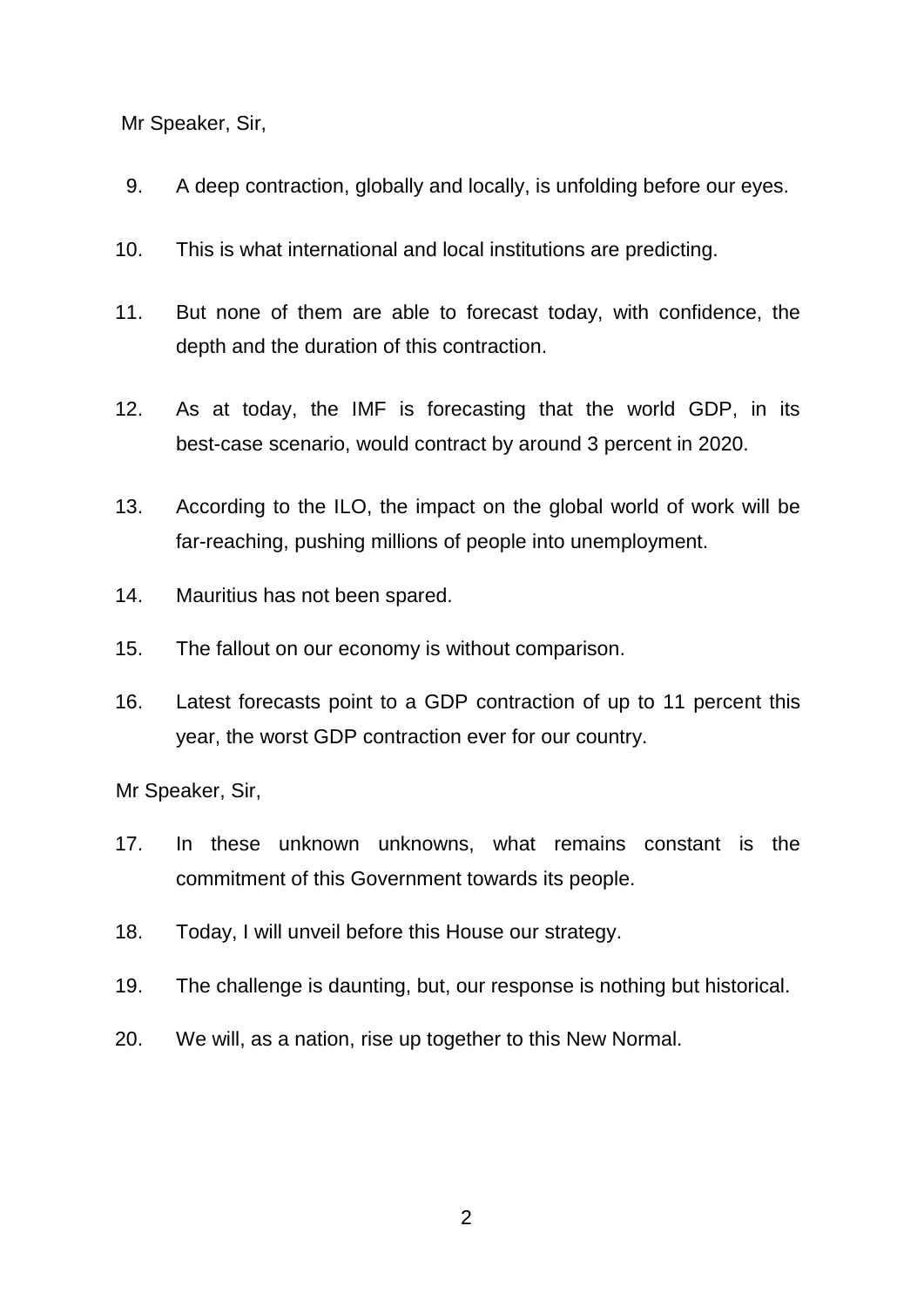- 21. Our "New Normal" will be the Economy of Life. That is why this Budget is focusing on the following tryptic:
	- A. Rolling out the 'Plan de Relance de l'investissement et de l'économie'.
	- B. Engaging in Major Structural Reforms.
	- C. Securing Sustainable and Inclusive Development.

# **A. ROLLING OUT OUR PLAN DE RELANCE DE L'INVESTISSEMENT ET DE L'ECONOMIE**

- 22. We must protect the jobs of thousands of men and women.
- 23. We must secure the means of livelihood for thousands of small businesses.
- 24. We have earmarked more than Rs 100 Billion in this Budget for our **Plan de Relance de L'Investissement et de l'Economie**. This will enable us to -
	- (a) give a boost to the construction sector;
	- (b) go back to basics with investment in smart agriculture;
	- (c) rebuild our local manufacturing fabric;
	- (d) support our tourism industry;
	- (e) consolidate our financial services sector;
	- (f) stimulate the development of data economy;
	- (g) diversify and deepen the blue economy value-chain;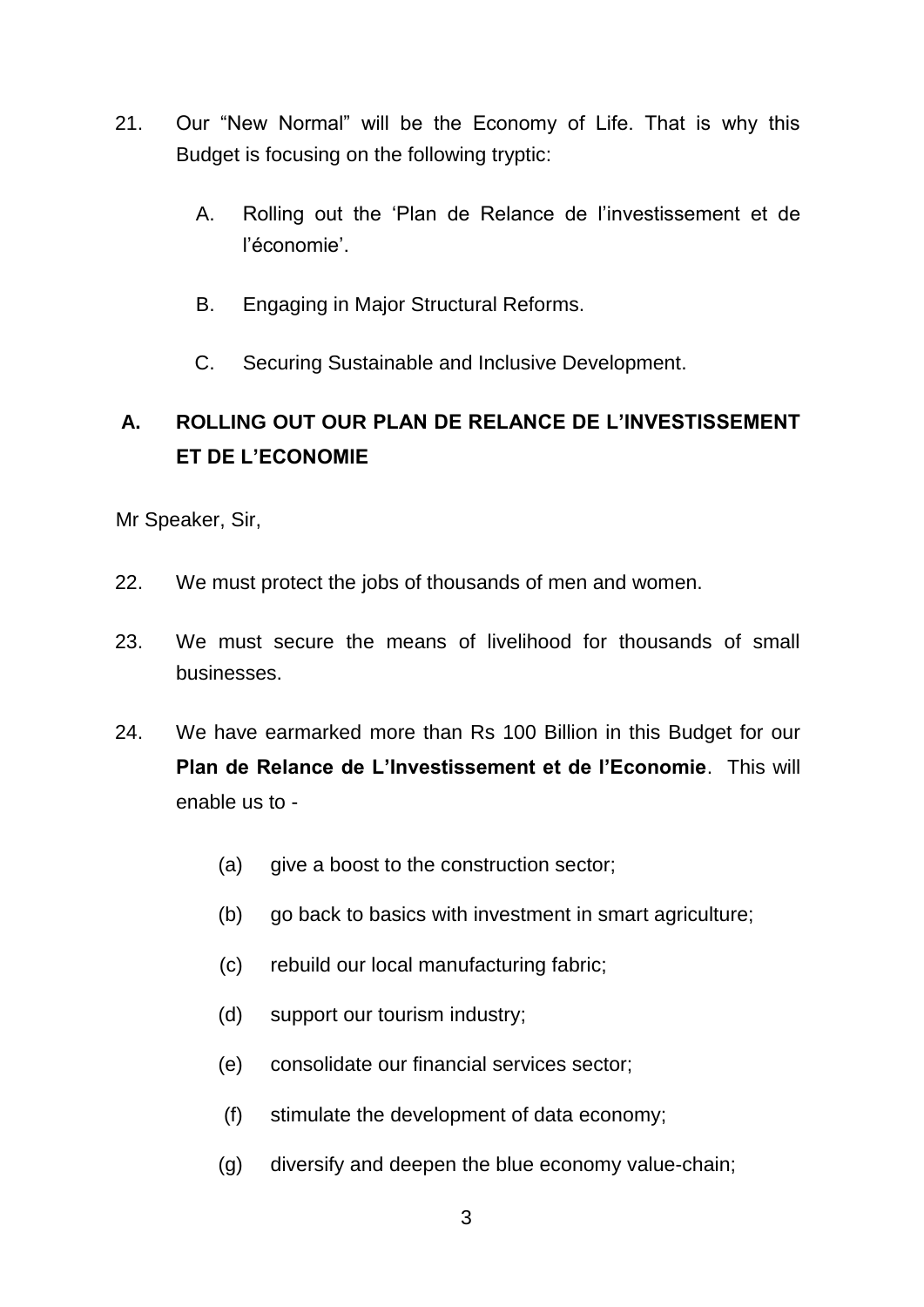- (h) build a strong biomedical and pharmaceutical industry;
- (i) reinforce our regional partnerships; and
- (j) foster entrepreneurship and protect the livelihood of SMEs.

### *Reviving our Traditional Sectors*

Mr Speaker, Sir,

25. In our economic recovery plan, we will start by reviving our traditional sectors.

# *Construction Sector*

- 26. The construction industry will be the engine of our recovery.
- 27. First, we are providing Rs 12 billion for the construction of 12,000 social housing units across the whole island.
- 28. Second, the Rivière des Anguilles dam will be constructed at an estimated cost of around Rs 7.5 billion.
- 29. Third, investment of around Rs 6 billion are expected in the main bus terminals along the Port Louis – Curepipe corridor into multi-modal Urban Terminals.
- 30. Fourth, we are providing some Rs 5.2 billion for the construction of new roads and bridges.
- 31. Fifth, another Rs 5 billion is being provided for the completion of the Metro System from Rose Hill to Curepipe.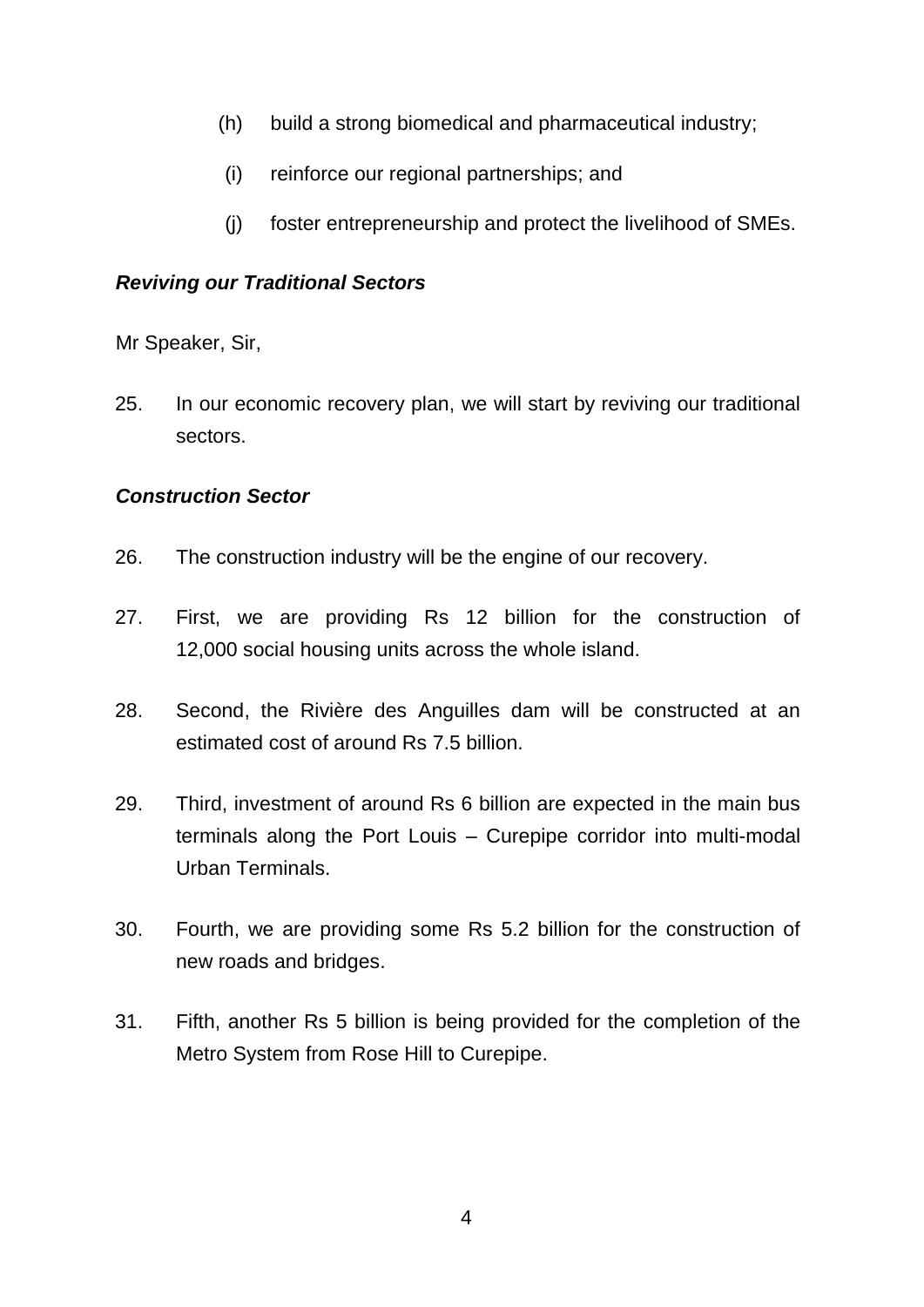- 32. Sixth, the bus terminals modernisation programme will be extended to other main agglomerations of the country, starting with Flacq, St Pierre, Mahebourg and Rivière du Rempart with the participation of the private sector who will invest some Rs 3.2 billion over the next 3 years.
- 33. Seventh, some Rs 2.2 billion will be invested in a Breakwater, Fishing Port and the Cruise Terminal Building.
- 34. We will also stimulate private investment, including in the construction sector.
- 35. There are currently some 34 projects in the pipeline at the EDB worth some sixty-two billion rupees. A High-Level Committee chaired by the Prime Minister will be set up to expedite processing and approvals of these projects.
- 36. Government will further incentivise the construction industry by
	- (a) Waiving fees related to the Building and Land Use Permit (BLUP) for construction of pharmaceutical manufacturing factories, food processing plants and warehouses.
	- (b) Facilitating purchases of immovable properties by foreign buyers through digital Power of Attorney.
	- (c) Extending the Construction of Housing Estate Scheme and Acquisition of Newly Built Dwellings Scheme for another period of two years; and also raising the eligibility threshold under these schemes from 6 to 7 million rupees.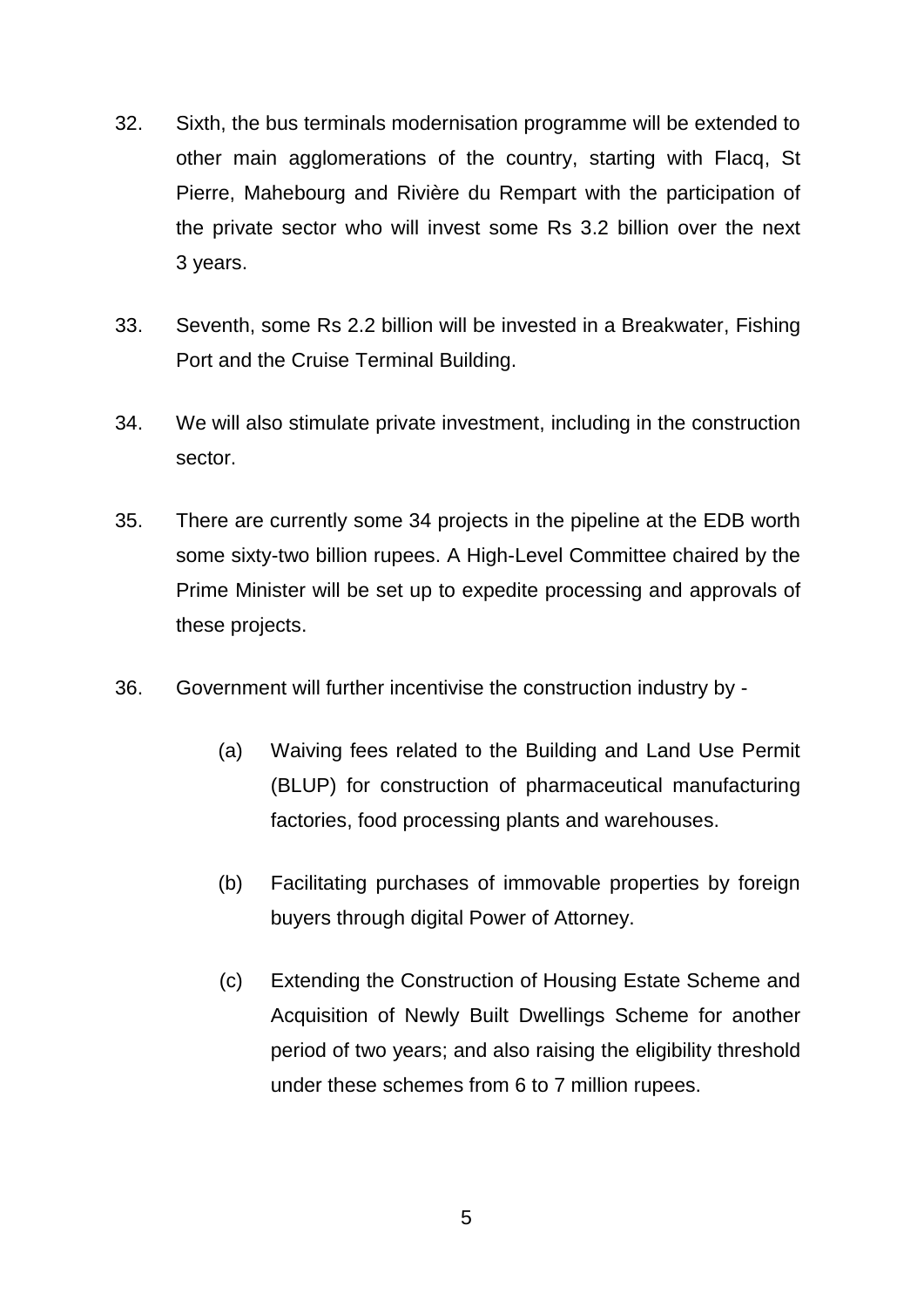- 37. We will allow for payment of VAT as from the date of receipt instead of the date of invoice for Government contracts in relation to construction works.
- 38. For Government projects of up to Rs 300 Million, contractors will be paid within a shorter period of 28 days instead of 56 days currently. Any retention amount will be paid fully within six months instead of twelve months.
- 39. The Construction Industry Development Board Act will be amended to review the grading of contractors.
- 40. As we stimulate construction, we have the will and the means to promote our local expertise, favour input from local firms and ensure that the employment created can be taken up by Mauritians.
- 41. Henceforth, public projects with investments of less than Rs 300 million and where pre-qualification is not required by Central Procurement Board, will be opened to Mauritian companies only.

#### *Agricultural Sector – Back to Basics*

- 42. Our economic recovery plan also extends support to the other traditional sectors besides construction.
- 43. One of the early lessons of the Covid-19 crisis is the need to be as self-sufficient as possible in what we consume.
- 44. We have the means, the land and the expertise today to become more independent in our food supplies.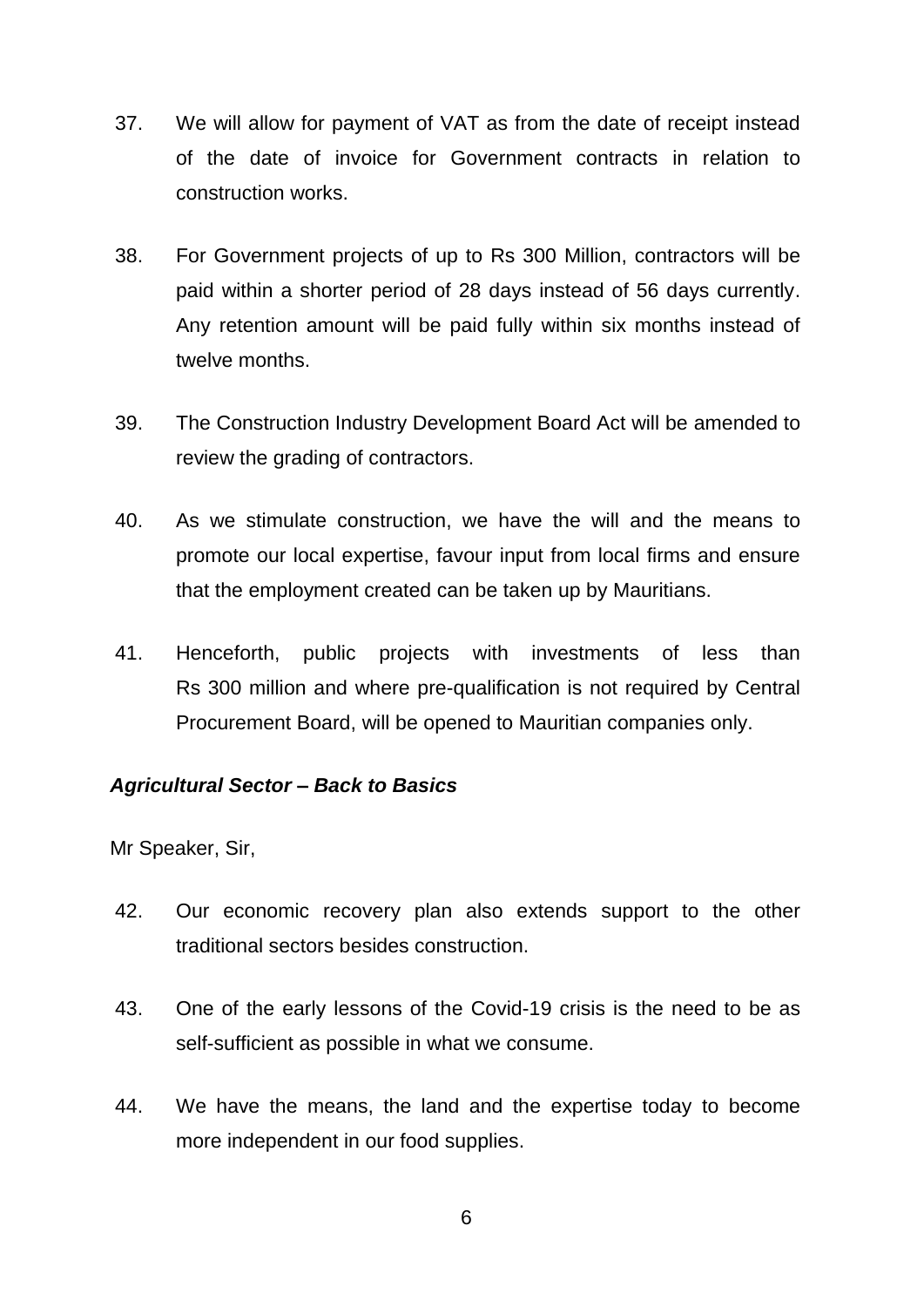- 45. I am therefore announcing the inception of a comprehensive National Agri-Food Development Programme.
- 46. This programme will promote the Farm to Fork concept, ensure food security and reduce our dependence on imports.
- 47. To achieve so, we need to bring more land under cultivation.
- 48. A centralised digital Land Bank of State and Private Agricultural Land will be set-up under Landscope Mauritius Ltd and be made publicly accessible.
- 49. It will operate as a platform to match demand and supply for land that can be used for food production.
- 50. Upon approval of Landscope Mauritius Ltd, a small planter, having up to 10 acres of agricultural land will be allowed to convert up to 10 percent of his land for residential or commercial purpose.
- 51. There are currently some 20,000 acres of abandoned land which will be put on the platform for immediate use.
- 52. Landscope Mauritius Ltd will have a new mandate to acquire more private agricultural lands with the support of the State Investment Corporation (SIC).
- 53. The Food and Agricultural Research & Extension Institute (FAREI) will develop the necessary standards and norms for production, storage, transformation and commercialisation of superfoods.
- 54. The Agricultural Marketing Board Act will be amended to broaden the role and functions of the Agricultural Marketing Board (AMB).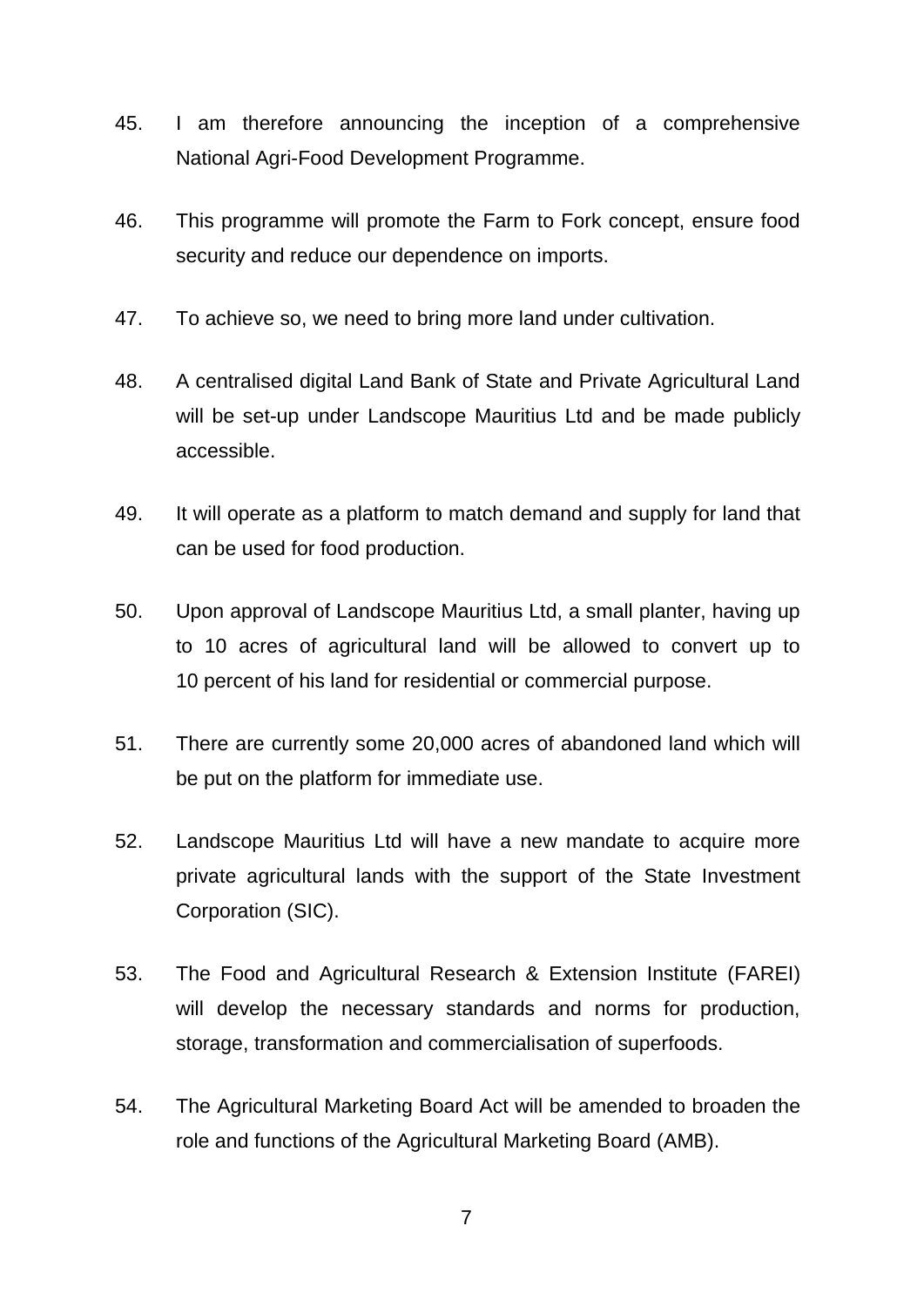- 55. This institution will, among others-
	- (a) Prepare and implement a production plan for strategic food crops based on local demand;
	- (b) Manage the National Wholesale Market for fruits and vegetables before end of 2020;
	- (c) Establish a price guarantee mechanism for producers to earn a sustainable flow of income;
	- (d) Invest in regional storage facilities to improve on-shelf life for seasonal crops such as tomatoes;
	- (e) Engage with local firms for agro-processing; and
	- (f) Ensure availability of quality seeds and develop new crop varieties.
- 56. We will also give further technical support to small planters to allow them to participate fully in the National Agri-Food Development Programme.
- 57. To boost the production of potatoes and onions, we will increase the subsidy for the purchase of seeds from Rs 5,000 per ton to Rs 25,000.
- 58. Moreover, Government will waive the payment of the annual premium in respect of the Crop Loss Compensation Scheme operated by the Small Farmers Welfare Fund.
- 59. Under the Fruit Protection Scheme, a grant of 50% of the cost of permanent netting structures will be provided to orchard owners.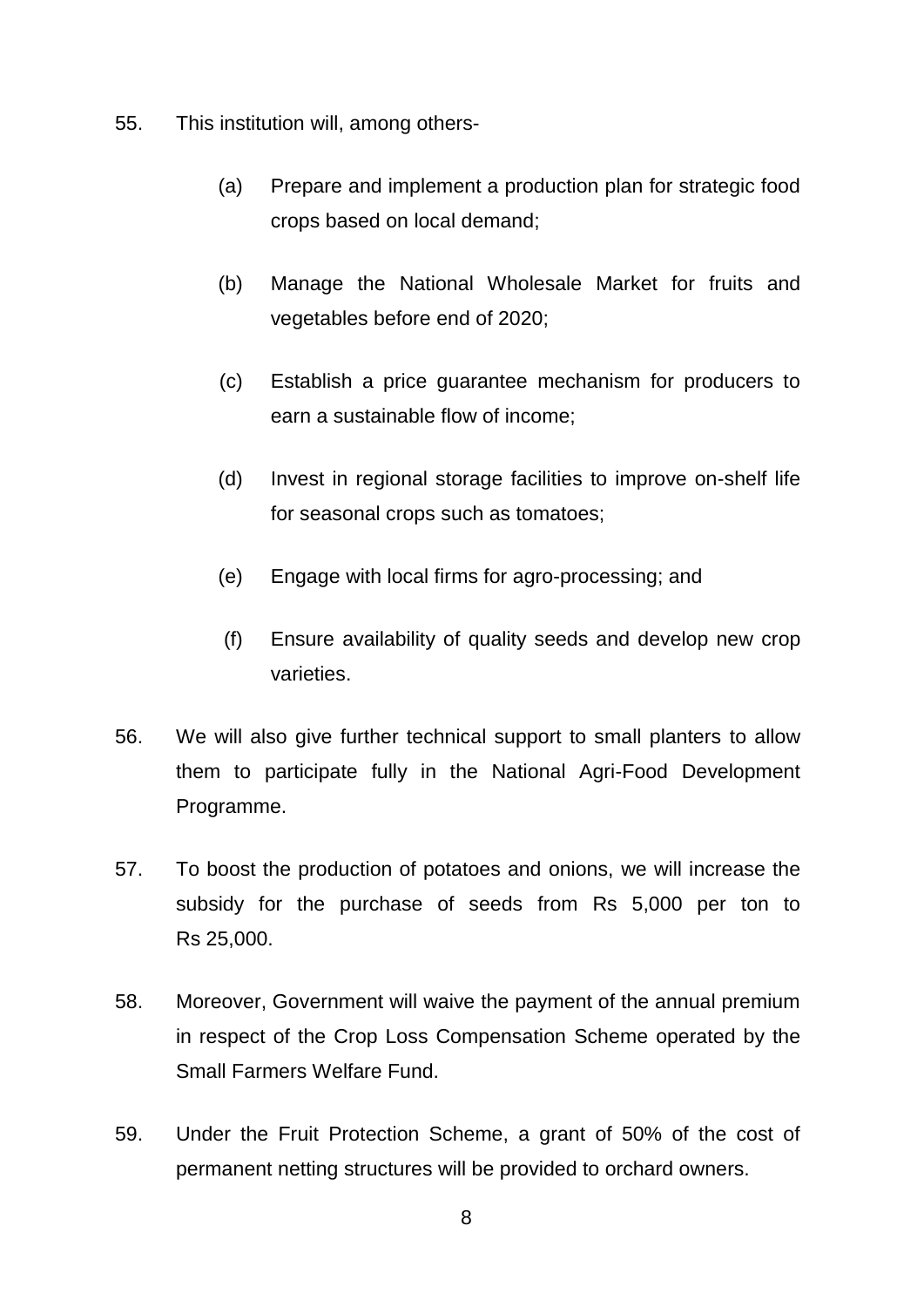60. For distressed companies affected directly by the Covid-19 pandemic in the agricultural sector, the Development Bank of Mauritius (DBM) will provide loans at the concessional rate of 0.5 percent per annum.

Mr Speaker, Sir,

- 61. The sugar cane planters will need our continued support.
- 62. For crop 2020, Government will ensure that planters receive a guaranteed price of Rs 25,000 per ton for the first 60 tons of sugar.
- 63. The insurance premium payable to the Sugar Insurance Fund Board by planters producing up to 60 tons of sugar will be waived for Crop 2020.
- 64. The Mauritius Cane Industry Authority (MCIA) will meet the shortfall arising from the suspension of CESS payments for Crop 2020.
- 65. The Cane Replantation Programme will be maintained to encourage planters to bring back land under sugarcane cultivation.
- 66. The rate of customs duty on imported sugar will be increased from 80% to 100%.

#### *Manufacturing Sector- Expanding our Local Manufacturing Fabric*

- 67. The manufacturing sector is a pillar of our economy and we need to build on that.
- 68. We will foster a Buy Mauritian program, one which favours local entrepreneurship and industrial development.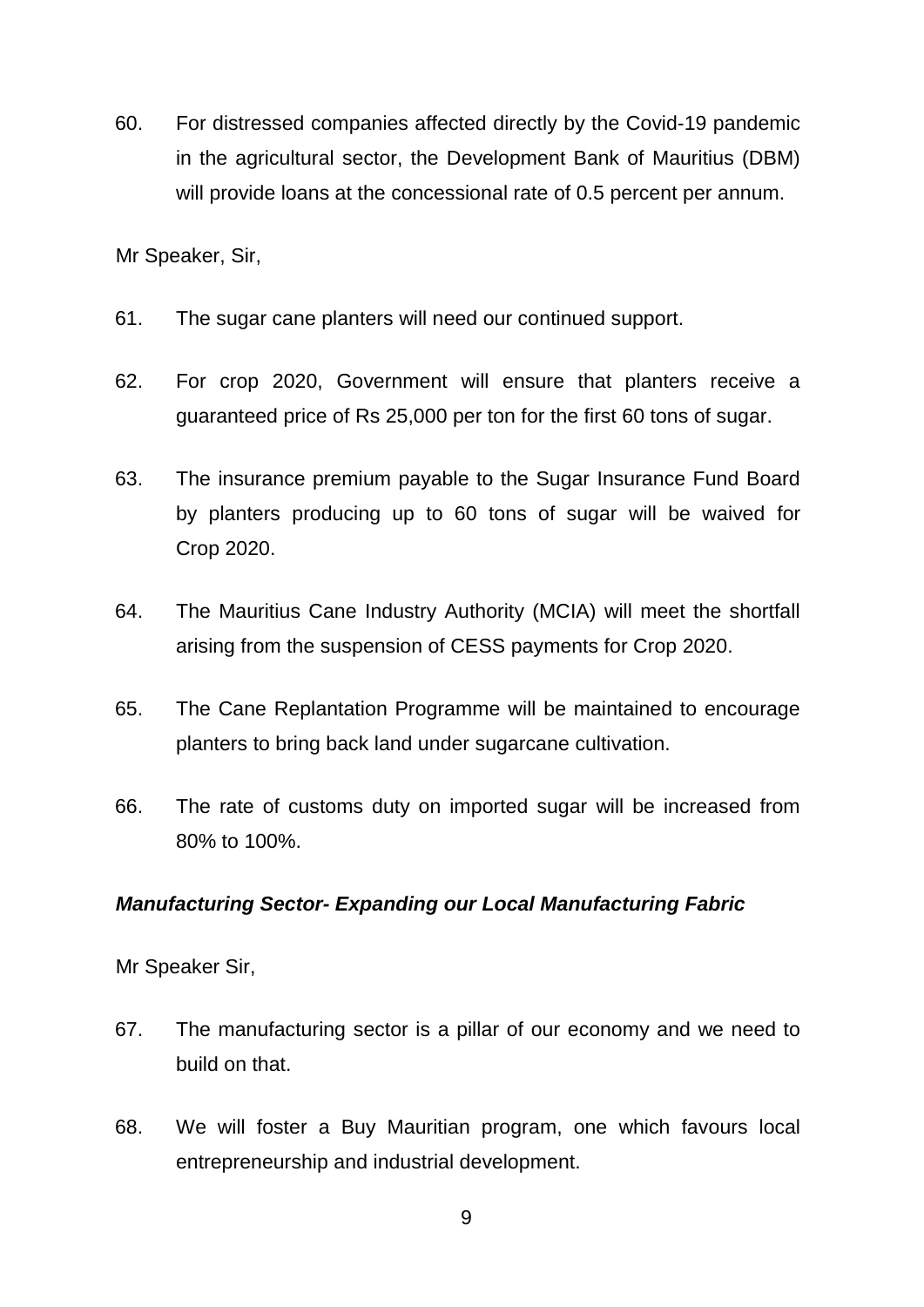- 69. We will thus enact appropriate legislations and impose quotas where needed to protect and promote the 'Made in Mauritius' brand.
- 70. We will impose a minimum shelf space of 10 percent for locally manufactured goods in supermarkets.
- 71. Ministries and Government Bodies will be required to have a minimum domestic content of 30 percent in their purchases of goods, wherever possible.
- 72. We will also provide for a Margin of Preference of 20 percent on public purchases to all local manufacturing companies and 30 percent for manufacturing SMEs.

- 73. Manufacturing calls for new production lines, new processes, new R&D and new technologies.
- 74. The investment tax credit of 15 percent over 3 years will be extended to all manufacturing companies.
- 75. We will provide a double deduction on the cost of acquisition of patents and franchises and also the costs incurred to comply with international quality standards and norms.
- 76. ISP Ltd will financially support enterprises producing hygienic goods such as sanitizers, PPEs, masks, handwash, and medical devices.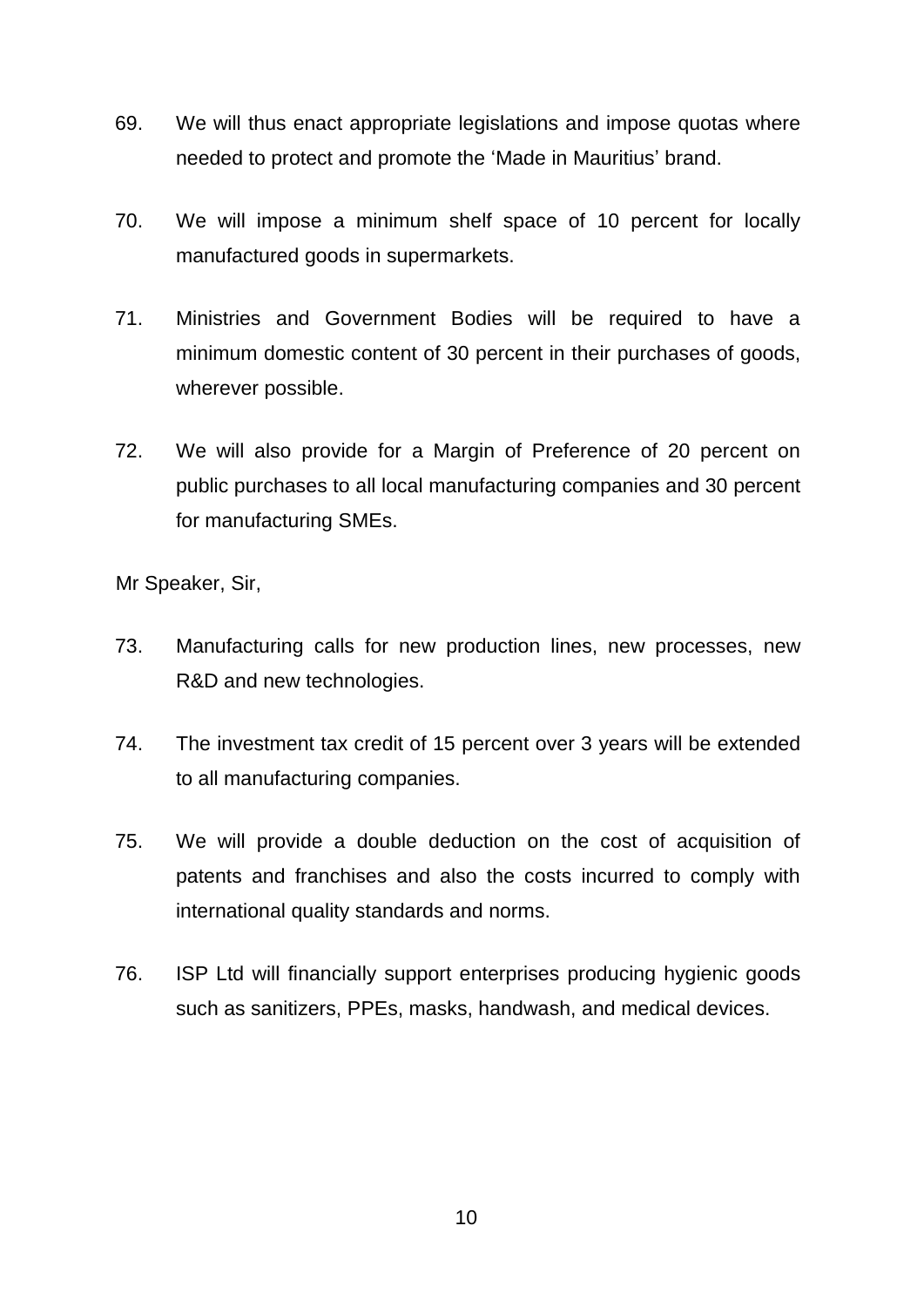# *Export Sector – A Paradigm Shift*

- 77. We also require a paradigm shift in our export strategy.
- 78. Port dues and terminal handling charges for exports will be waived from July to December 2020 and reduced by 50% for the period January to June 2021.
- 79. We are extending the Freight Rebate Scheme for exports to Africa; and the Trade Promotion and Marketing Scheme for exports to Japan, Australia, Canada and the Middle East.
- 80. The Export Credit Insurance Scheme will be extended to cover all our exports.
- 81. Government will support the first two years of operation of a "Made in Mauritius" warehouse set-up in Tanzania and Mozambique.
- 82. To foster the transformation of the textile industry, a reputable international firm will conduct a comprehensive review of our export model.
- 83. Companies will benefit from a 50 percent refund on the costs of certification, testing and accreditation of local laboratories.
- 84. They will also be exempted from the payment of registration duty and land transfer tax for the purchase of immovable property.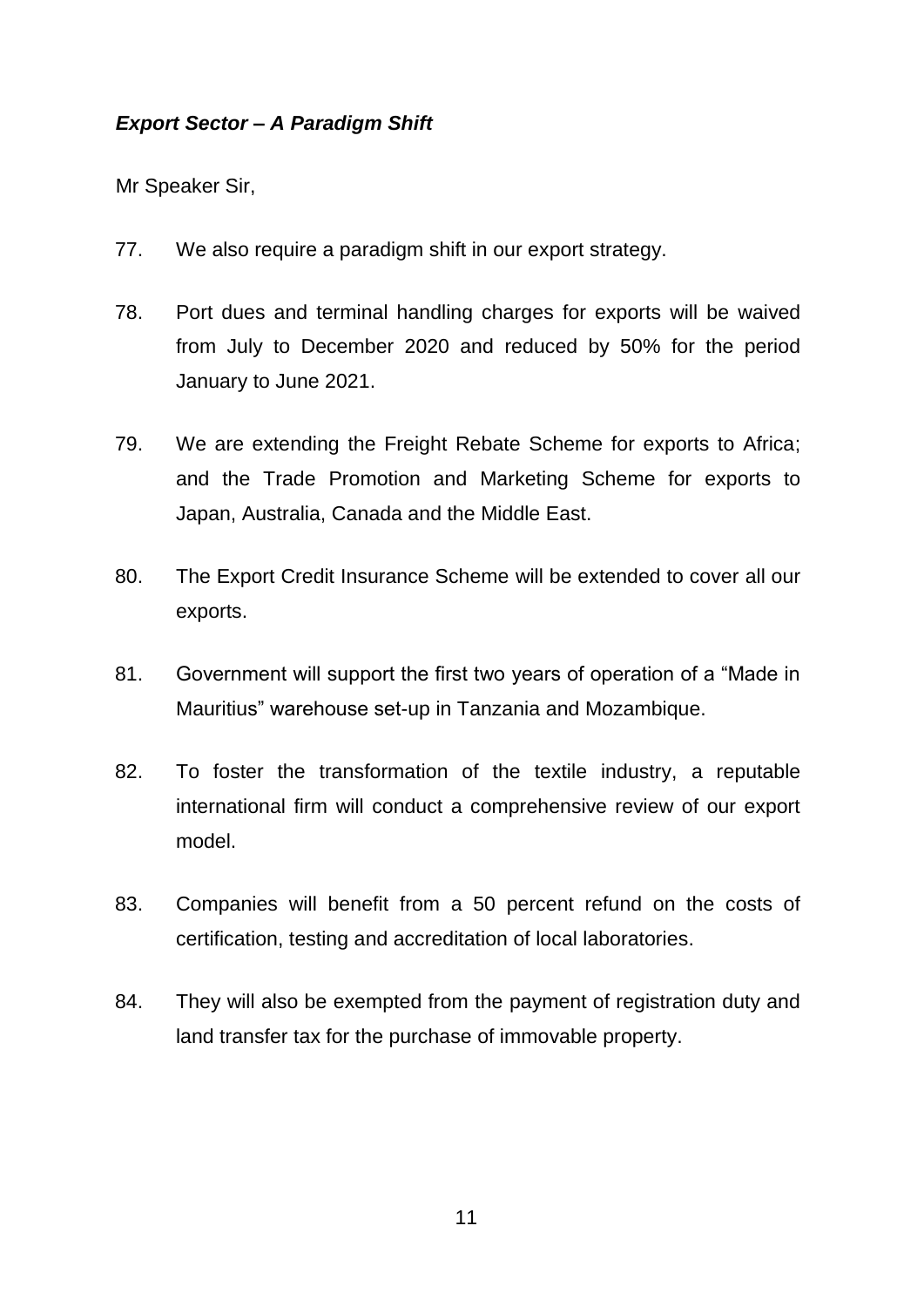### *Support to our Tourism Sector*

- 85. The tourism industry has come to a complete stop.
- 86. To kick-start the recovery process in this industry, Government will take the following measures.
- 87. A protocol will be established to ensure all sanitary precautions from arrival to departure.
- 88. Moreover, to maintain the competitiveness of the industry
	- (a) Support will be provided to our national carrier.
	- (b) The MTPA and EDB will develop a new tourism branding strategy.
	- (c) Furthermore, we will enter a commercial partnership with the Liverpool Football Club (LFC) for the promotion of the Mauritius destination, starting this September 2020.
- 89. We will introduce the Aparthotels Scheme to enable existing hotels to convert part of their accommodation units into serviced apartments that can be sold individually.
- 90. The Invest Hotel Scheme will allow owners to occupy their units for a total period of 90 days instead of 45 days in a year.
- 91. To attract High Net Worth tourists, special arrangements will be made at the airport to accommodate visitors coming in private jets.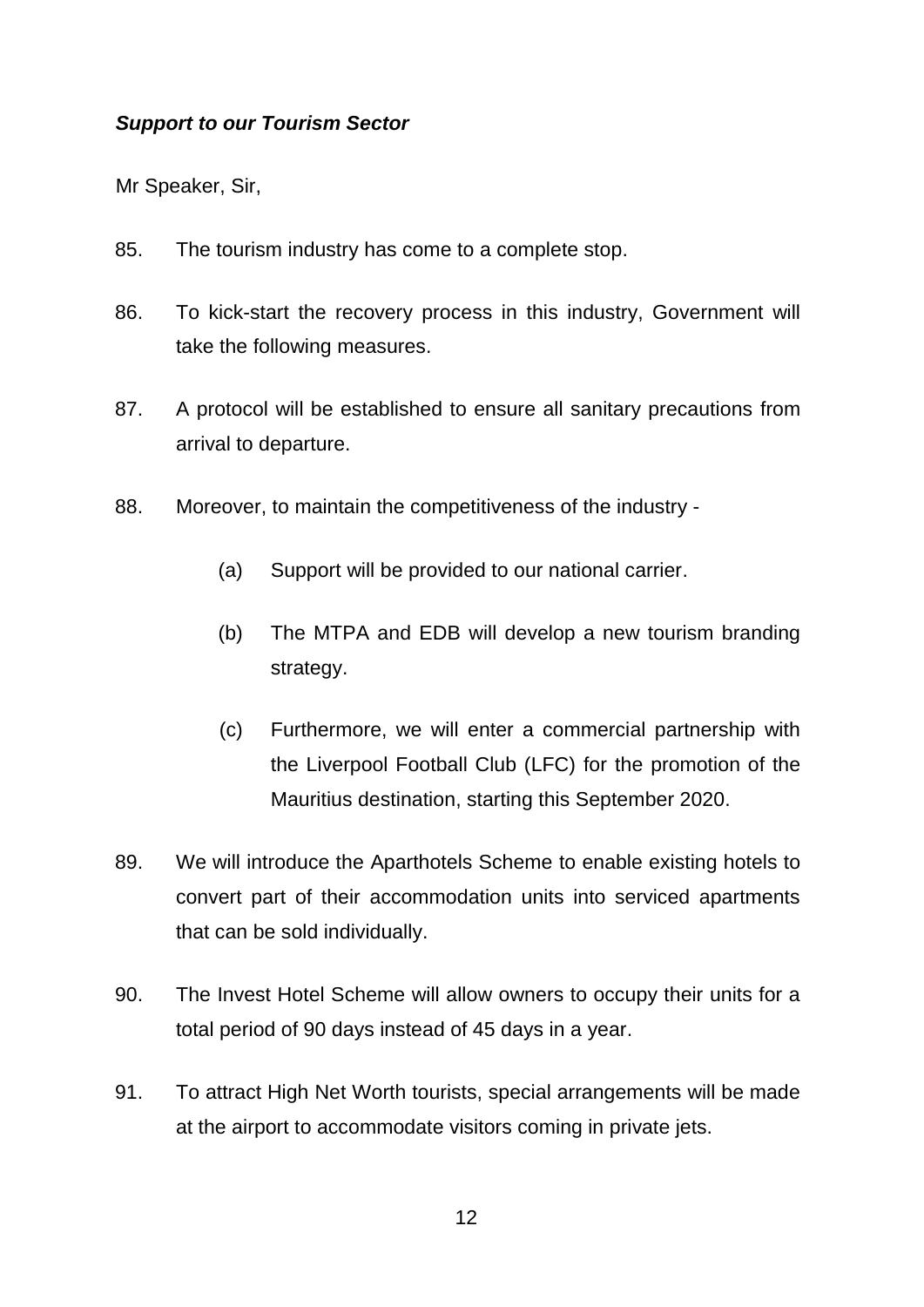- 92. MTPA will organise major events in Mauritius where various tour operators, travel agents and international press will be invited to experience our tourism industry.
- 93. To further help operators in the tourism sector
	- (a) The licensees of Tourism Authority and Beach Authority will be exempted from payment of licence fee for a period of two years.
	- (b) The rental payment of state lands for hotels will be waived for the upcoming financial year.
	- (c) The Hotel Reconstruction and Renovation Scheme rebate of 50 % on rental of state lands for hotels will be increased to 100% for two years up to 30 June 2022.
	- (d) Up to December 2021, companies operating under the Deferred Duty and Tax Scheme as well as the Mauritius Duty Free Paradise will be allowed to sell their goods on the local market, provided they pay the taxes.

# *Enhancing our Financial Services Sector*

- 94. Our financial services sector is facing a number of challenges requiring fundamental reforms.
- 95. Our utmost priority is to continue ensuring compliance of our jurisdiction with recommended international best practices and norms.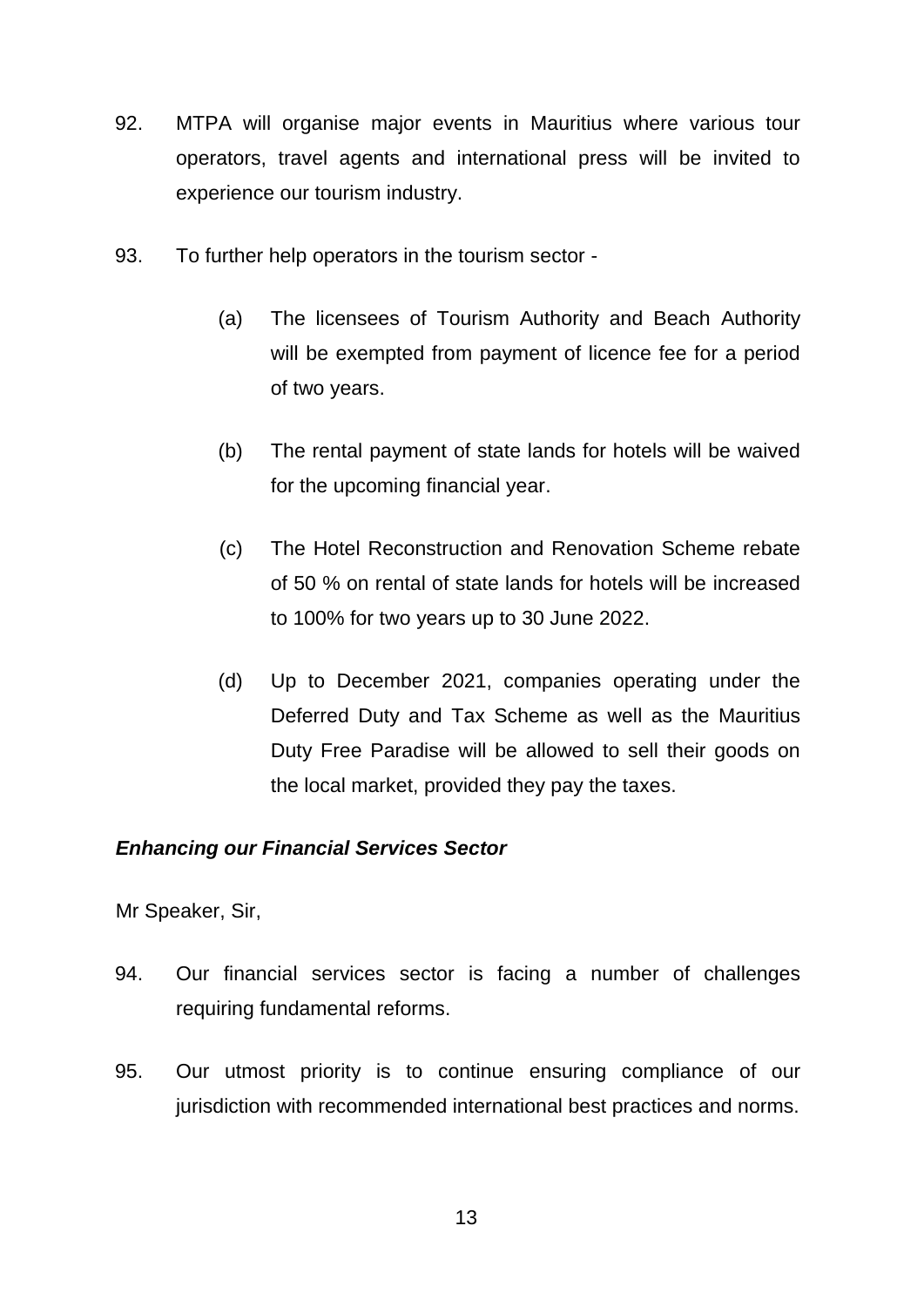### *FATF Action Plan*

- 96. Government is committed to completing the five remaining recommendations under the Financial Action Task Force (FATF) Action Plan for Mauritius by September 2020.
- 97. To comply with these 5 recommendations, we will implement the following measures:
	- (a) Risk-based supervisions in accordance with the recommendations of the FATF;
	- (b) Targeted outreach programmes to promote clear understanding of money-laundering and terrorist financing risks;
	- (c) Increased reporting of suspicious transactions;
	- (d) Targeted financial sanctions in cases of terrorist financing; and
	- (e) Timely access to beneficial ownership information.
- 98. Furthermore, a new AML/CFT (Miscellaneous Provisions) Bill will be introduced to complement existing legislative framework.
- 99. A dedicated and specialised Financial Offences Court will also be set up.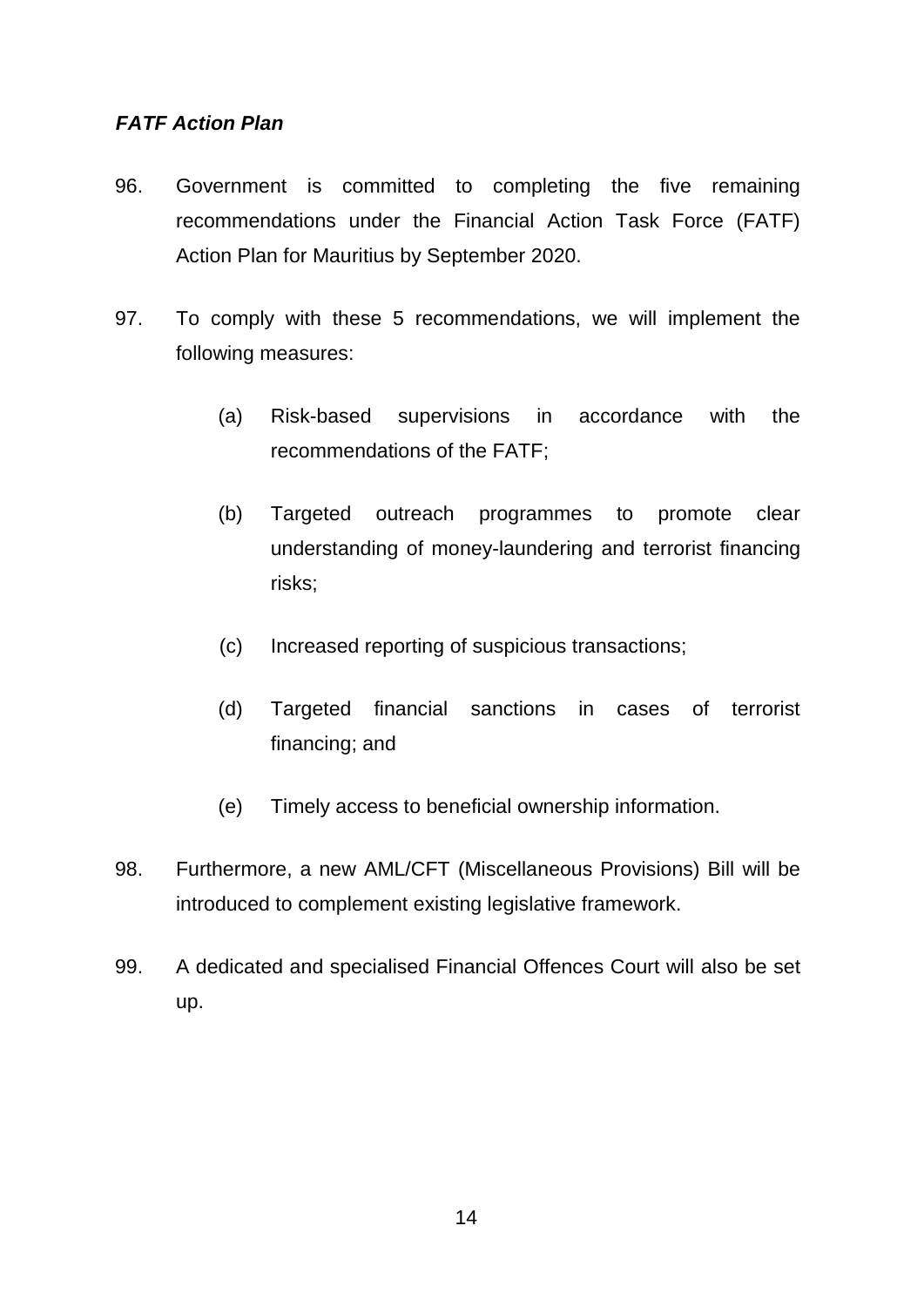# *Diversifying our Financial Services Sector*

- 100. To further enhance competitiveness of the Financial Services Sector, the following new products will be introduced in line with the recommendations of the 10-Year Blueprint.
	- (a) The Central Bank digital currency.
	- (b) An Insurance Wrapper.
	- (c) Variable Capital Companies.
	- (d) An inaugural Sukuk issuance by the Bank of Mauritius.
	- (e) Green and Blue Bond frameworks by the Bank of Mauritius.
- 101. The Bank of Mauritius will also come up with new frameworks for digital banking, private banking and wealth management by banks.
- 102. Moreover, a dedicated Venture Capital Market will be set up at the Stock Exchange of Mauritius for start-ups and SMEs.

Mr Speaker, Sir,

#### *Creative and Cultural Sector*

- 103. Arts and Culture are key elements of a strong social fabric.
- 104. To expand opportunities for our local artists, we will provide
	- (a) Rs 19 Million to finance the COVID-19 Action Plan 2020 to support the production of virtual concerts; and
	- (b) Rs 15 Million to finance events under a Calendrier Culturel.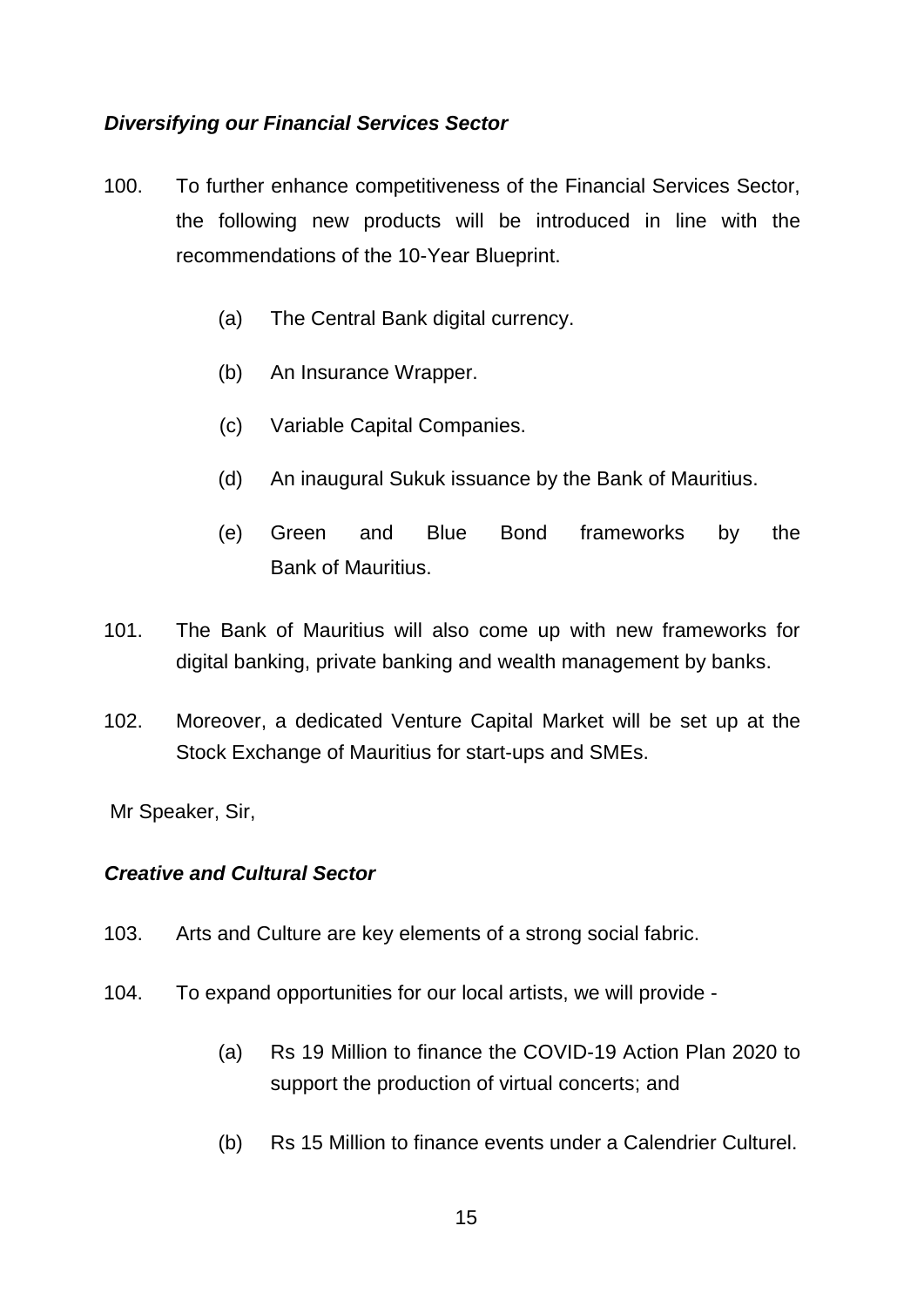- 105. An amount of Rs 35 Million is being earmarked for the preservation and rehabilitation of historical and cultural sites.
- 106. An expression of interest will be launched to develop an Art District in Port-Louis.
- 107. Moreover, strategic public places will be opened up for busking, art installations and for performing arts.
- 108. The EDB and the National Art Gallery will create an Online Fine Art Gallery to host art exhibitions and facilitate sales to the public.
- 109. Space will be made available at the Multi-sports Complex at Côte d'Or for fine art exhibitions and for performing art events.
- 110. An Art Festival will be organised on the weekend of the National Music Day 2021 to provide a platform to our artists to display their talents.

#### *Facilitating Emergence of New Sectors*

- 111. Our economic recovery plan is also about propelling Mauritius into the era of innovation and new technologies.
- 112. This is a sine-qua-non condition for putting our economy on a higher growth path.
- 113. The world is changing and we can no longer wait for others to drive innovation for us nor can we wait for them to react to global changes.
- 114. We are now taking the reins and leading our nation towards a new horizon that is prepared for any eventuality.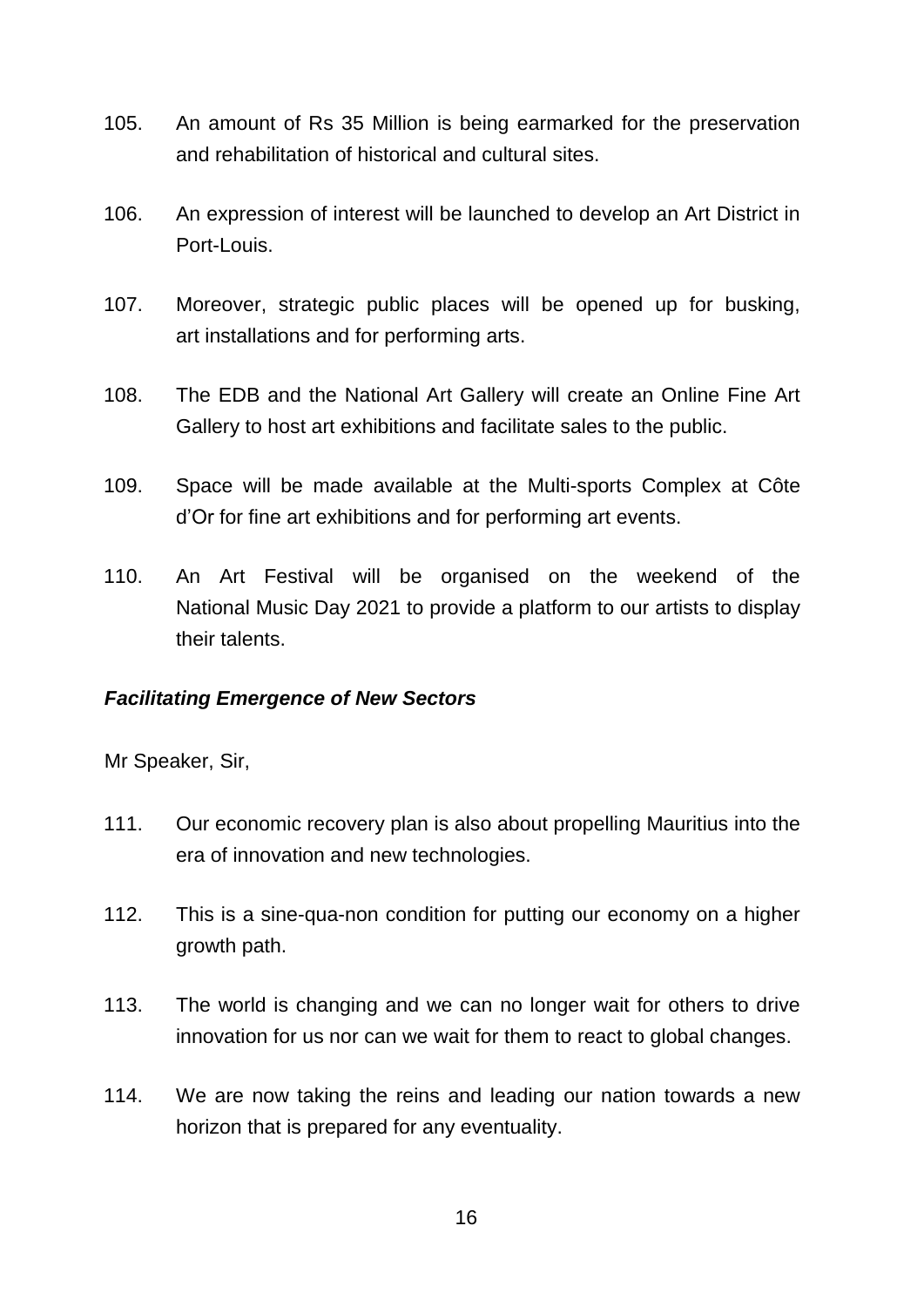- 115. For this, we need a game changer.
- 116. This is our vision for the future a Mauritius driven by data technology.

# *Côte d'Or Data Technology Park*

- 117. Indeed, today I am announcing a new Data Technology Park at Côte d'Or.
- 118. This Park, based on knowledge and skills, will lay the foundation for a data driven economy and would create the right eco-system to accelerate the innovation process from idea to creation.
- 119. The Park will encompass 12 highly skilled and specialised centres from additive manufacturing to deep artificial intelligence.
- 120. This Park will endow Mauritius with a Carbon Neutral Green Certified Tier 4 Data Centre.
- 121. The Deep Artificial Intelligence Centre will provide the necessary support for start-ups, existing businesses and government services to achieve a major digital transformation.

# *Pharmaceutical Industry*

- 122. The pandemic has proved the importance of having a full-fledged pharmaceutical sector.
- 123. To this end, the Mauritius Investment Corporation Ltd (MIC) will invest in the production of pharmaceutical products, medical devices and personal protective equipment through a public-private enterprise.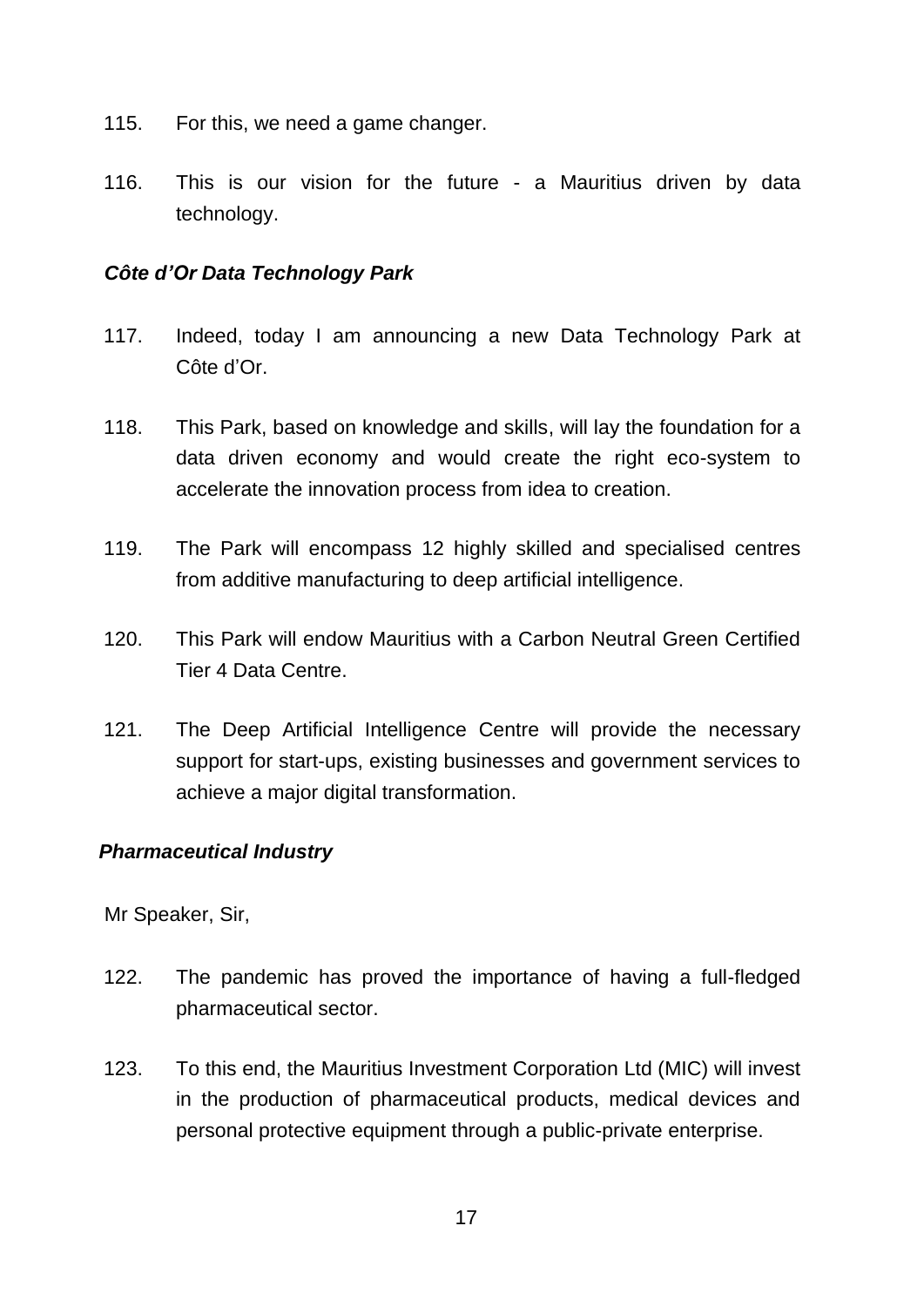- 124. To ensure conformity with international norms and standards, a Medical Products Regulatory Authority Bill will be introduced.
- 125. To bring more research and development in Mauritius, registration duty on acquisition of immovable property in the life sciences sector will be waived.
- 126. Medical R&D centres will benefit from VAT exemption on construction materials and specialised equipment, and double deduction on R&D expenditures.
- 127. The Human Tissue Act will be fully proclaimed.
- 128. A regulatory framework will be set up for telemedicine platforms.

### *Blue Economy*

- 129. We will also further unlock the potential of the blue economy.
- 130. To develop the fishing industry, the MIC will invest in joint ventures engaged in fishing activities and its value chain.
- 131. An inland aquaculture scheme will be introduced with the following incentives:
	- (a) an 8-year tax holiday; and
	- (b) duty and VAT exemption on equipment.
- 132. The daily rate of the bad weather allowance to fishermen will be increased from Rs 365 to Rs 425.
- 133. Ship registration is another segment of the blue economy.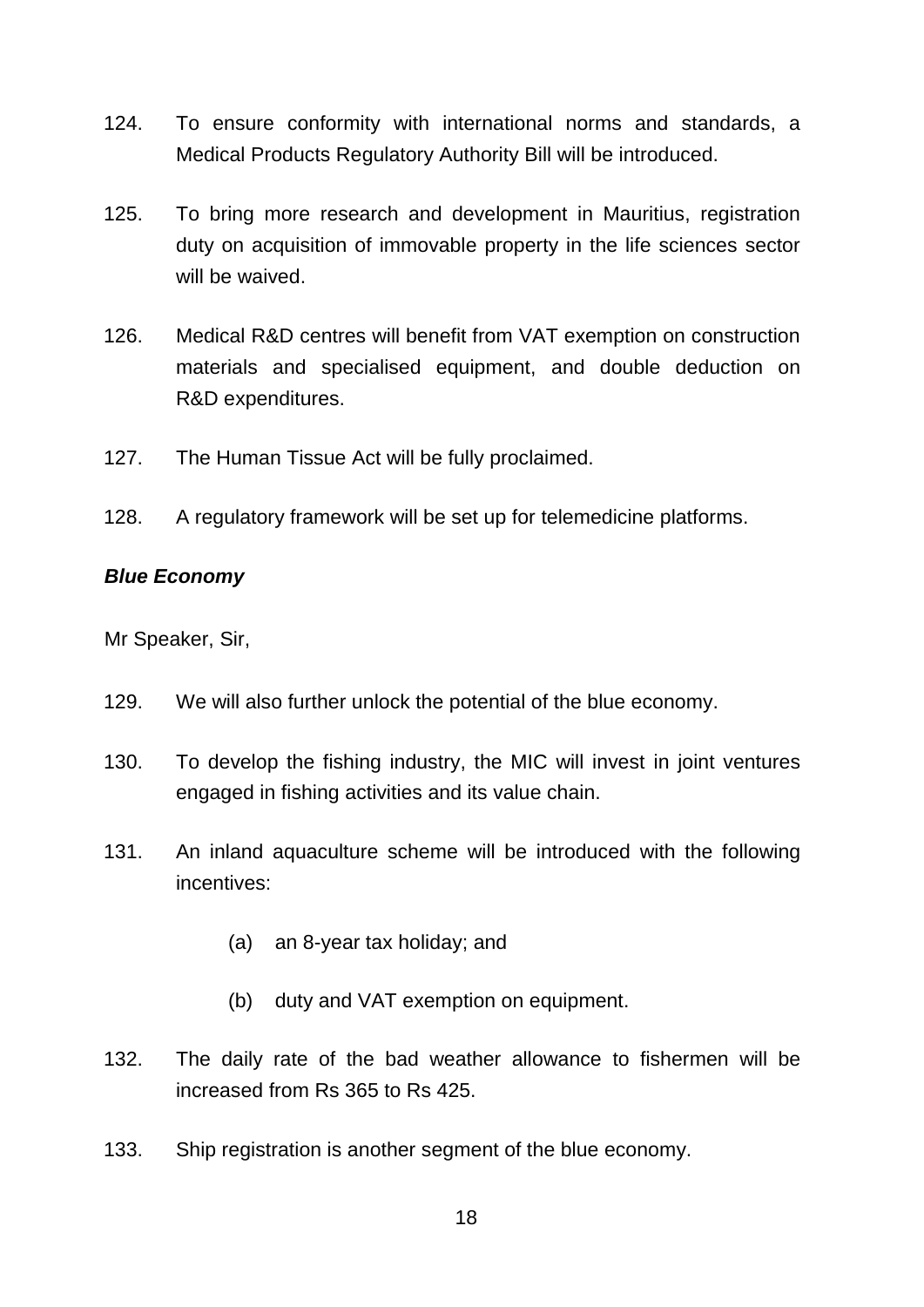134. In this context, a single licence for chartered yacht calls in Mauritius will be introduced encompassing multiple berthing options, rights for helicopter flights and gaming.

### *Africa*

Mr Speaker Sir,

- 135. Africa is our future.
- 136. It is hand in hand that our socio-economic pathway will be written.
- 137. Our Economic Recovery plan thus also focuses on reinforcing our partnerships with the rest of Africa.
- 138. The MIC has earmarked Rs 10 billion to invest in African projects, including SEZ projects under a G2G framework.

# *Fostering Entrepreneurship and Ideas*

- 139. Both our recovery and the future growth will be built on a strong commitment towards an inclusive economy and society.
- 140. One which supports entrepreneurship, creativity and ideas.
- 141. DBM Ltd has earmarked Rs 10 billion to support distressed SMEs and Cooperative Societies.
- 142. The DBM will provide loans of up to Rs 10 million per enterprise at a concessional rate of 0.5 percent per annum.
- 143. In the same vein, DBM will provide loan facilities to taxi operators based at hotels.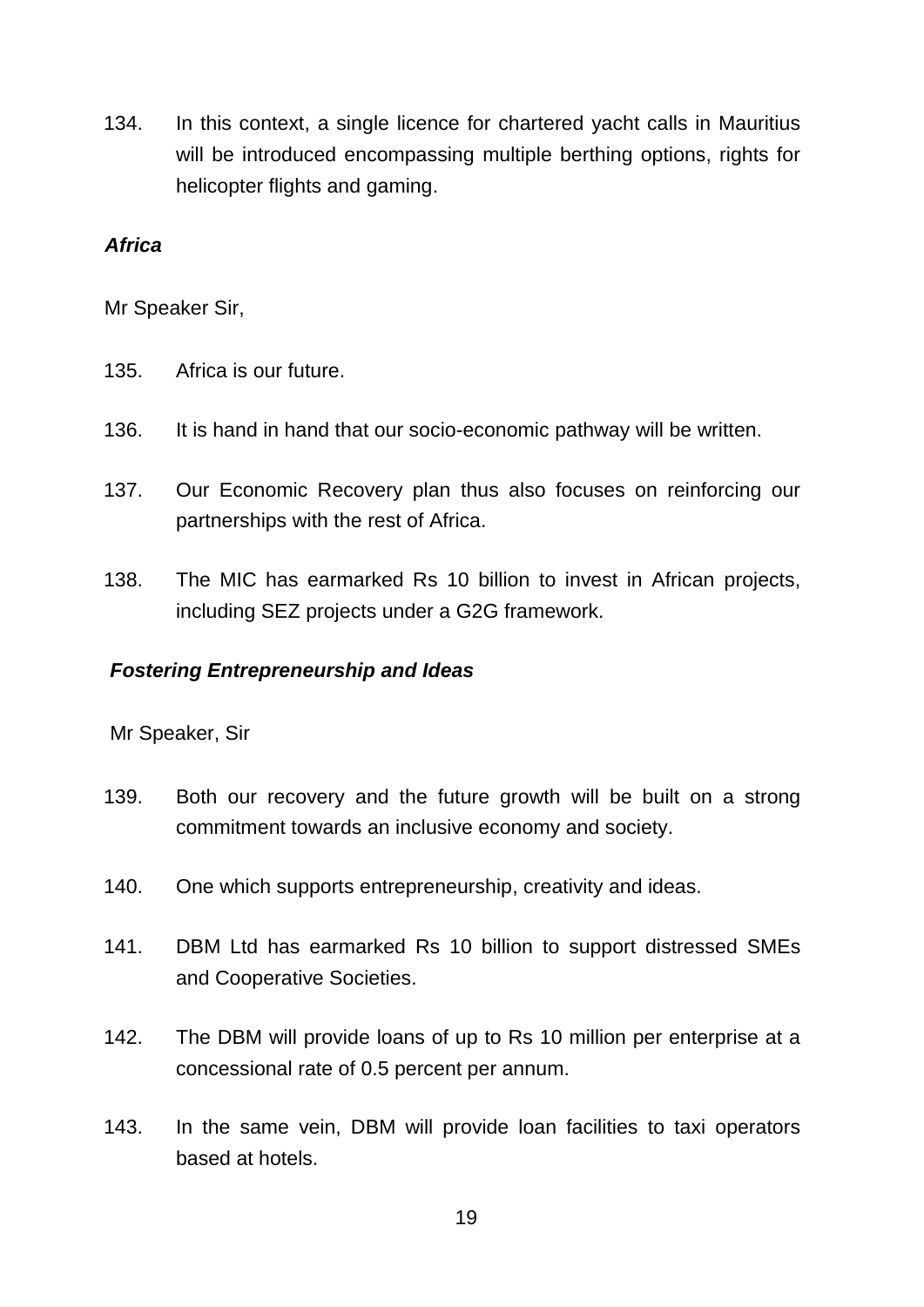- 144. Furthermore, to encourage local production, I am increasing the one-off grant towards certification under 'Made in Moris' label from Rs 5,000 to a maximum of Rs 50,000.
- 145. SMEs holding the 'Made in Moris' label will benefit from a Margin of Preference of 40 percent instead of 30 percent under Public Procurement.
- 146. A Technology and Innovation Fund will be created to invest up to Rs 2 million as equity in projects recommended by Mauritius Research and Innovation Council.
- 147. To promote a culture of entrepreneurship among our university students, DBM Ltd will scale up its Campus Entrepreneur Challenge competition. The first 10 best projects will be financed at a concessional rate of 0.5 percent per annum for an amount of up to Rs 500,000.

- 148. To ease cash flow of SMEs, we will encourage the broadening of access to factoring facilities through Maubank.
- 149. The ISP Ltd will subsidise fifty percent of the factoring fee per invoice for SMEs.
- 150. The Procurement Policy Office will require Public Bodies to procure specific goods and services from SMEs only.
- 151. Public Bodies will pay SMEs within 14 days from date of invoices in respect of supply of goods and services.
- 152. SMEs and cooperative societies will benefit from a grant of 15 percent on cost of assets of up to a maximum of Rs 150,000 under the DBM Enterprise Modernisation Scheme.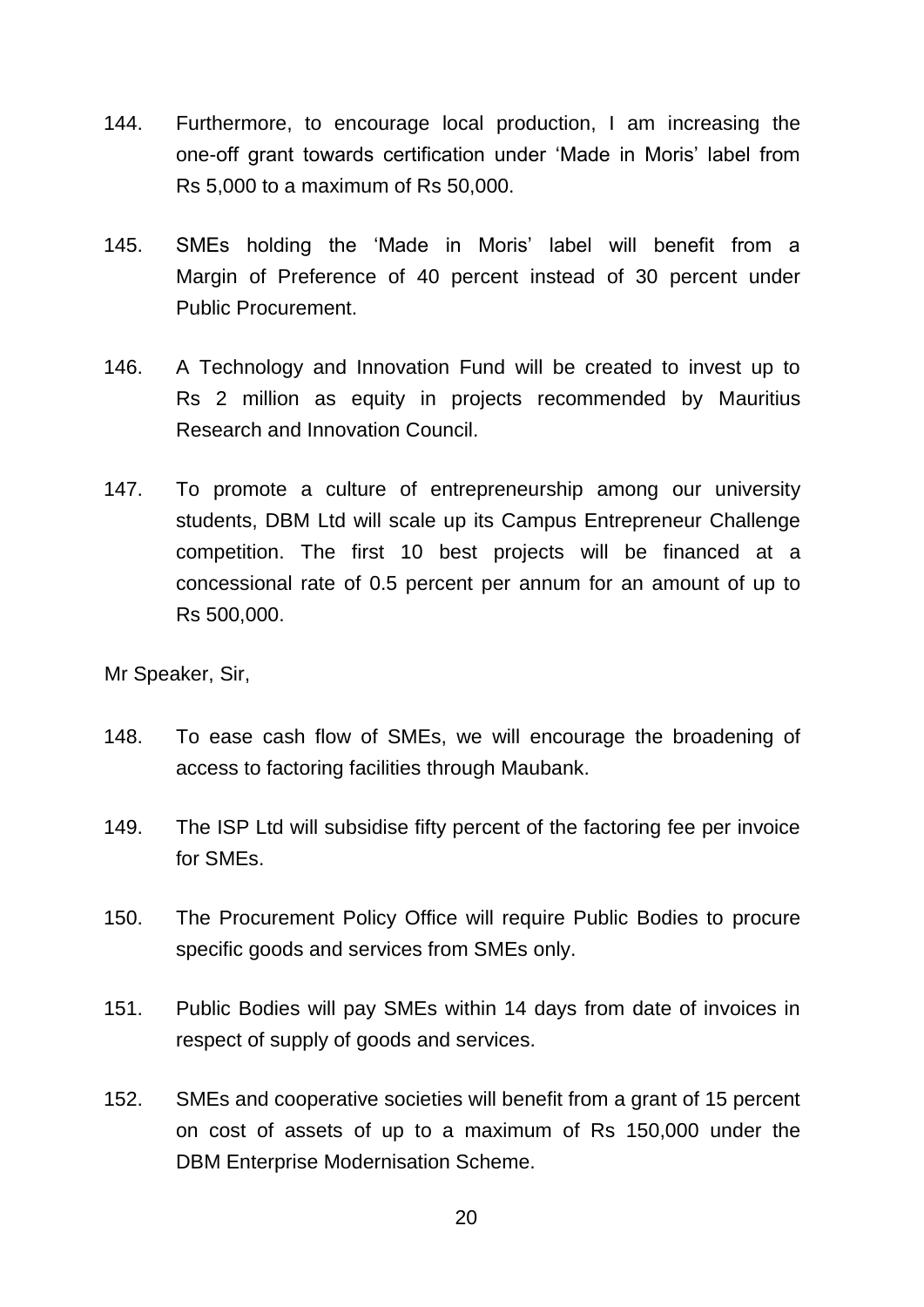- 153. With a view to boosting local production, the Cooperatives Development Fund will provide a grant of up to Rs 50,000 to cooperative societies for:
	- (a) the purchase of livestock; and
	- (b) acquisition of equipment involved in the production of food items.

# **B. ENGAGING IN STRUCTURAL REFORMS**

Mr Speaker, Sir,

- 154. Let me now come to our reform agenda.
- 155. The status quo is no longer an option
- 156. The Covid-19 crisis reminds us of the urgency to conduct wide-ranging structural reforms across our economy and society.
- 157. Founded on the principles of inclusiveness, sustainability, and efficiency, this Budget will help to shape the future of Mauritius.

#### *A Sustainable Pension System*

- 158. The pandemic has changed the lives and livelihoods of billions of citizens worldwide, and our country has not been spared.
- 159. We are no longer in an era of endless growth.
- 160. And our demographic trend, with an ageing and decreasing population, as underlined by various international institutions, make our pension system unsustainable for the future.
- 161. We need to act and we need to act today.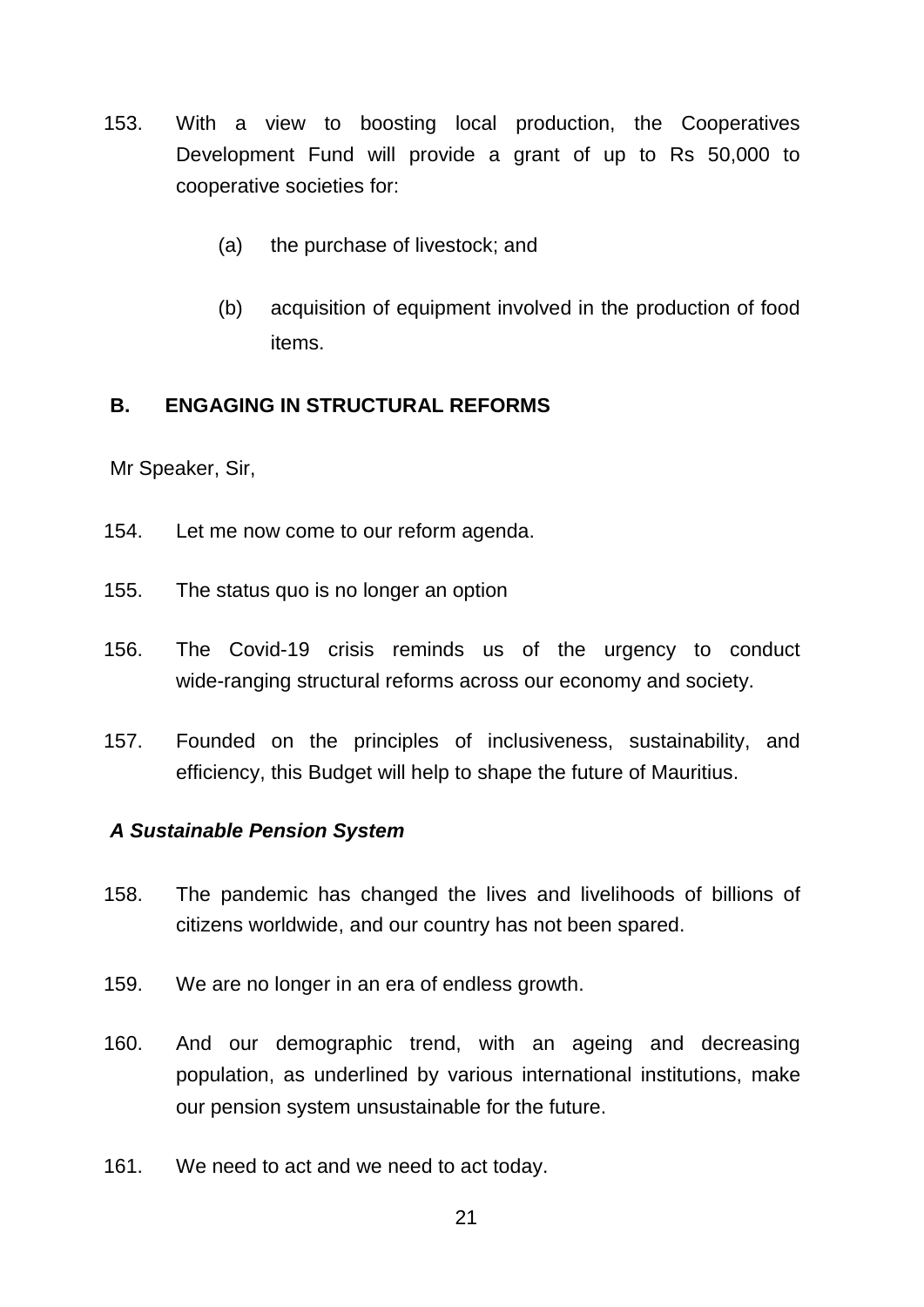- 162. We are therefore proposing a pension reform which is fair, equitable and sustainable for our economy.
- 163. We are maintaining and guaranteeing the Basic Retirement Pension (BRP) to all individuals at the age of 60 years and above.
- 164. This universal monthly benefit of Rs 9,000 will continue to be paid to each and every one.

- 165. Henceforth, all increases in benefits to our elderly will be paid through a completely new mechanism.
- 166. We are introducing a contributory, participative and collective system, the *Contribution Sociale Généralisée (CSG).*
- 167. This will ensure an additional guaranteed monthly income to citizens above the normal retirement age of 65 years old.
- 168. The first payment of benefits under the CSG will be in July 2023.
- 169. Under this new system which will be effective as from 1<sup>st</sup> September 2020, employees earning up to Rs 50,000 monthly, will contribute 1.5% and their employers 3% on monthly salary.
- 170. For employees earning more than Rs 50,000 monthly, the contribution will be 3% and that of employers 6% of monthly salary.
- 171. This new system will also include self-employed individuals.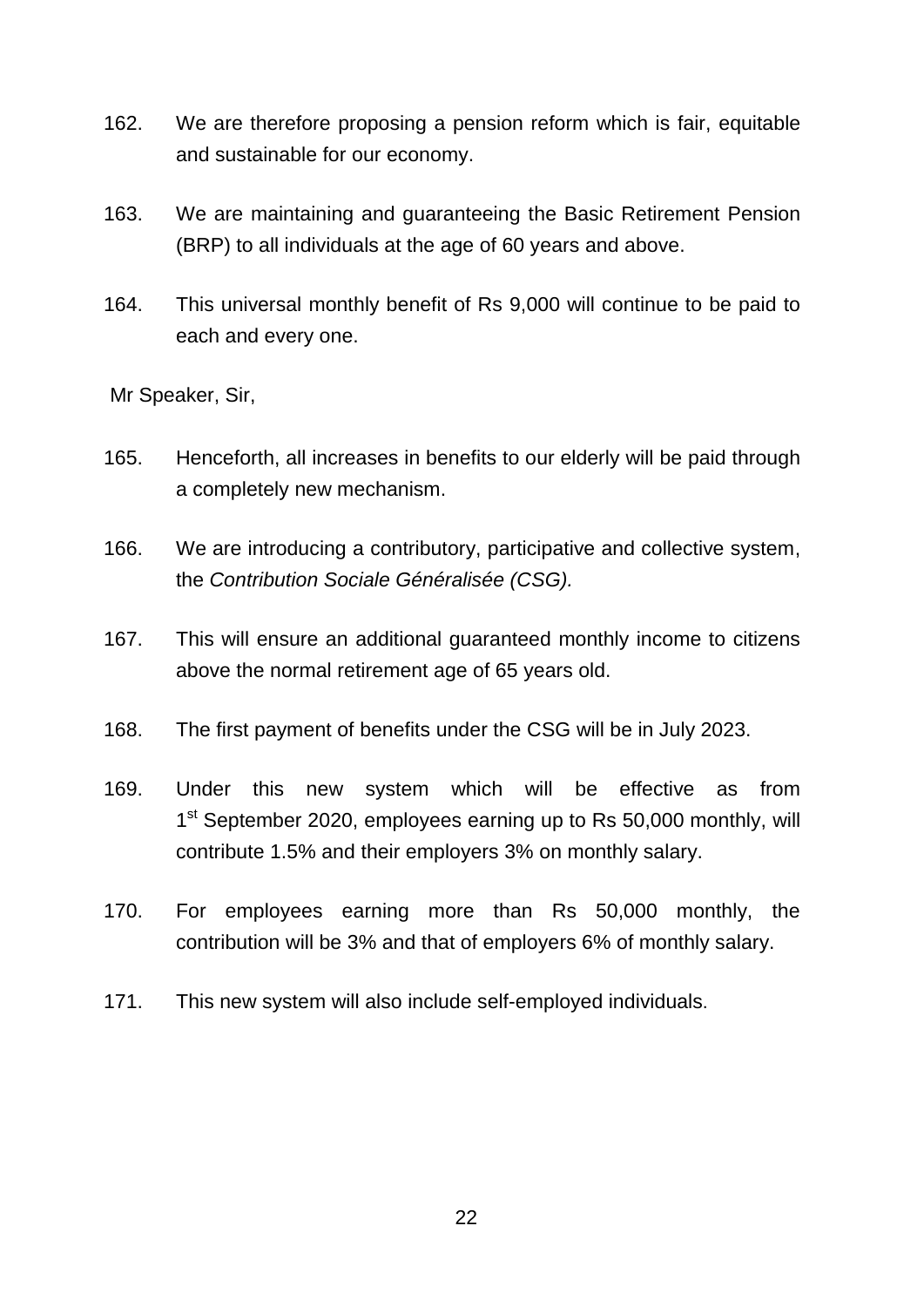- 172. As a result of this reform, we are abolishing the contribution to the National Pension Fund, while continuing to pay benefits to each and every one who has previously contributed to the NPF Fund.
- 173. We are abolishing the NPF as it is not only unsustainable but also unfair and regressive.
- 174. Under the NPF, an employee contributes 3% of his basic salary and the employer 6%. The rate of contribution is applied on a ceiling of Rs 18,740, irrespective of the basic salary.
- 175. That is, if an employee earns the minimum wage, he currently contributes Rs 306 monthly, that is 3% of his basic salary.
- 176. If an employee earns Rs 1,000,000 monthly, Mr Speaker, Sir, he contributes Rs 562 that is less than 0.06 percent of his salary.
- 177. This shows how unfair is the NPF system.
- 178. Under the *Contribution Sociale Generalisee*, we will thus move towards a more progressive system of contribution which will benefit those at the lower-end of the ladder as well as SMEs.
- 179. It is a contributory, participative and collective system.
- 180. Today's generation will contribute towards ensuring higher benefits to our elders.
- 181. And tomorrow, our children will contribute to ensure that we enjoy a decent retirement.
- 182. If an employee is earning the minimum wage today, instead of contributing Rs 306 under the NPF, he will contribute only Rs 153.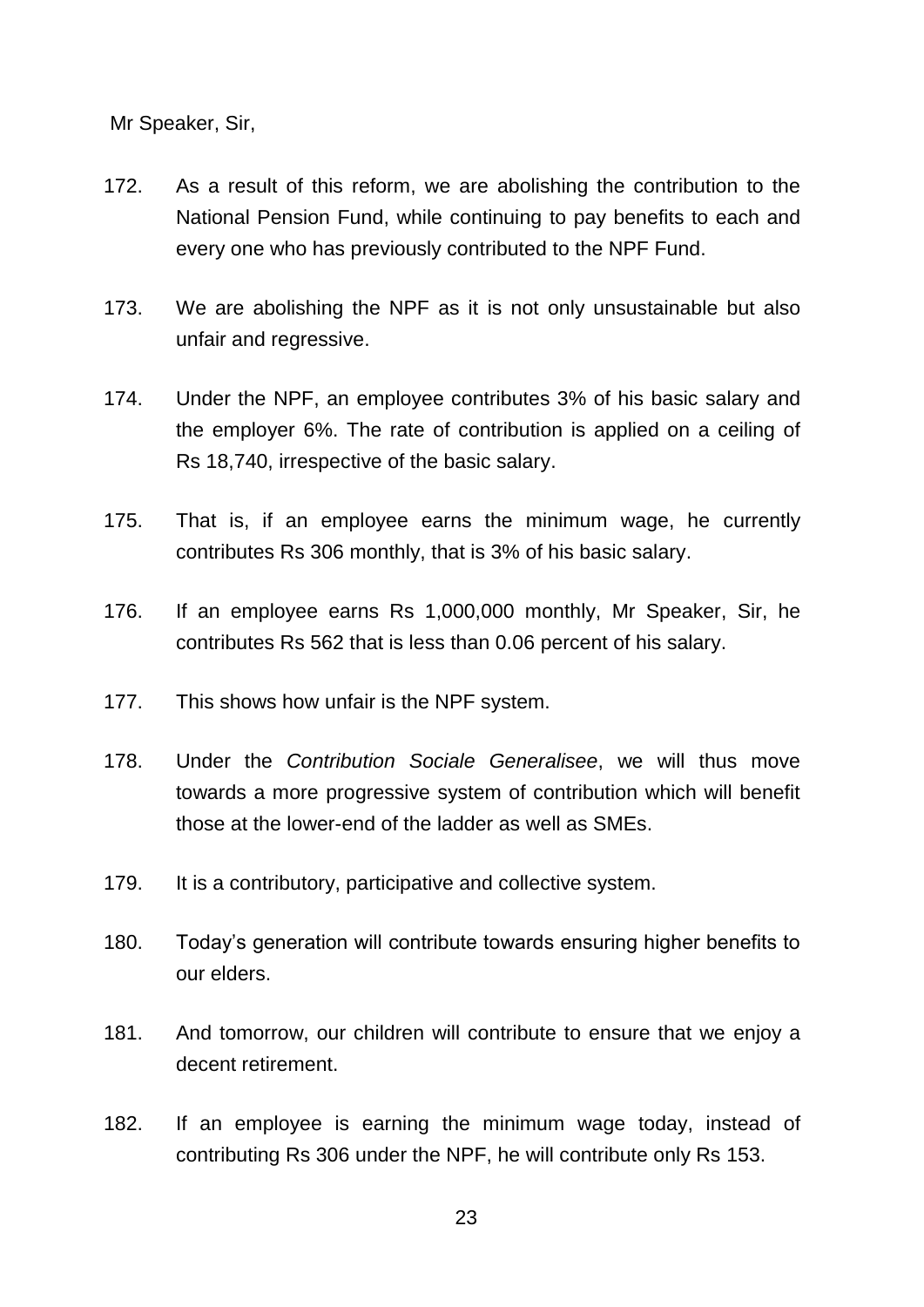- 183. If an employee is earning Rs 25,000 today, instead of contributing Rs 562 under the NPF, he will contribute only Rs 375.
- 184. Under this mechanism, more than 70 percent of employees will be contributing less today and earning more tomorrow.

- 185. Whilst we transform our system to make it more equitable, we are aware that there are today tens of thousands of Mauritians working informally as household employees, construction workers, gardeners, helpers and carers.
- 186. The majority of them are unable to access the contributory pension system and do not benefit from their years of service.
- 187. To this end, Mr Speaker, Sir, I am introducing the Service Employment Cheque in Mauritius as from September 2020.
- 188. This measure will ensure that these workers benefit, over and above the Basic Retirement Pension (BRP), from the CSG.
- 189. We are further enhancing our means to help the most vulnerable group.
- 190. The practical difficulties faced in financially helping them during the lockdown period lead us to the following:
	- (a) Government will facilitate the setting up of a Bank Account for each citizen at birth.
	- (b) An amount of Rs 150 will be paid by Self-Employed individuals to the *CSG.*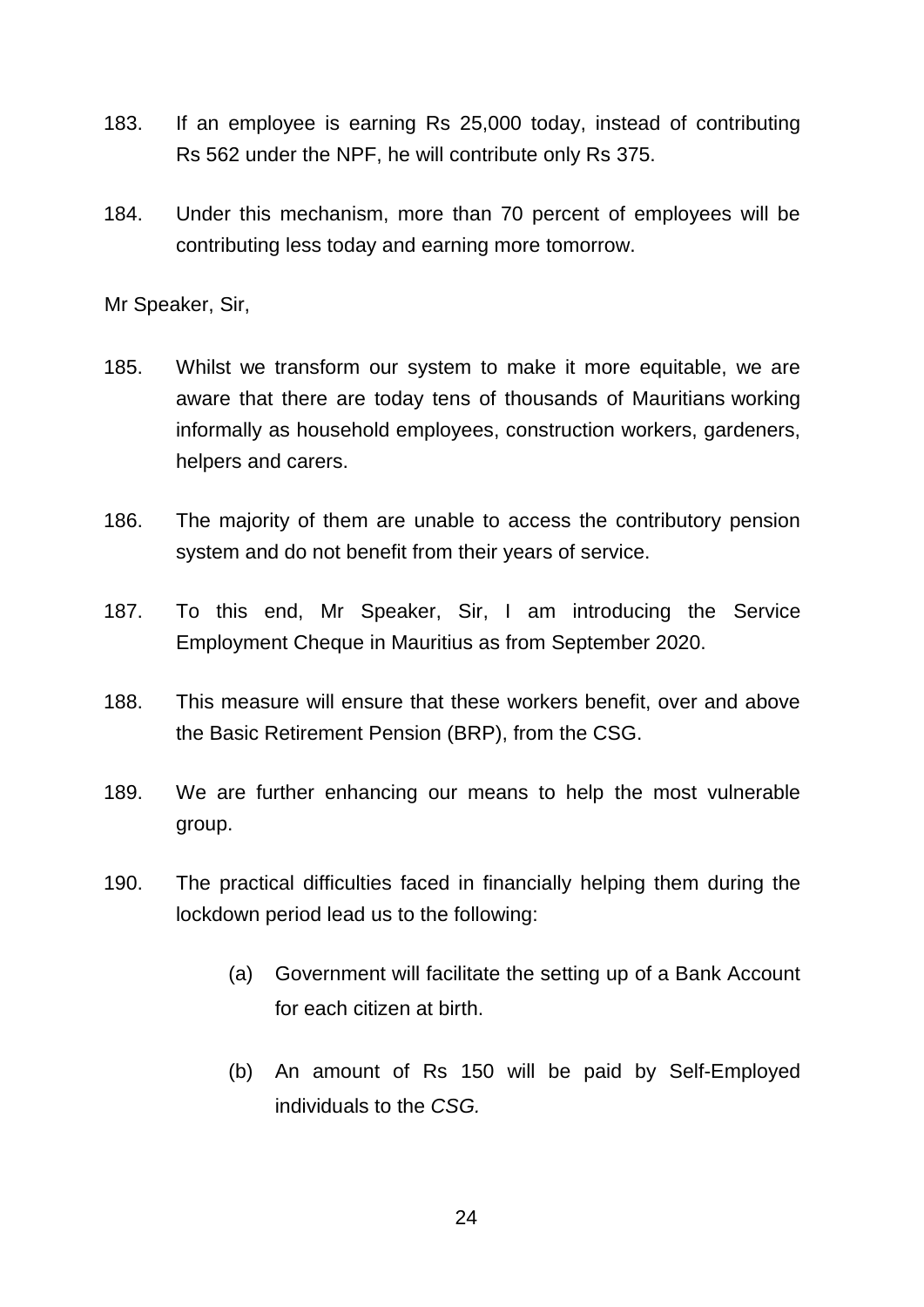### *Improving our Doing Business Environment*

- 191. The reforms implemented by Government to facilitate business over the last 3 years have moved Mauritius amongst the top-ranking economies in the world for ease of doing business.
- 192. Our aspiration is to be amongst the best.
- 193. We must ensure that when a young entrepreneur in Africa wants to do business, he or she will think about Mauritius first.
- 194. We have reformed our doing business environment, and we will continue to do so.
- 195. We will make it easier to create a company, operate a business, hire talents, export to the world, and resolve commercial disputes.
- 196. We have to continue to facilitate business related public service delivery. This goes through e-services.
	- (a) An **Integrated Single Window for Trade** will be developed to connect all stakeholders within the port community.
	- (b) A **Maritime Single Window** will be introduced by the Mauritius Ports Authority to facilitate vessel clearances and reduce administrative bottlenecks at the port.
	- (c) The **Corporate and Business Registration Department (CBRD**) will become the central repository for all business information and licences through a digital platform.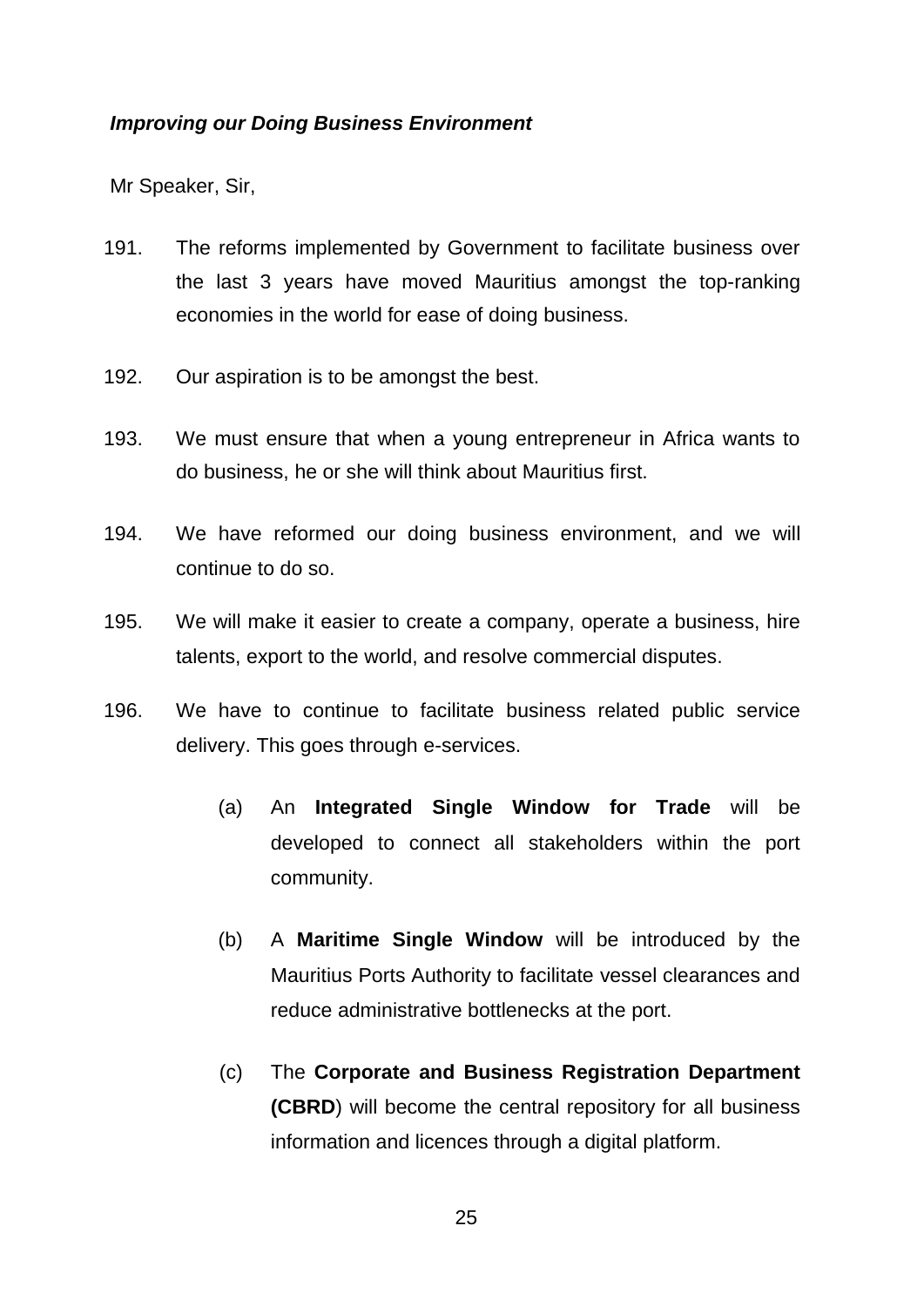- (d) All deeds for registration of property shall be submitted through the **Mauritius e-Registry System**.
- (e) We will invest in a new **Land Use and Valuation Information Management System (LAVIMS)** based on Blockchain technology.
- (f) A new online system will be developed for services delivered by the **National Land Transport Authority**.
- (g) The implementation of the **Centralised-KYC project by the Bank of Mauritius** will be expedited.
- (h) The Bank of Mauritius will also upgrade the Mauritius Credit Information Bureau (MCIB) to provide credit score of potential borrowers.
- (i) The e-Procurement System will become mandatory for all public sector bodies.
- 197. We are also coming up with a series of measures to reduce cost of doing business in the aftermath of the COVID-19 pandemic.
	- (a) The Mauritius Revenue Authority will regulate fees charged by freight forwarders for Groupage cargo.
	- (b) The fees for re-instating companies will be reviewed downwards from Rs 15,000 to Rs 5,000 and the requirements for giving notice shall be done online.
	- (c) Application fee for a Building and Land Use Permit will be waived.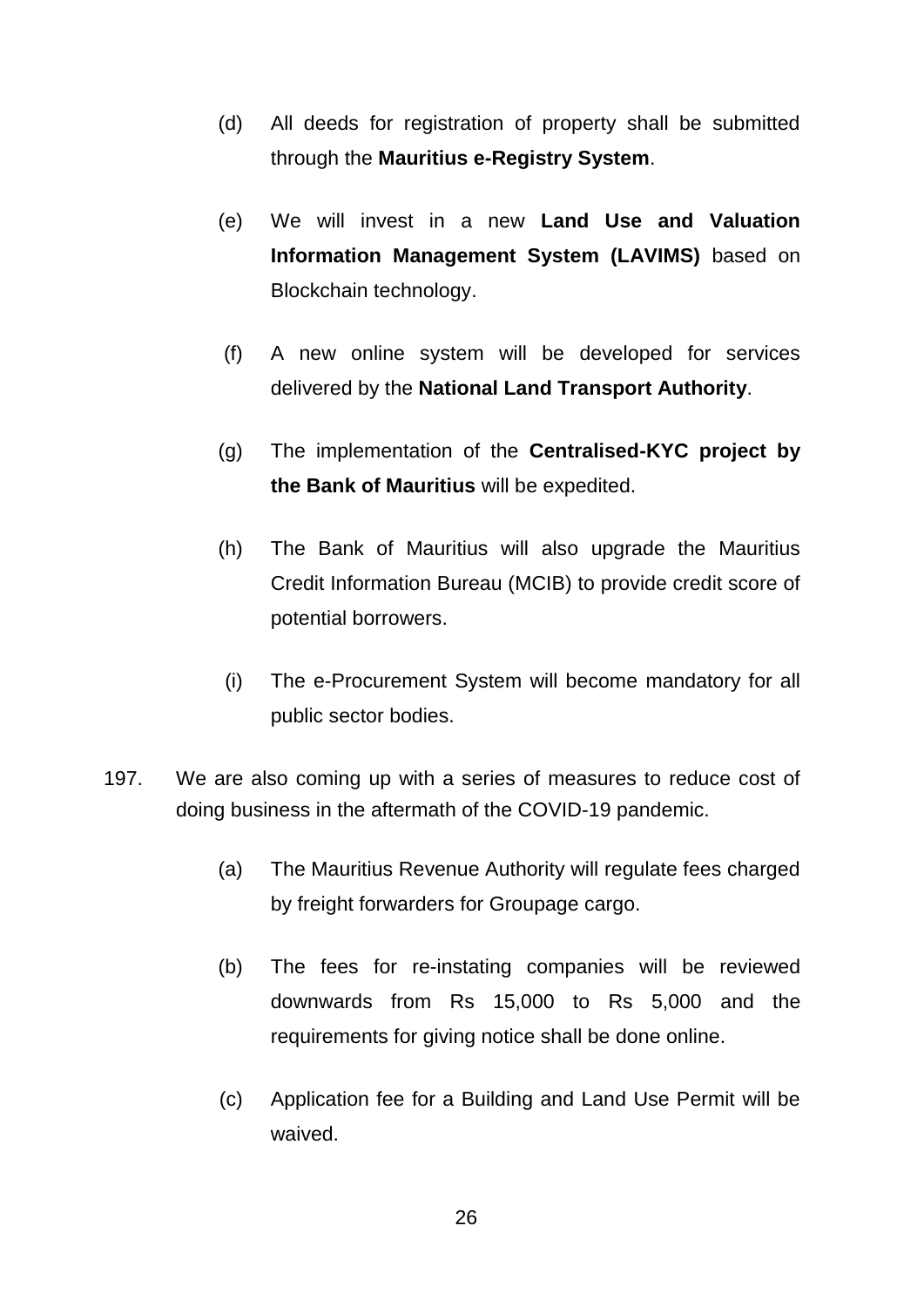### *Opening to the World*

- 198. Our country is facing a major structural challenge that of demographic decline.
- 199. Alarmingly, last year, our country's population declined for the first time in more than 50 years.
- 200. If this trend is maintained, our population will fall by more than 200,000 between now and 2050.
- 201. We have to counter the adverse impact of this trend.
- 202. Economic growth should not be hindered by lack of labour nor by an exiguous domestic market.
- 203. We have no choice but to open ourselves to talents, ideas and knowledge.
- 204. To achieve these objectives, we are coming up with a new set of policies.
- 205. Investors, professionals and retirees need visibility and certainty before opting for a place where they may be spending a significant part of their lives. To this end:
	- (a) The Work Permit and Residence Permit will be combined into one single permit.
	- (b) We are lengthening the validity of an Occupation Permit (OP) and a Residence Permit for retirees to 10 years renewable.
	- (c) The minimum investment amount for obtaining an OP will be reduced from USD 100,000 to USD 50,000.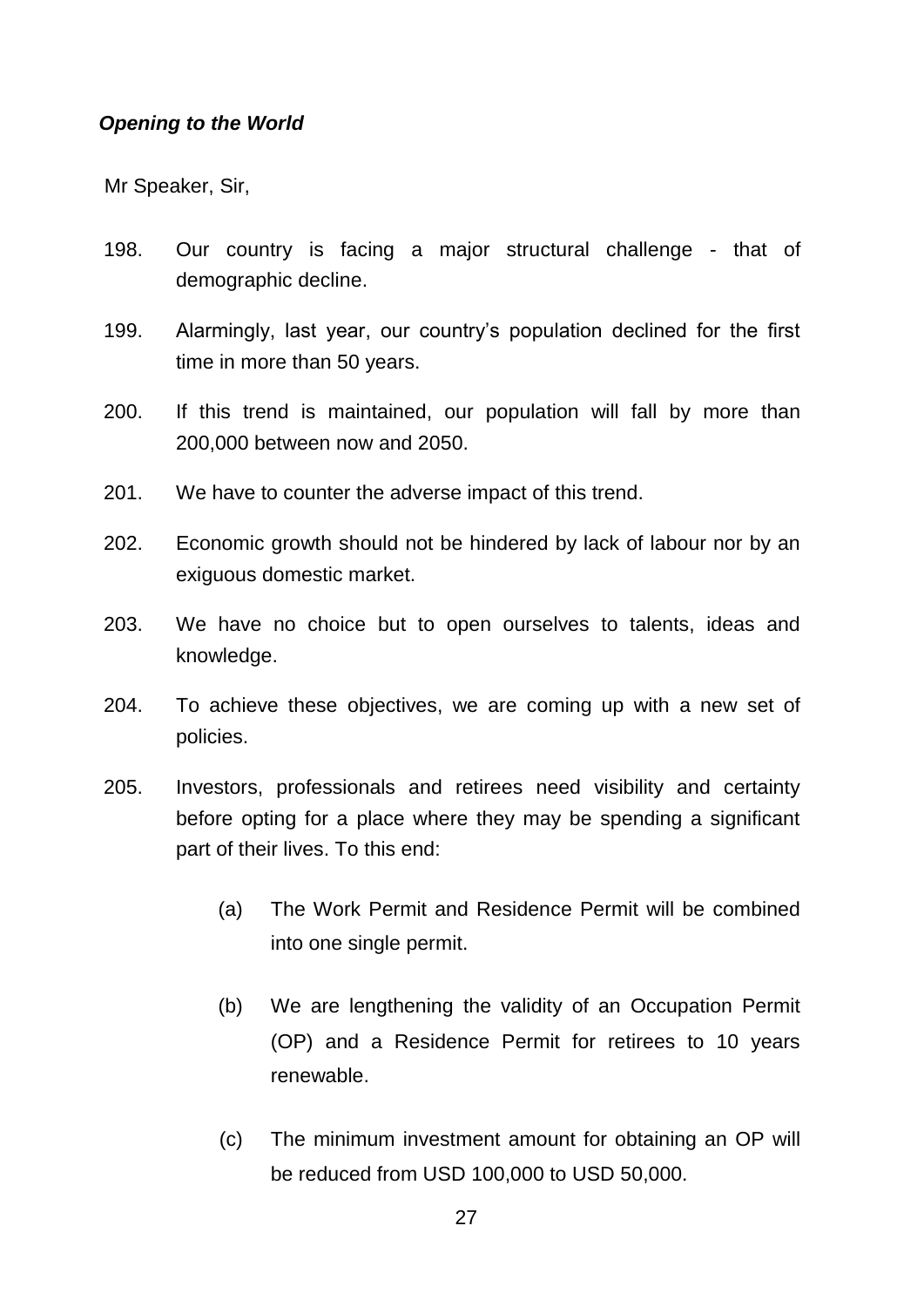- (d) The minimum turnover and investment requirement for Innovator Occupation Permit are being removed.
- (e) The spouse of an OP holder will not need a permit to invest or work in Mauritius.
- (f) OP holders will also be allowed to bring their parents to live in Mauritius.
- (g) The EDB will be the only agency responsible to determine and recommend applications for the OP.
- (h) Professionals with an OP and foreign retirees with a Residence Permit will be able to invest in other ventures without any shareholding restriction.
- (i) Non-citizens who have a residence permit under the various real estate schemes will no longer require an Occupation or Work Permit to invest and work in Mauritius.
- (j) The Permanent Residence Permit will be extended from 10 to 20 years.
- (k) OP and Residence Permit holders will be eligible to apply for a Permanent Residence Permit if they have held the permit for three consecutive years.

# *Public Sector Transformation Strategy*

Mr Speaker, Sir,

206. We rely on our public sector to relaunch our economy.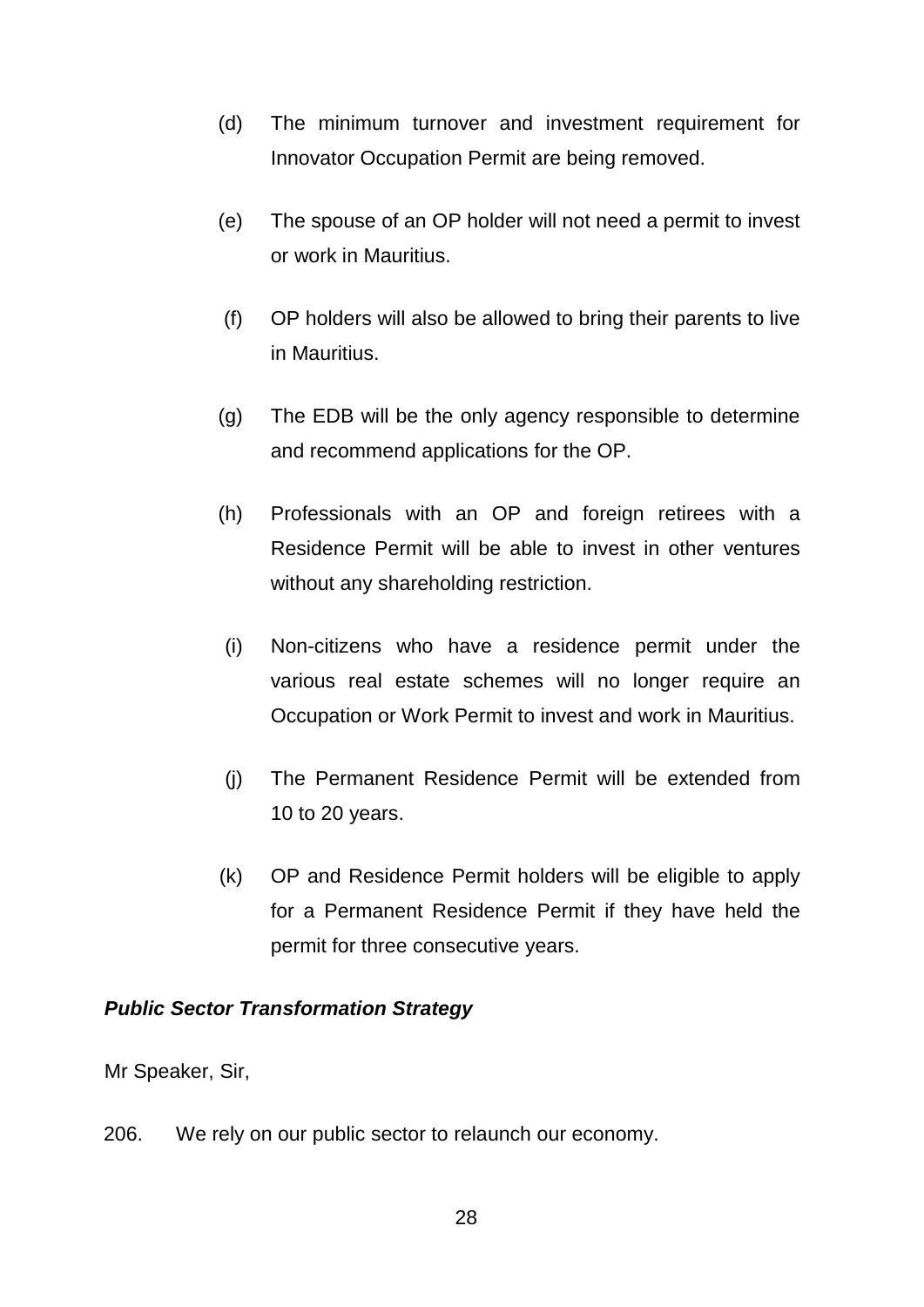- 207. We will publish an Implementation Plan of the main measures of this Budget.
- 208. A High-Level Committee, under the chair of the Prime Minister will monitor the implementation of measures contained in the Plan.
- 209. This year, the Director of Audit has recommended improvements in the management of public funds.
- 210. We are acting upon these recommendations.
- 211. We are reducing our recurrent expenditure, excluding social benefits, by some 10 percent on average for the coming financial year.
- 212. The provision for overseas mission will be reduced by some 60 percent and the rates for Per-Diem and entertainment allowances will be revised downwards accordingly.
- 213. Ministers and Private Parliamentary Secretaries will be allowed to renew their official cars every 5 years instead of 4 years, irrespective of the fuel type, but in accordance with authorised purchase price ceilings.

- 214. Digital Transformation is already underway.
- 215. To speed up this transformation, we need a strong institutional champion.
- 216. The Central Informatics Bureau (CIB), Central Information Systems Division (CISD), IT Security Unit (ITSU), National Computer Board (NCB), State Informatics Limited (SIL) and the Government Online Centre (GOC) will be completely restructured.
- 217. A Mauritius Digital Transformation Agency (MDTA) will be set up under the aegis of the Prime Minister's Office to lead this transformation.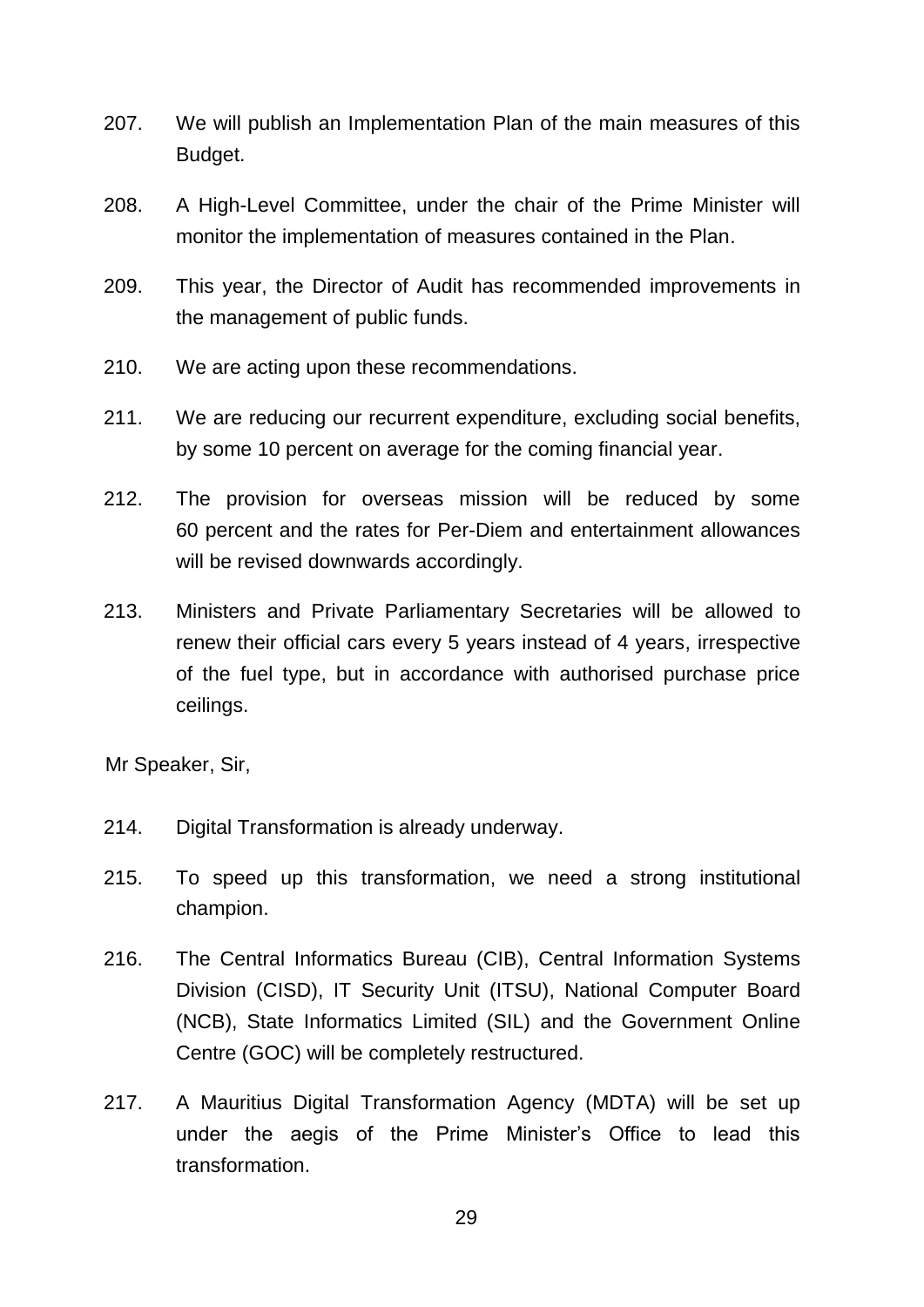218. Furthermore, a new sandbox framework will be introduced to facilitate development of proof of concepts and pilot exercises to test the possibilities of innovative technologies.

Mr Speaker, Sir,

### *Ensure Social Justice through Fiscal Policies*

- 219. I will now come to the reform of our fiscal policies.
- 220. We need to bring more progressivity and fairness in our taxation system and we call upon the high income earners to further contribute to rebuild our economy while preserving our social fabric.
- 221. We will ensure that each citizen will automatically receive a Tax Account Number (TAN).

### *Solidarity Levy*

- 222. To ensure more social justice, we are reviewing the solidarity levy.
- 223. The levy of 5 percent on the excess amount of chargeable income plus dividends of a resident Mauritian citizen will now be 25 percent and applicable as from Rs 3 Million annually.
- 224. The solidarity levy will be payable on a Pay As You Earn (PAYE) basis.
- 225. This is the patriotic appeal which we make to those who earn most.
- 226. We expect to receive more than Rs 3.5 billion of additional revenue from this levy.
- 227. As representatives of the people, we are proud to contribute to this levy.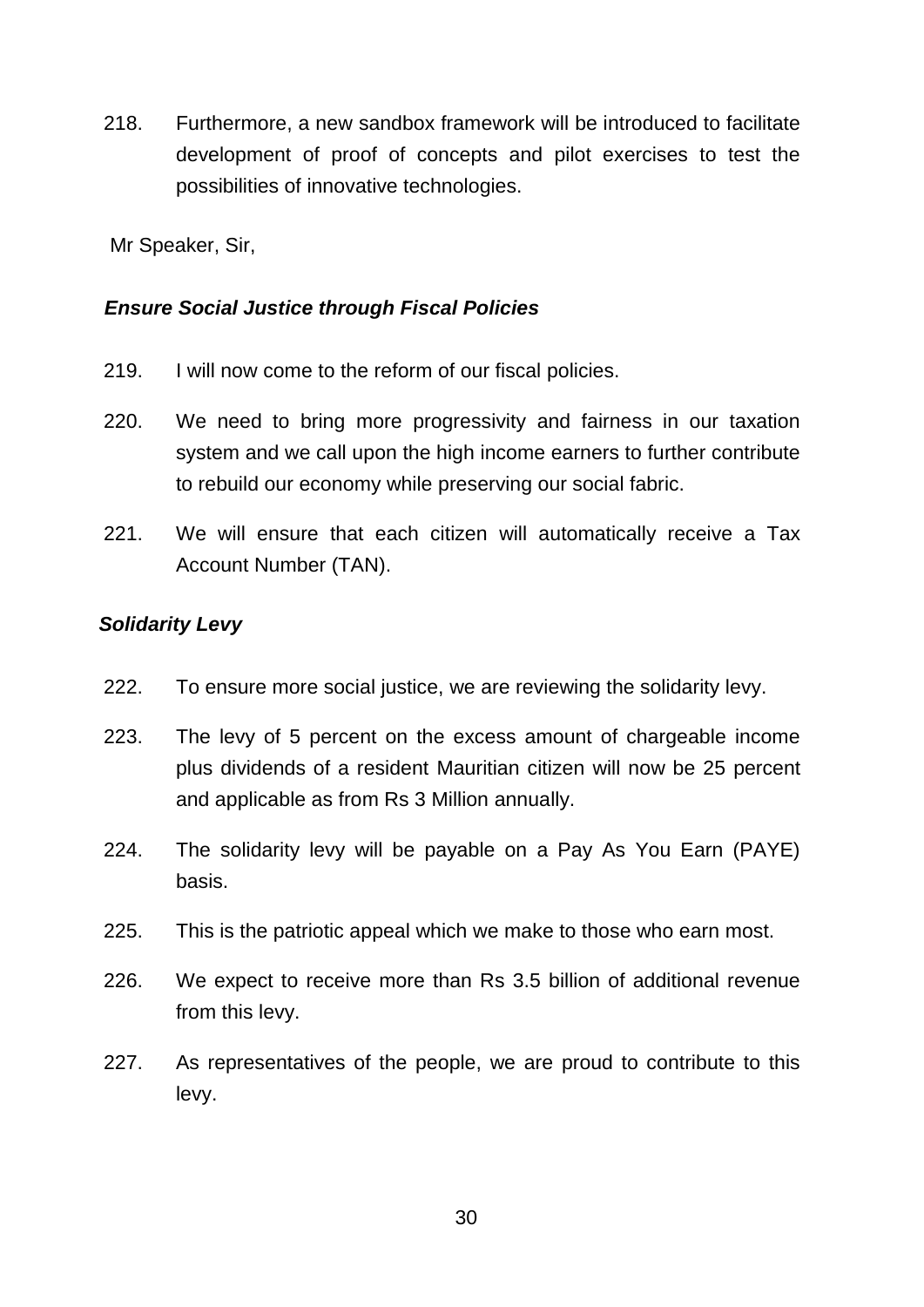# *Corporate Tax*

Mr Speaker, Sir,

- 228. We will also call upon the solidarity of our most successful economic operators to contribute towards building resilience.
- 229. I am introducing a levy on companies having gross income exceeding Rs 500 million in an accounting year or if it forms part of a group of companies where the gross income of the group exceeds Rs 500 million.
- 230. The levy will be on the annual gross income at the rate of
	- (a) 0.3% for insurance companies, financial institutions, service providers and property holding companies; and
	- (b) 0.1% for other companies
- 231. The levy will not apply to a company which operates in the tourism sector or which holds a Global Business License.

#### *Income Exemption Thresholds for the Middle Class*

232. This economic solidarity from those who have the most enables us to reduce the tax burden on middle-income households.

- 233. I am therefore increasing income exemption thresholds for all categories of taxpayers. The thresholds for the income year 2020-2021 are being raised by  $-$ 
	- Rs 15,000 for a taxpayer with up to two dependents;
	- Rs 50,000 for a taxpayer with three dependents; and
	- Rs 80,000 for a taxpayer with four or more dependents.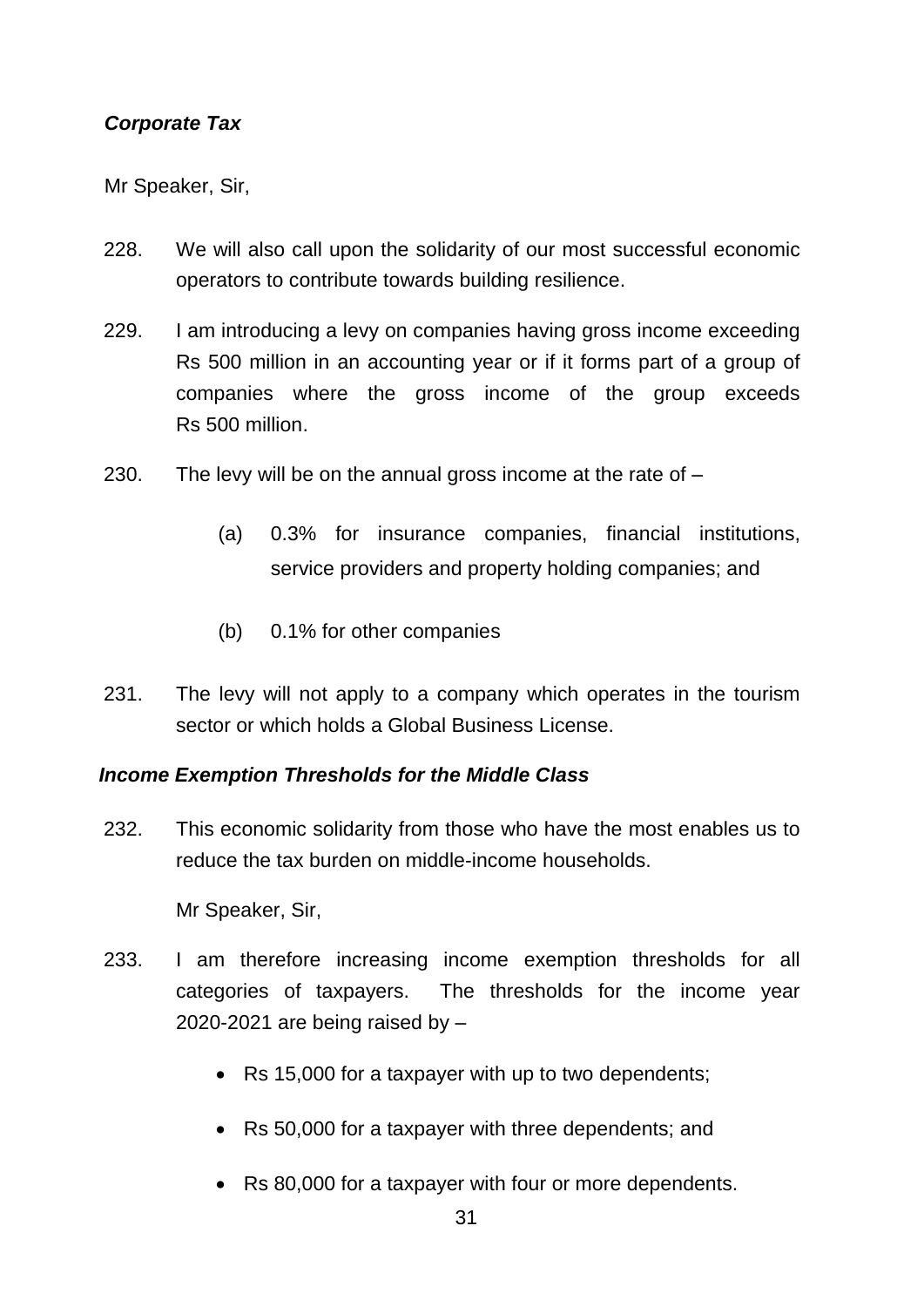- 234. We are effectively either reducing or eliminating income tax for some 55,000 middle-income households.
- 235. An individual with three dependents will effectively pay Rs. 7,500 less taxes in a year.
- 236. An individual with four dependents will effectively pay Rs. 12,000 less taxes in a year.
- 237. This is what this reform entails today a fairer, and more redistributive income tax regime.

### **C. SECURING SUSTAINABLE AND INCLUSIVE DEVELOPMENT**

- 238. Our Government's strategy is to secure a greener and more inclusive development while preserving a strong social fabric. To this end, we have earmarked some Rs 100 Billion in this Budget.
- 239. The "Assises de l'Environnement", launched by the Hon Prime Minister in December 2019, has urged for an acceleration towards an ecological transition.
- 240. A transition to a cleaner, greener, sustainable, low emission and climate resilient country.
- 241. We are proposing to transfer Rs 2 billion to the **National Environment Fund** through an Estimates of Supplementary Expenditure in this fiscal year**.** I will introduce a Supplementary Appropriation Bill to cover exceptional expenditure incurred in connection with the COVID-19 pandemic.
- 242. Significant investments will thus be made to address climate change challenges.
- 243. Rs 314 Million are being earmarked to continue landslide stabilisation works on our roads.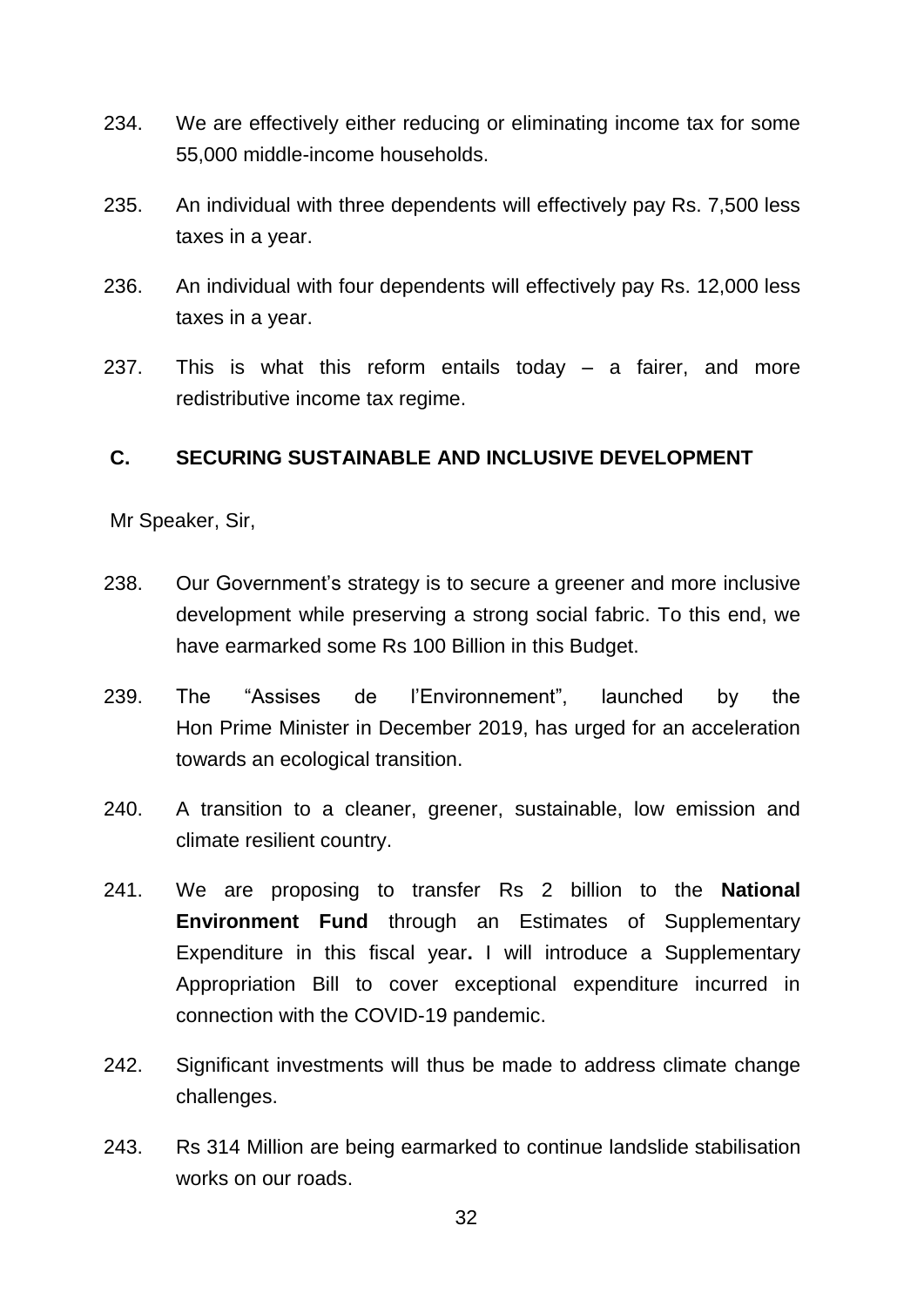- 244. Rs 215 Million will be used for the protection of our beaches, lagoons and coral reefs.
- 245. And Rs 207 Million will be provided for the Cleaning and Embellishment Programme of drains, roads, rivers and public sites including places of worship.

### *Reduce, Re-Use, Recycle, Recover*

- 246. We need to move towards a circular economy model.
- 247. We need to take the necessary measures to manage our wastes.
	- (a) Eco-bins will be made available at strategic places across the island for the collection of plastic wastes.
	- (b) We will provide for the setting up a network of Civic Amenity Centres (CAC) (déchetteries) at the 5 Transfer Stations:
	- (c) The Ministry of Environment will encourage segregation of waste at source.
	- (d) Local Authorities will carry out composting of market waste.
	- (e) As regards dry wastes, a feasibility study will be conducted on the construction and operation of sorting units on a PPP basis at Forbach and La Chaumière.
- 248. To encourage the recycling of waste tyres
	- (a) Tyre retreading will be classified as a recycling activity.
	- (b) The refund mechanism for exporters and recyclers of waste tyres will be extended to local retreading of tyres.
	- (c) The rate of refund will be Rs. 25 per retreaded tyre.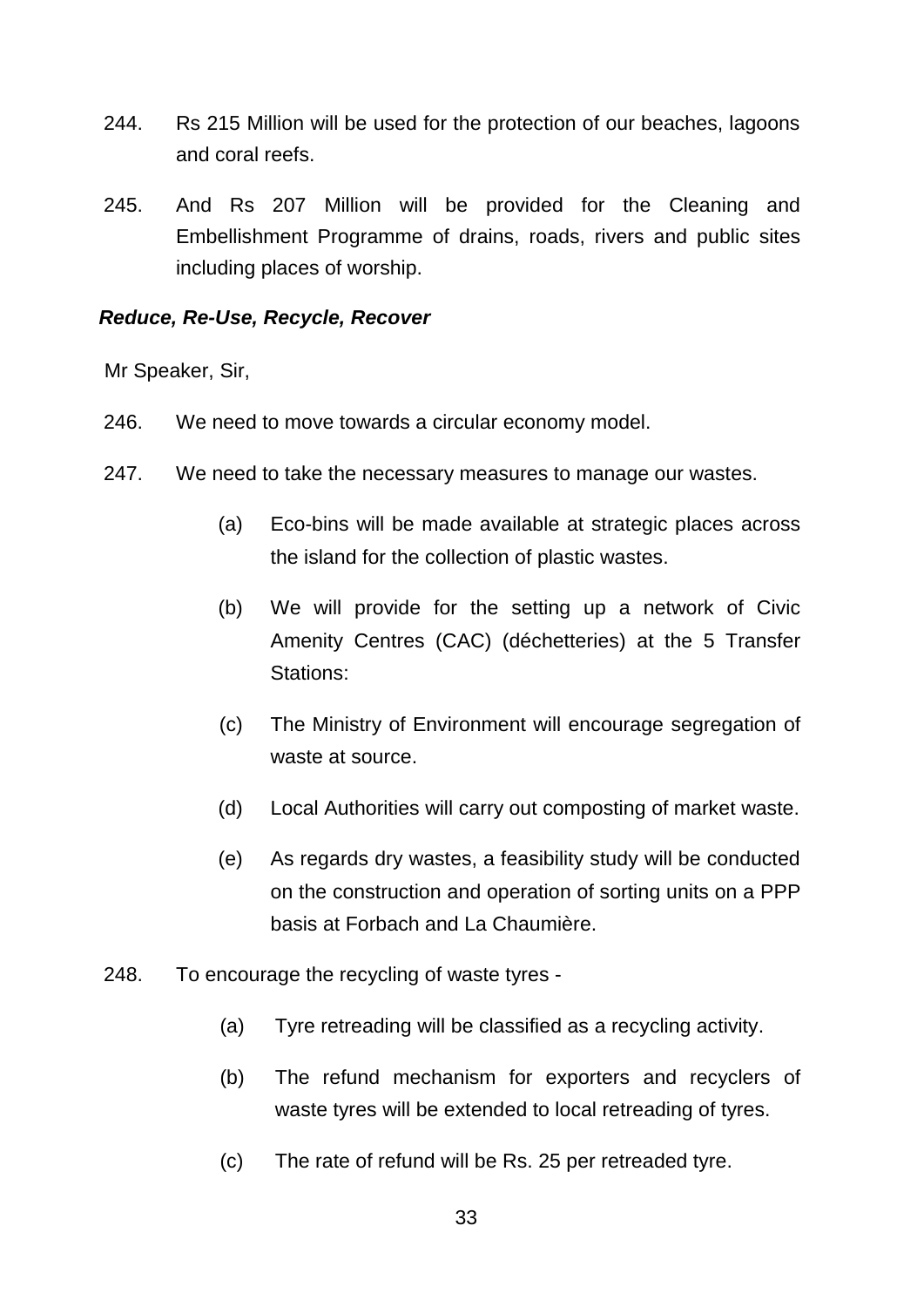249. Finally, all recycling activities will be classified as a manufacturing activity and will therefore benefit from the various fiscal and other incentive schemes.

#### *Air Quality Index*

- 250. Air pollution poses a major threat to health, climate and the environment.
- 251. We need to ensure that Mauritius remains a country with a good quality of air.
- 252. We will thus provide for the introduction of the Air Quality Index to enable the monitoring of the quality of air in Mauritius.

### *Drainage Infrastructure and Flood Management*

- 253. The effects of climate change and weather disruptions have caused flash floods in several regions across the island.
- 254. It is thus imperative that we improve our country's resilience to flooding.
- 255. Rs 1.2 billion will be provided from the National Environment Fund to construct drainage infrastructure in high risk flood-prone areas across Mauritius and Rodrigues.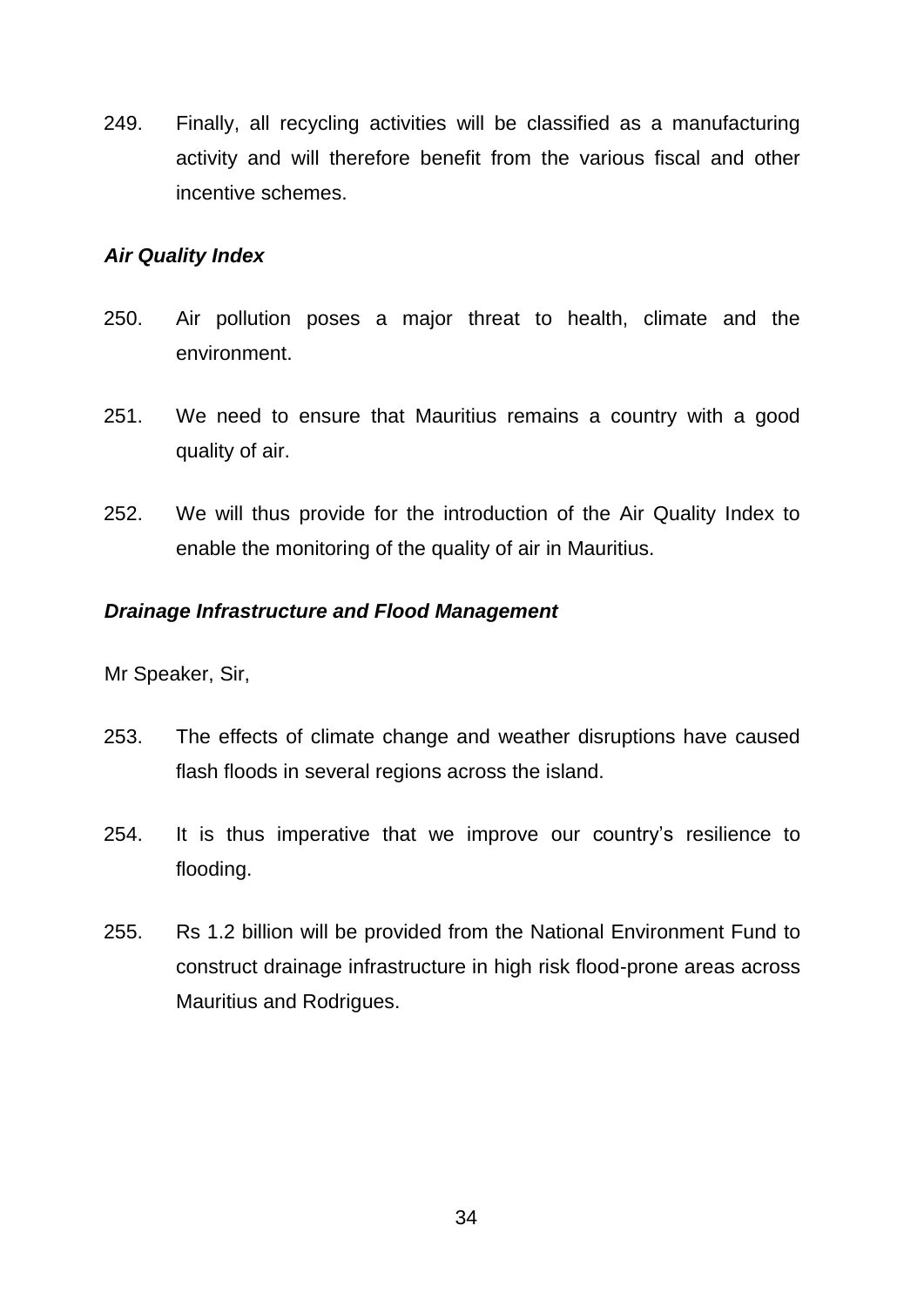### *Energy*

- 256. Today, we need to ensure energy security and sustainability.
- 257. This is why we need to increase the share of local renewable energy in our energy mix to 40% by 2030.
- 258. In this context, the following new projects will be pursued:
	- (a) Setting up of a 2 MW floating solar PV plant at Tamarind Falls reservoir.
	- (b) Increasing the capacity of the solar PV farm at Henrietta from 2 MW to 10 MW.
	- (c) Installing 1,000 solar panels on houses of low income families.
	- (d) Commissioning a battery energy storage system of 14 MW.
- 259. The Central Electricity Board (CEB) will introduce the following schemes to encourage the use of renewable energy:
	- (a) A Medium-Scale Distributed Generation (MSDG) Scheme, for a maximum of 10 MW, to enable beneficiaries to produce electricity for their own consumption and sell the excess to CEB; and
	- (b) Installation of 25 MW of rooftop solar PV to cater for public and residential buildings.
- 260. Furthermore, the CEB Renewable Energy Scheme for Religious Bodies will be extended to cover NGOs and Charitable Institutions.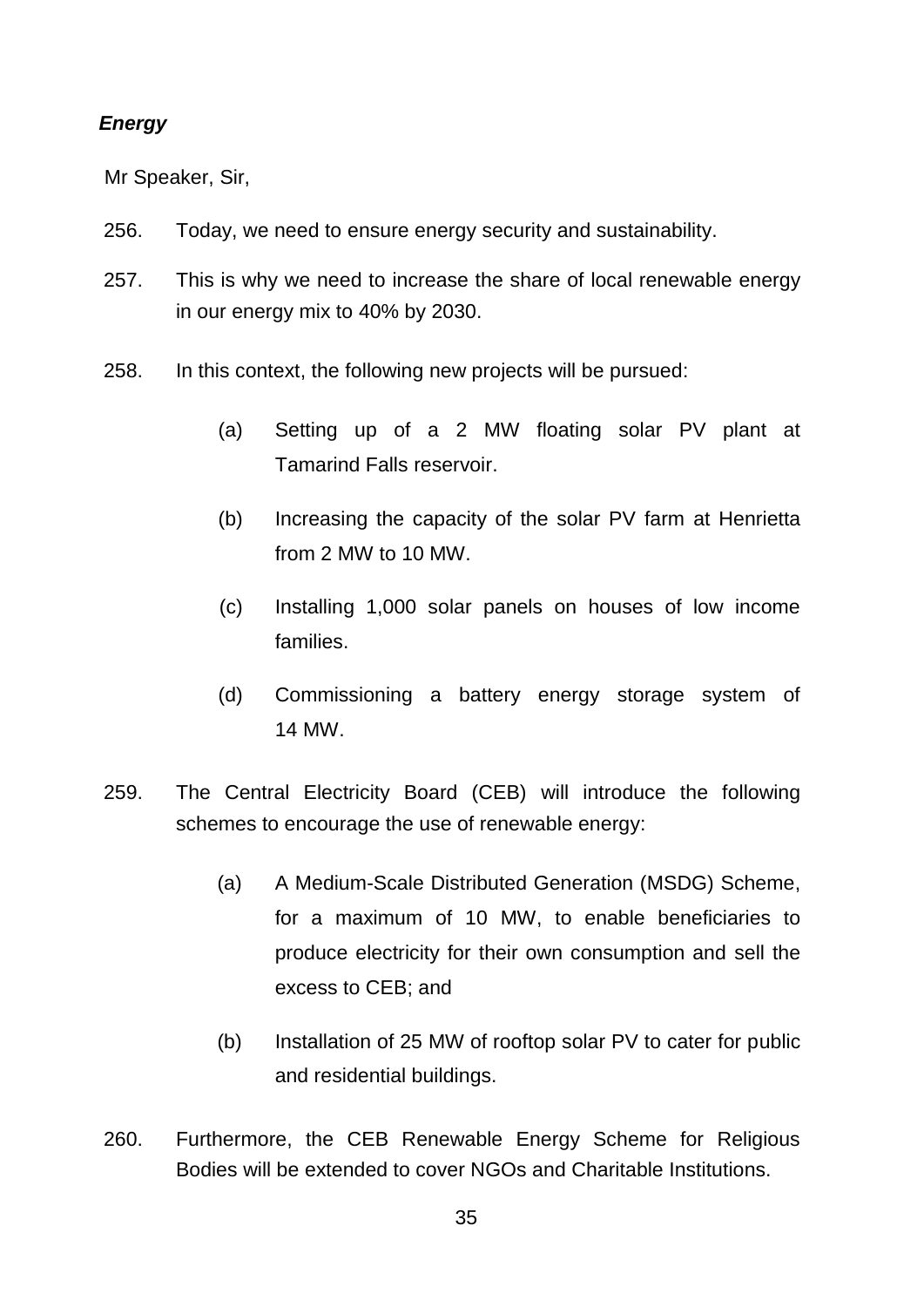#### *Wastewater*

Mr Speaker Sir,

- 261. We are committed to connect more households to the sewerage system.
- 262. Two major wastewater projects are being implemented at Grand Baie and Pailles Guibies to connect some 7,000 houses to the sewerage system.
- 263. Provision is also being made to implement wastewater projects in Terre Rouge, Curepipe, St Paul, Dubreuil, Wooton and Pointe aux Sables.
- 264. A feasibility study will be carried out for the implementation of waste water network in Port Mathurin, Rodrigues.

#### *Social Housing*

- 265. Development is first and foremost about people.
- 266. No citizen will be left behind in the development process.
- 267. That is why today, I have announced an exceptional effort to construct 12,000 residential units over the next 3 years for Mauritian families with monthly income of up to Rs 60,000.
- 268. For families earning monthly income of up to Rs 10,000, Government will construct 1,800 housing units and subsidise 80 percent of the cost.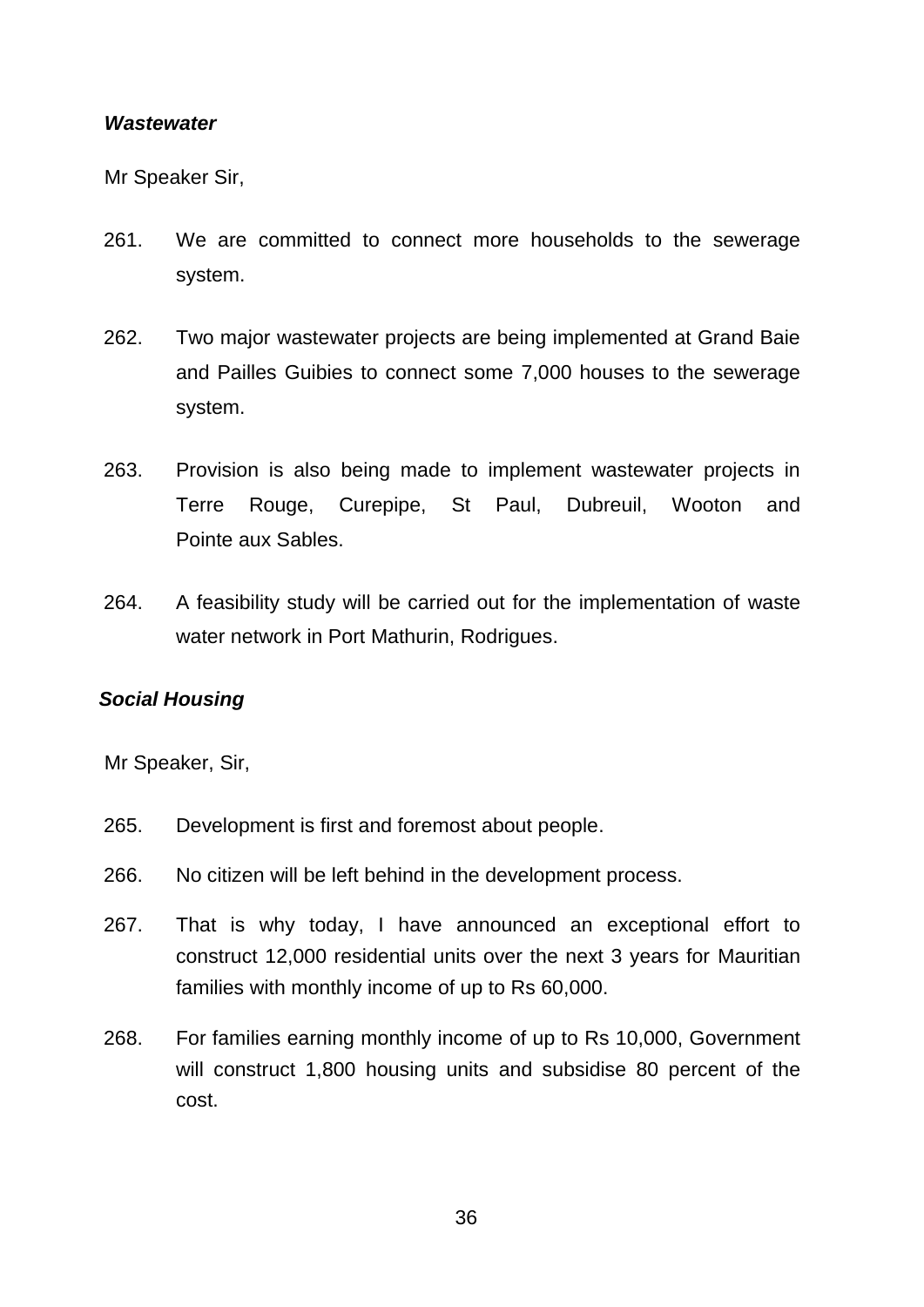- 269. For families earning monthly income between Rs 10,000 and Rs 30,000, Government will construct 5,200 housing units and subsidise 67 percent of the cost.
- 270. For families earning monthly income between Rs 30,000 and Rs 45,000, Government will construct 3,500 housing units and subsidise 40 percent of the cost.
- 271. And for families earning monthly income between Rs 45,000 and Rs 60,000, Government will construct 1,500 housing units and subsidise 30 percent of the cost.
- 272. Families will have the option to repay the remaining amount on a monthly basis over a period of up to 35 years.
- 273. This housing programme will meet the needs of the most vulnerable families as well as low and middle-income families.
- 274. The housing units will make maximum use of renewable energy.

# *Community Development*

- 275. Our towns and villages are also being provided with modern and lively community infrastructure.
- 276. Rs 1.3 billion are being allocated to Local Authorities and the National Development Unit for the following projects:
	- (a) Completion of Market Fairs at Bel Air, Goodlands and Mahebourg and construction of new ones at Chemin Grenier, Bambous and Pamplemouses;
	- (b) Completion of District Council Headquarters at Flacq and Pamplemousses;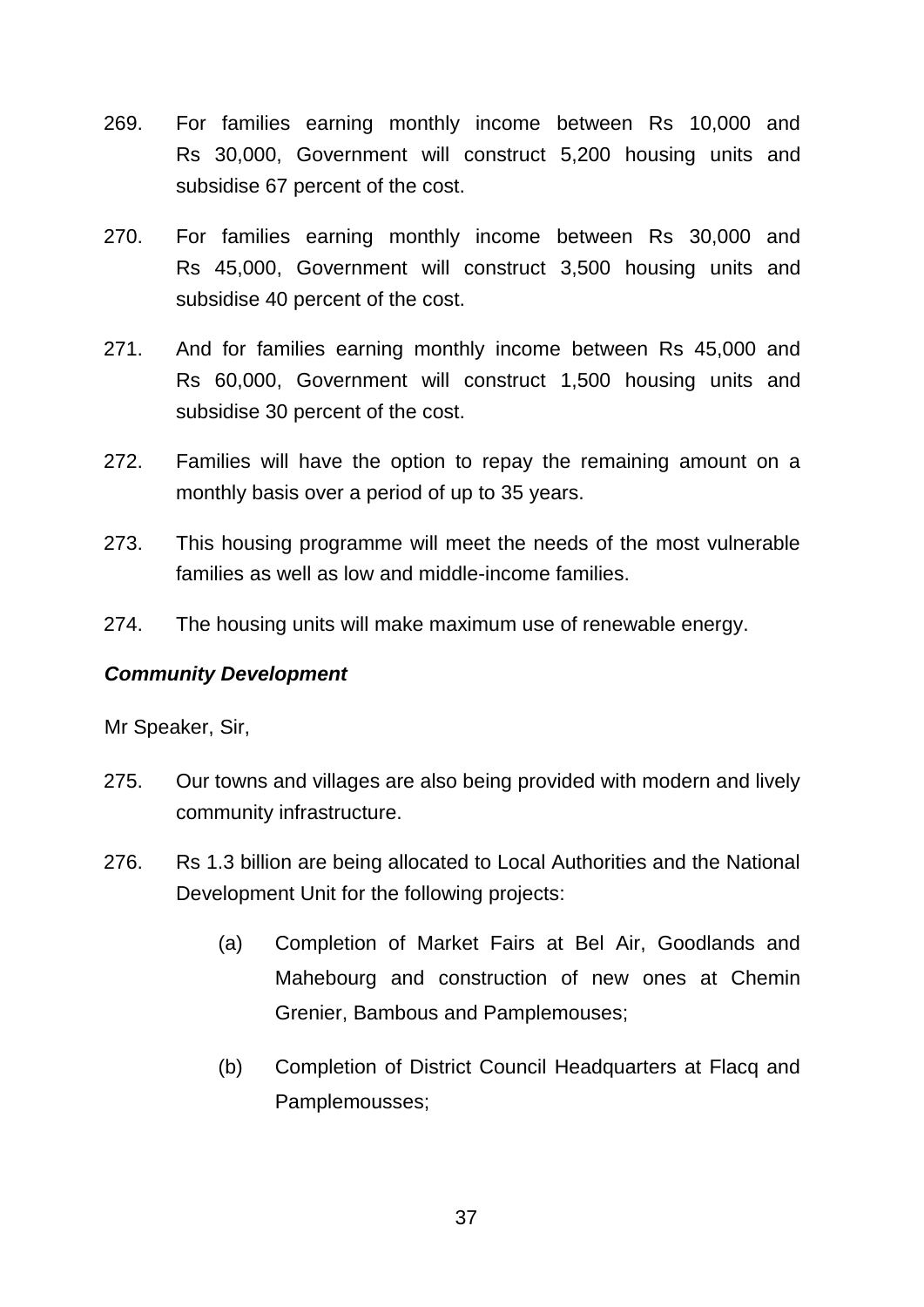- (c) Completion of a Multipurpose Complex at Camp Levieux and construction of new ones at Montagne Blanche, Riviere du Rempart and Abercrombie;
- (d) Construction and upgrading of 18 incinerators around the island;
- (e) Construction of a Leisure Park at Quartier Militaire;
- (f) Construction of a new Sports Centre at Plaine Verte; and
- (g) Completion of 200 secondary roads and 27 amenities projects around the island by the National Development Unit.
- 277. Some Rs 300 Million will be invested on a PPP basis on:
	- (a) The construction of an Integrated One Stop Centre at Beau Bassin; and
	- (b) An integrated Market, Gymnasium and Sports amenities at Bassin, Quatre Bornes.

#### *Access to Water*

- 278. We will work towards improving the distribution of water, reducing water losses, and further increasing our water storage and treatment facilities.
- 279. We will engage in the following major projects to improve our water storage and treatment facilities:-
	- (a) Construction of a dam at Rivière des Anguilles and rehabilitation of La Ferme Reservoir;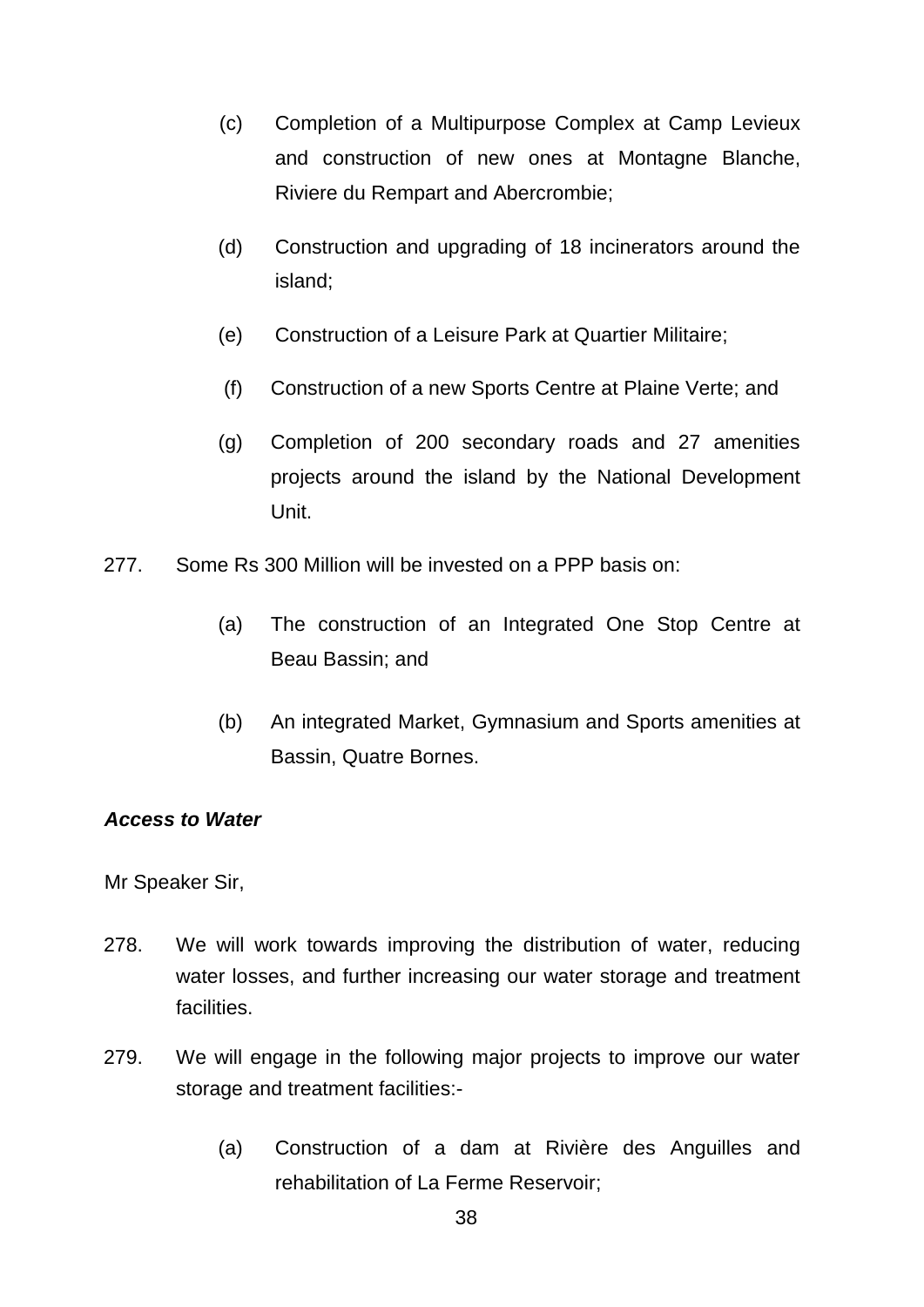- (b) Construction of new water treatment plants at Pont Lardier and Rivière des Anguilles and upgrading and rehabilitation of existing ones at Piton du Milieu, Rivière du Poste and Mont Blanc;
- (c) Completion of pipe laying and other associated works at the Bagatelle Water Treatment Plant;
- (d) Drilling of additional boreholes at Piton, Petite Retraite, Camp Thorel, Petit Paquet, Valriche, St Martin and Moka; and
- (e) Installation of mobile treatment plants in Mare d'Australia, Poudre d'Or, Tyack, Britannia, Beau Songes, Rivière du Poste, Beau Champs, La Marie, Valetta, Vuillemin and Goodlands.
- 280. To reduce water losses and improve the distribution of water
	- (a) 100 km of pipes will be replaced across the island;
	- (b) 50,000 defective water meters will be replaced over the next 2 years;
	- (c) Service Reservoirs at Montagne Fayence and Rivière Dragon will become operational before end of 2020 and 4 additional service reservoirs will be constructed at Salazie, Eau Bouillie, Cluny and Riche en Eau;
	- (d) Some 12,500 households will benefit from the Water Tank Grant Scheme; and
	- (e) 20 water tankers and 6 Emergency Response Vehicles will be acquired.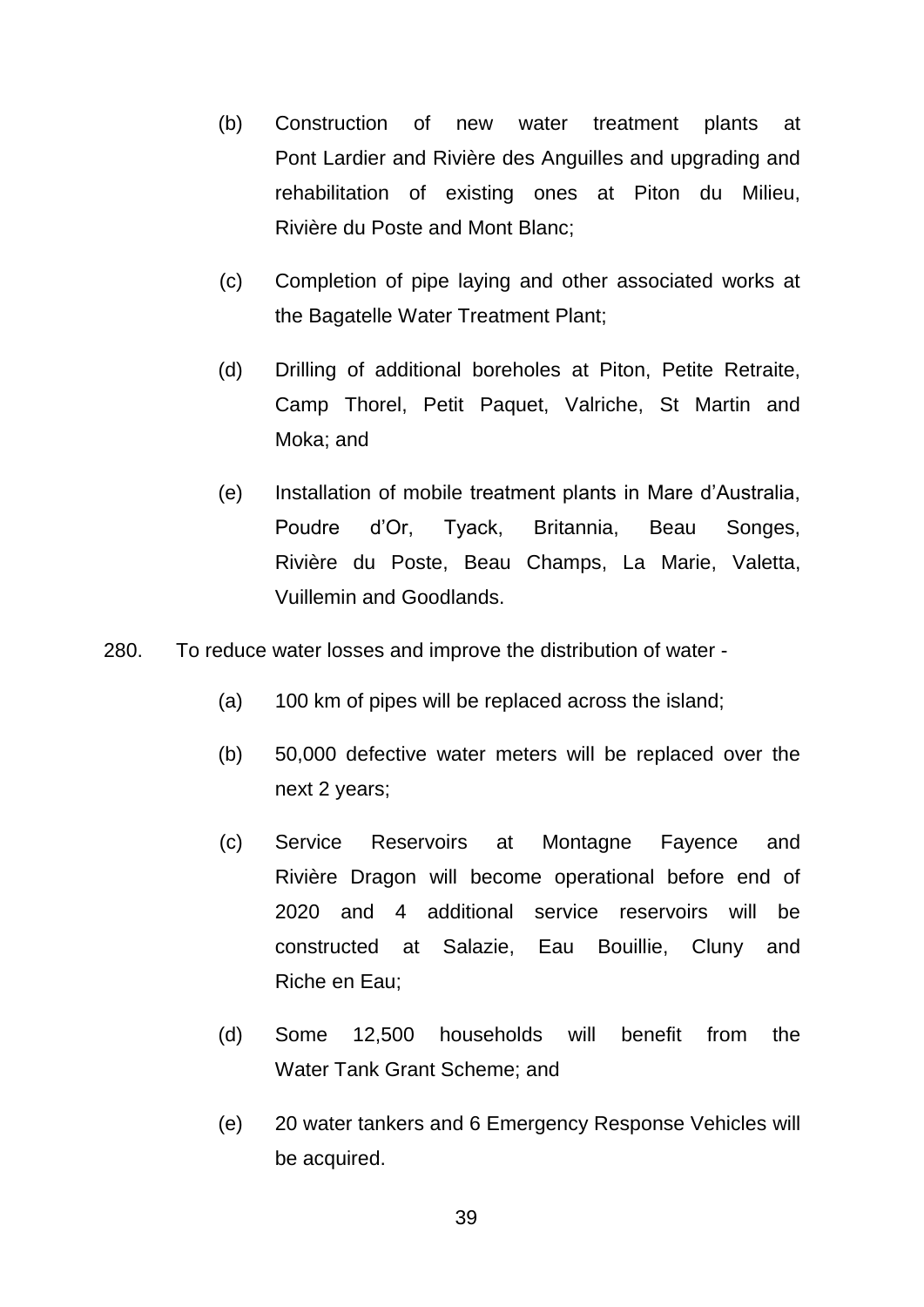### *For an Advanced Healthcare System*

- 281. We have managed the COVID 19 pandemic by taking very bold actions under a very strong leadership at an early stage.
- 282. Our strategy has produced good results.
- 283. But the fight is not fully over.
- 284. We are therefore allocating Rs 12 billion to the health sector over the next fiscal year.
- 285. The Ministry of Health and Wellness is coming up with a new 5 year Strategic Plan 2020-2024 to ensure that our national health services can cope with new challenges.
- 286. To effectively control infectious diseases, Government is setting up a National Centre for Disease Control and Prevention.
- 287. We will invest massively to expand, diversify and modernise our public health infrastructure. To this end -
	- (a) A new Cancer Hospital, using state of art technology, will be operational by December 2020;
	- (b) The construction of a new Eye Hospital at the Réduit Triangle will start by October 2020;
	- (c) The construction of a new Teaching Hospital at Flacq will begin early 2021;
	- (d) A renal transplant unit will be set up at JNH Hospital;
	- (e) A new National Laboratory will be set up with latest technologies to substantially improve testing capacity;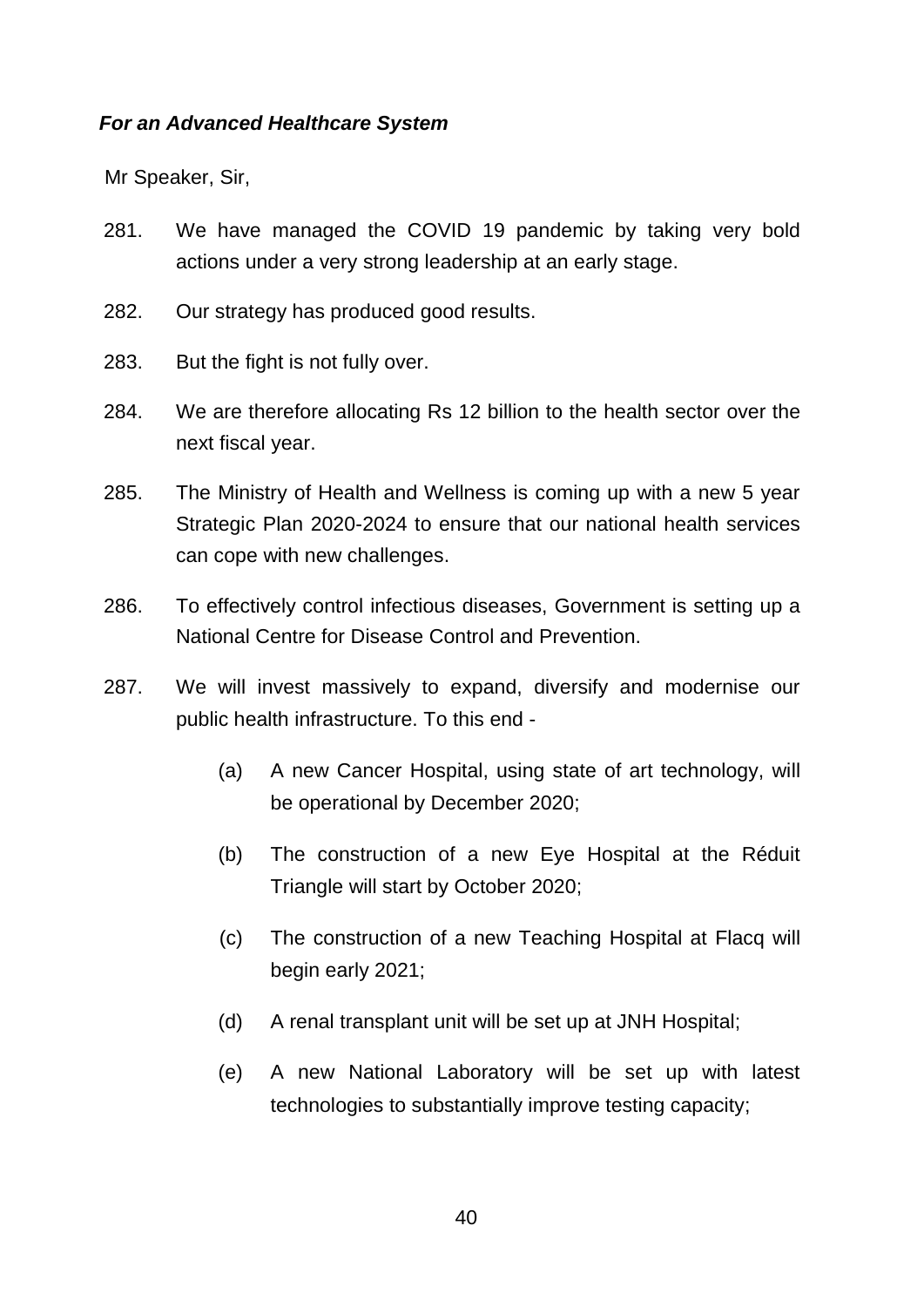- (f) A new warehouse for the storage of medicines under optimal conditions will be constructed; and
- (g) A National Laboratory Information Management System (LIMS) will be implemented.

- 288. The prevalence of diabetes in Mauritius is one of the highest in the world.
- 289. We need to reverse this trend and effectively reduce sugar contents in products.
- 290. Therefore, I am doubling the existing sugar tax of 3 cents per gram of sugar.
- 291. The coverage of the tax will be extended to a number of locally manufactured and imported non-staple sweetened products. A complete list is at the Annex to the Budget Speech.

#### *Education*

- 292. Education is what will forge the Mauritius of tomorrow.
- 293. We need to secure an inclusive education system fully adapted to the new developmental needs of our economy and society.
- 294. We are allocating Rs 15 billion to the Ministry of Education, Tertiary Education, Science and Technology.
- 295. Government will invest in the renovation, upgrading and refurbishment of over 70 primary and secondary schools.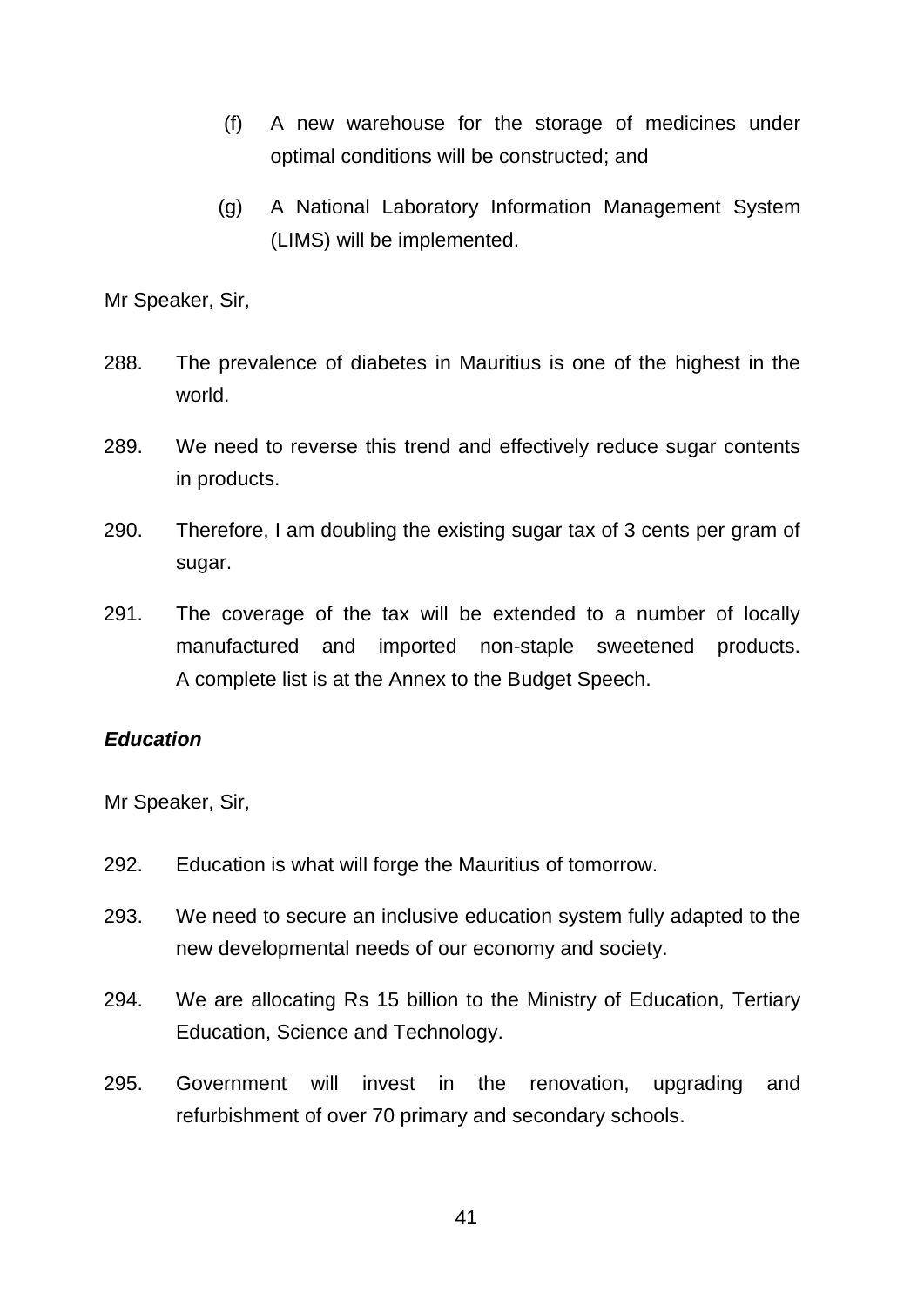- 296. E-learning technologies are fundamental in improving access to and delivery of education. To this end:
	- (a) Government will invest some Rs 100 M in the deployment of wireless local area network in 155 secondary schools in Mauritius and Rodrigues.
	- (b) A National e-Learning Platform will be developed to connect educators of secondary schools with their students.
	- (c) The DBM Ltd will provide financing facilities to households for acquisition of IT equipment for educational purpose.
- 297. As we move towards a knowledge based and innovation driven economy, we need to expand capacity, and have a greater diversity of courses especially in the fields of new technologies and innovation.
- 298. I am therefore coming up with a comprehensive package of incentives to encourage the top 500 institutions worldwide to set up branch campuses in Mauritius. They will benefit from: -
	- (a) Tax holiday for the first eight years of operation; and
	- (b) Exemption of tax on IT and IT related materials and equipment for the purpose of online education.
- 299. As we develop and modernise our education system, we also have to ensure its inclusiveness.
- 300. I am therefore earmarking an amount of Rs 138 million as the grant-in-aid to NGOs running Special Education Needs (SEN) **Schools**

42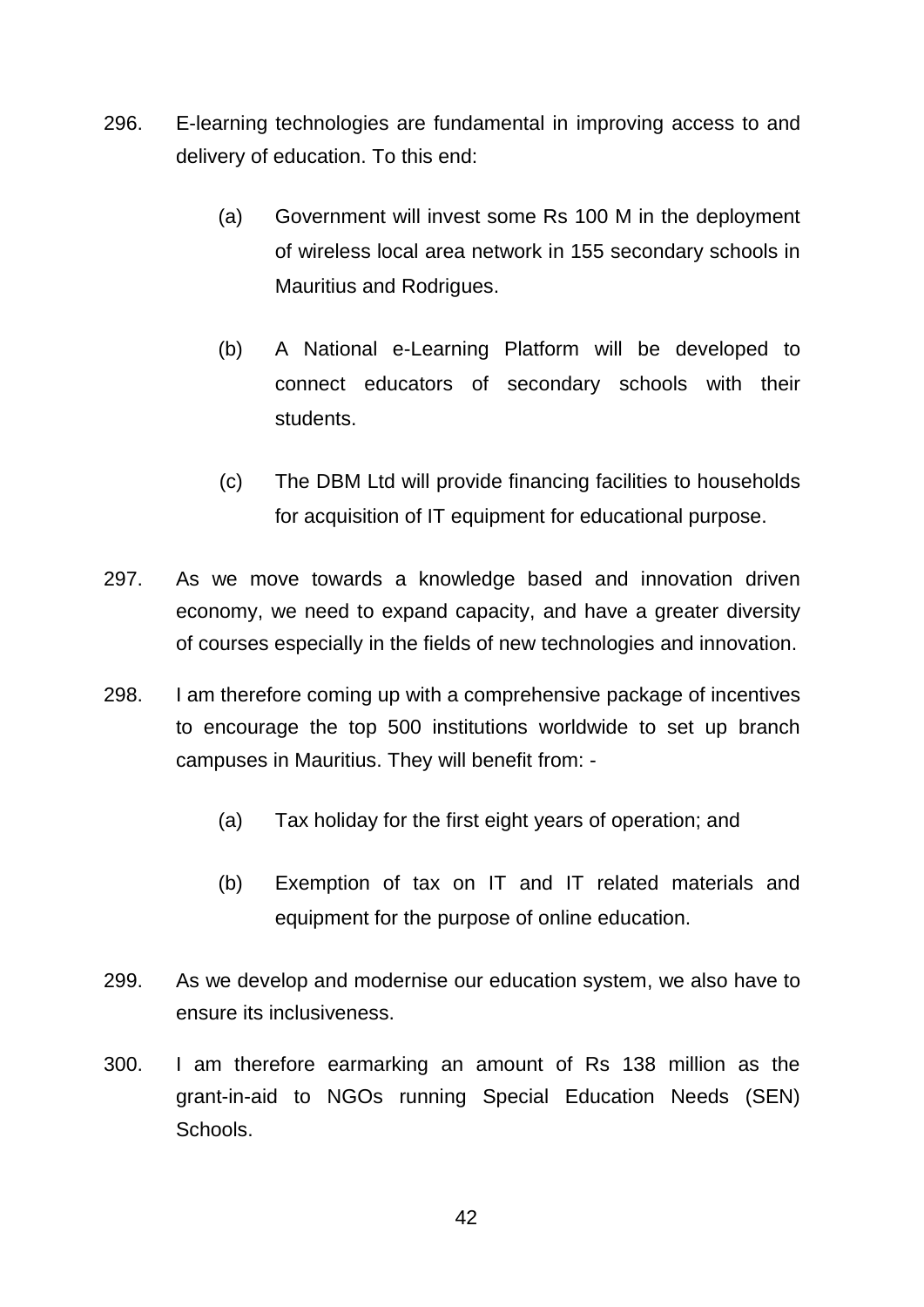301. In addition, I am providing a one-off grant of Rs 100,000 to each Special Education Needs (SEN) school run by NGOs to help them improve their learning environment.

#### *Social Integration and Social Security*

- 302. Bedridden and severe disability persons aged above 60 years and those below 18 years benefit from medical domiciliary visits.
- 303. We are extending this benefit to all persons aged above 18.
- 304. A taxpayer will be allowed to claim as dependent a bedridden next of kin who is in his care.
- 305. For better protection of the elderly, funds are being earmarked in this Budget to double the number of anti-influenza vaccines from 75,000 to 150,000.
- 306. A new Recreational Centre will become operational at Riambel by December 2020 to provide recreational and leisure facilities.
- 307. To enhance policy effectiveness in our fight against poverty, a National Database for Vulnerable Groups will be set-up to cover both absolute and relative poverty cases.
- 308. Some 2,570 tablets will be provided to students of Grades 10 to 13 for families in the existing SRM.
- 309. Free broadband internet facilities will be extended to an additional 5,000 families under the existing SRM including 2,000 families in Rodrigues.
- 310. The National Social Inclusion Foundation will provide Rs 700 million to support NGOs in implementing projects and programmes approved by the Foundation.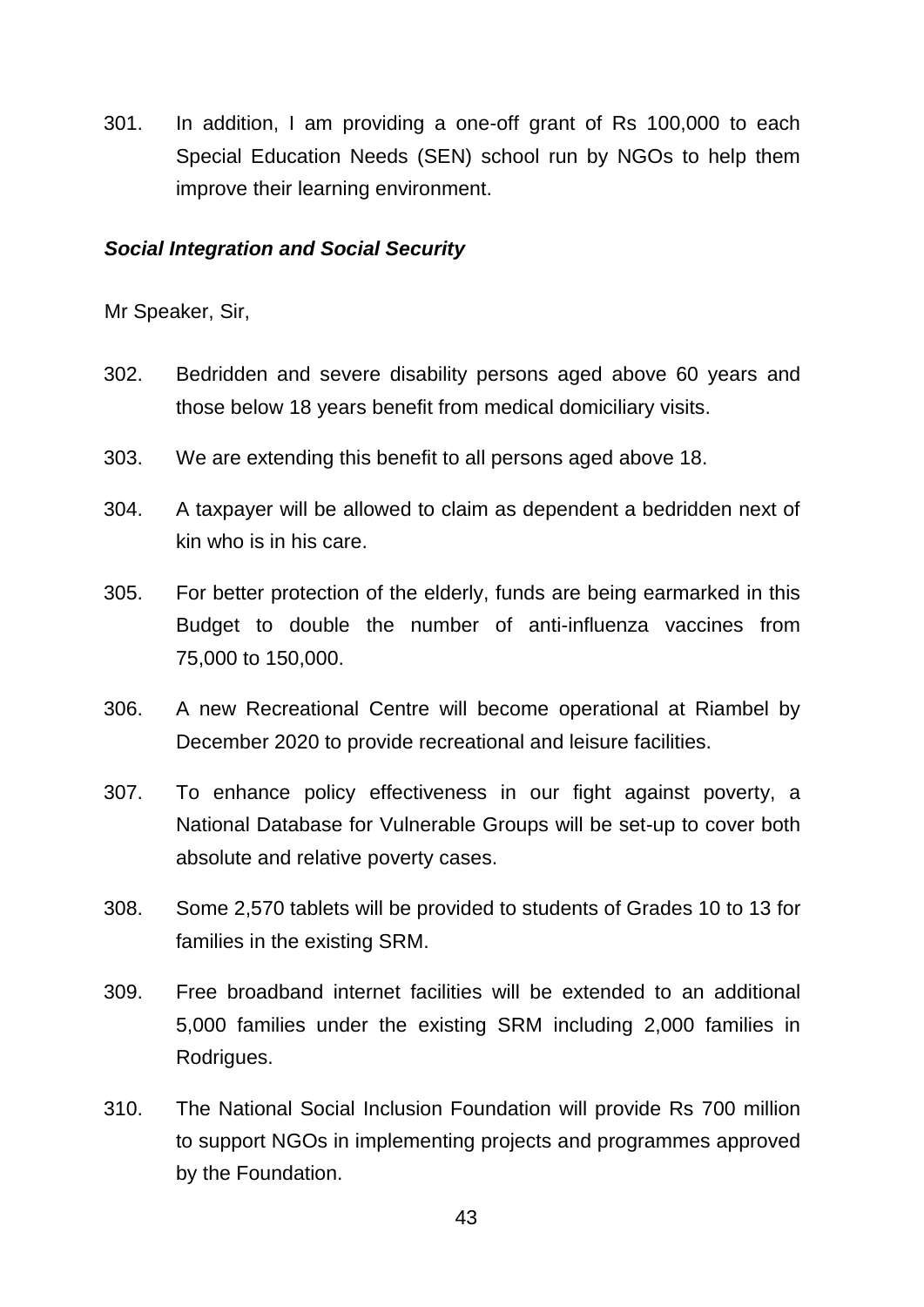- 311. This will assist some 350 NGOs and service providers and will focus on:
	- (a) Empowering students and families in deprived areas through the Fortified Learning Environment Unit.
	- (b) Enhancing crèche activities.
	- (c) Promoting social innovation and entrepreneurship.
	- (d) Building sustainable communities.
	- (e) Facilitating small scale initiatives by NGOs.
- 312. We will increase the provision in respect of the grant in aid to NGOs accordingly.
- 313. The Public Collections Act will be amended to allow for collections of donations through online platform and by retail outlets for NGOs.
- 314. We will continue to support religious bodies by increasing the provision in respect of their annual grant from Rs 93 million to Rs 103 million.

#### *Law and Order*

Mr Speaker, Sir,

315. Government will continue to enhance security and ensure that law and order prevails in the country. An amount of Rs 8.4 billion has been provided to the Police Force.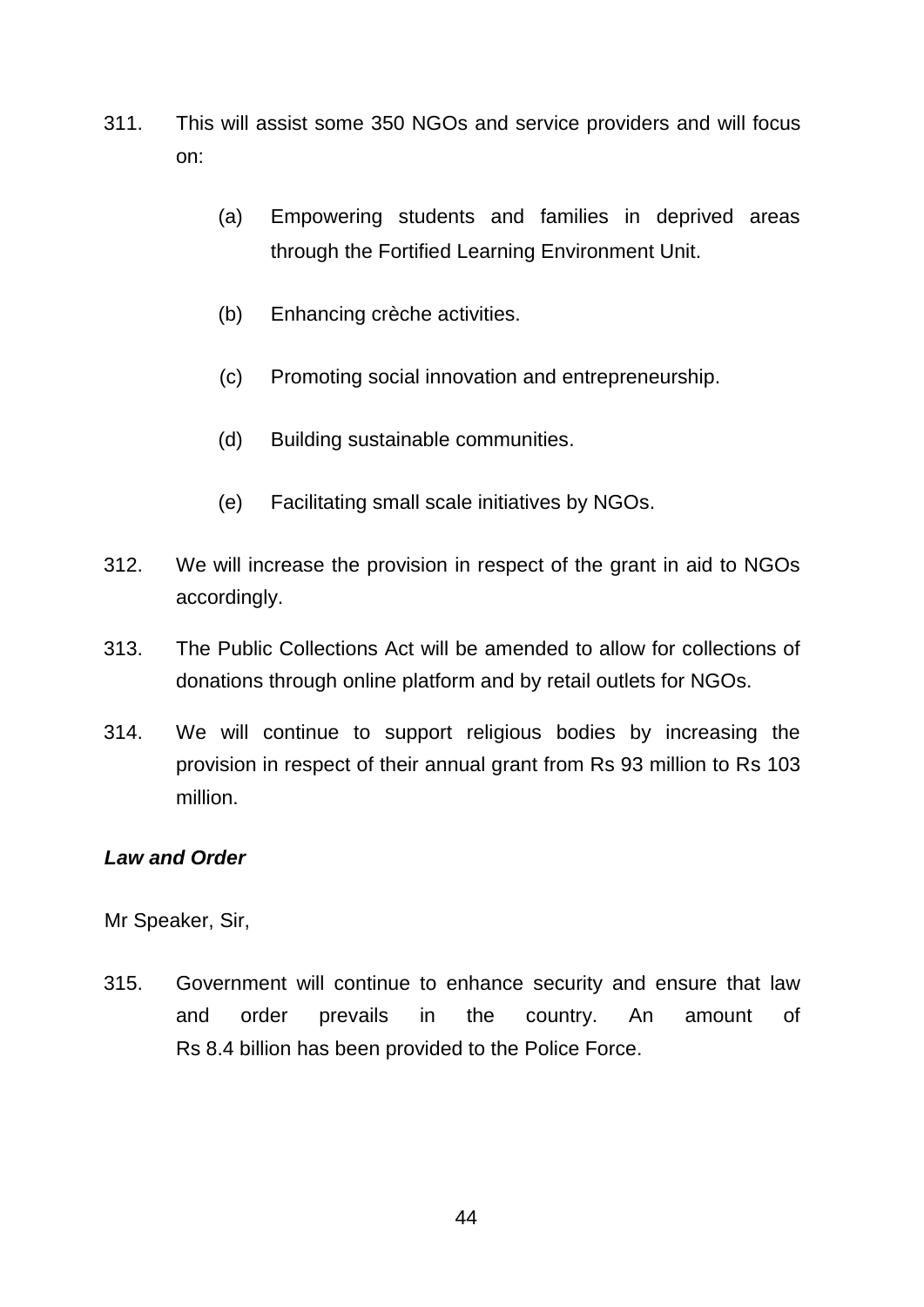- 316. This includes
	- (a) Rs 642 million to continue to expand the Safe City Project so as to combat crimes and ensure better traffic management;
	- (b) Rs 137 million for the implementation of the Advance Passenger Information System;
	- (c) Rs 100 million will be provided for the construction of a new Forensic Science Laboratory;
	- (d) Rs 100 million for the National Coast Guard to track all illicit activities on the high seas;
	- (e) Rs 77.4 million for a new Automated Fingerprint Identification System;
	- (f) Rs 50.8 million for the upgrading of drug analytical services and purchase of new Hi-Tech equipment for the Forensic Science Laboratory;
	- (g) Rs 50 million for the acquisition of vehicles to increase the operational capabilities of the Police Force;
	- (h) Rs 6 million for the acquisition of two full body scanners at Central Prison and Eastern High Security Prison; and
	- (i) Rs 5 million for the acquisition of specialised vehicles for the Anti-Drug Smuggling Unit.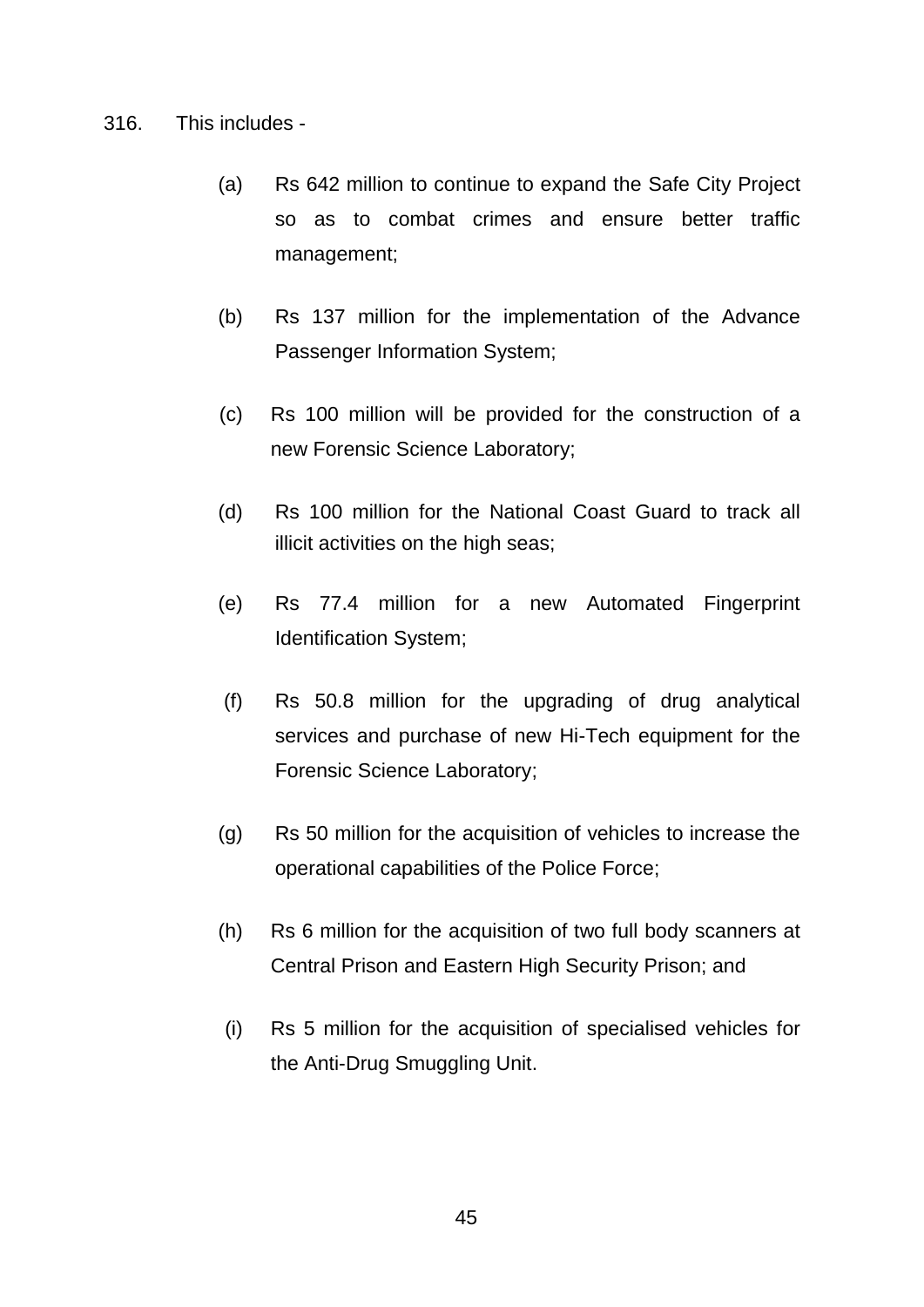# *Judiciary*

- 317. The New Supreme Court, a state of the art building with 24 court rooms and latest amenities, will be operational in August 2020.
- 318. Provision has been made for additional 50 posts in the Judiciary, including Puisne Judges, District Magistrates and Court Officers.

#### *Gender and Family Welfare*

- 319. Gender based violence is a stain on our society.
- 320. The Protection Against Domestic Violence Act will be amended to strengthen the protection given to victims and make Perpetrators Rehabilitation Programme compulsory.
- 321. A Gender Based Violence Observatory will be set up.
- 322. For women entrepreneurs, DBM Ltd will provide Rs 200 million for loans at a concessional rate of 0.5 percent per annum.
- 323. I now come to measures to improve the rights of Children.
- 324. Additional Child Protection Services will be set up in the Districts of Grand-Port, Moka, Pamplemousses and Plaine Wilhems.
- 325. The Cap Malheureux Relay Shelter for boys will be upgraded and the Notre Dame Women Empowerment Centre will be converted into a Relay Shelter for girls.
- 326. The Foster Care Programme will be extended to also cover children above 10 years old.
- 327. We will continue the Programme for the upgrading of creches to enable them to be licensed.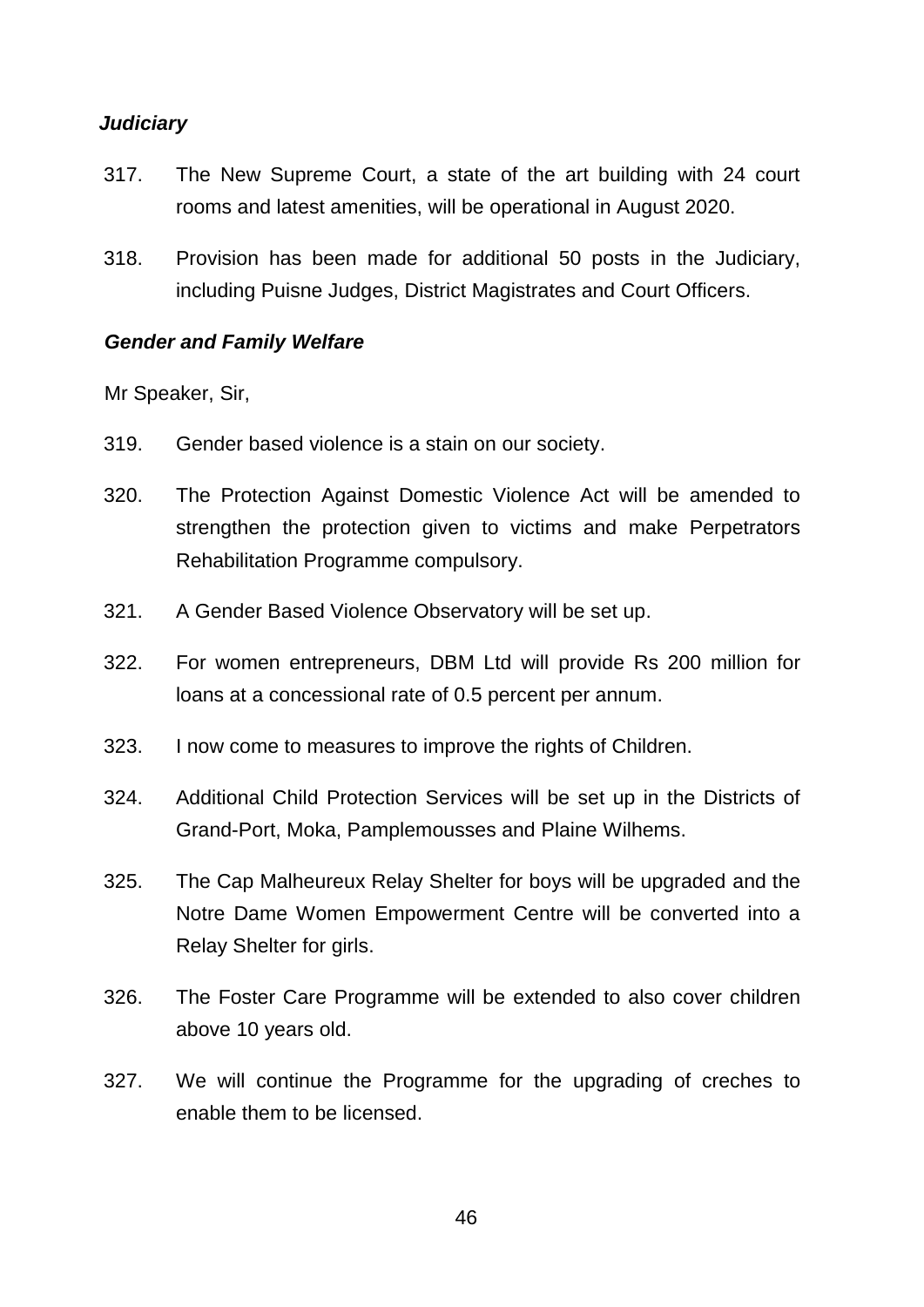### *Youth Empowerment, Sports and Recreation*

Mr Speaker, Sir,

- 328. We remain fully committed to providing opportunities for physical activity, sport and recreation to all.
- 329. To this end, the Ministry of Youth Empowerment, Sports and Recreation in collaboration with the Prime Minister's Office and the Mauritius Sports Council will set up 'Local Active Mauritius Partnerships' (LAMPS) across each of our 21 Constituencies.
- 330. For our high level athletes, we are providing
	- (a) Rs 5 million for the preparation for the Tokyo Olympics; and
	- (b) Rs 10 million for the preparation for the Paris Olympics.
- 331. A Sports Facilities Management Unit will be set up to manage the upgrading and maintenance of our sport facilities.

#### *Consumer Protection*

- 332. We value consumer welfare and protection.
- 333. To this end, we will
	- (a) Introduce a mandatory labelling on food products to indicate vegetarian products;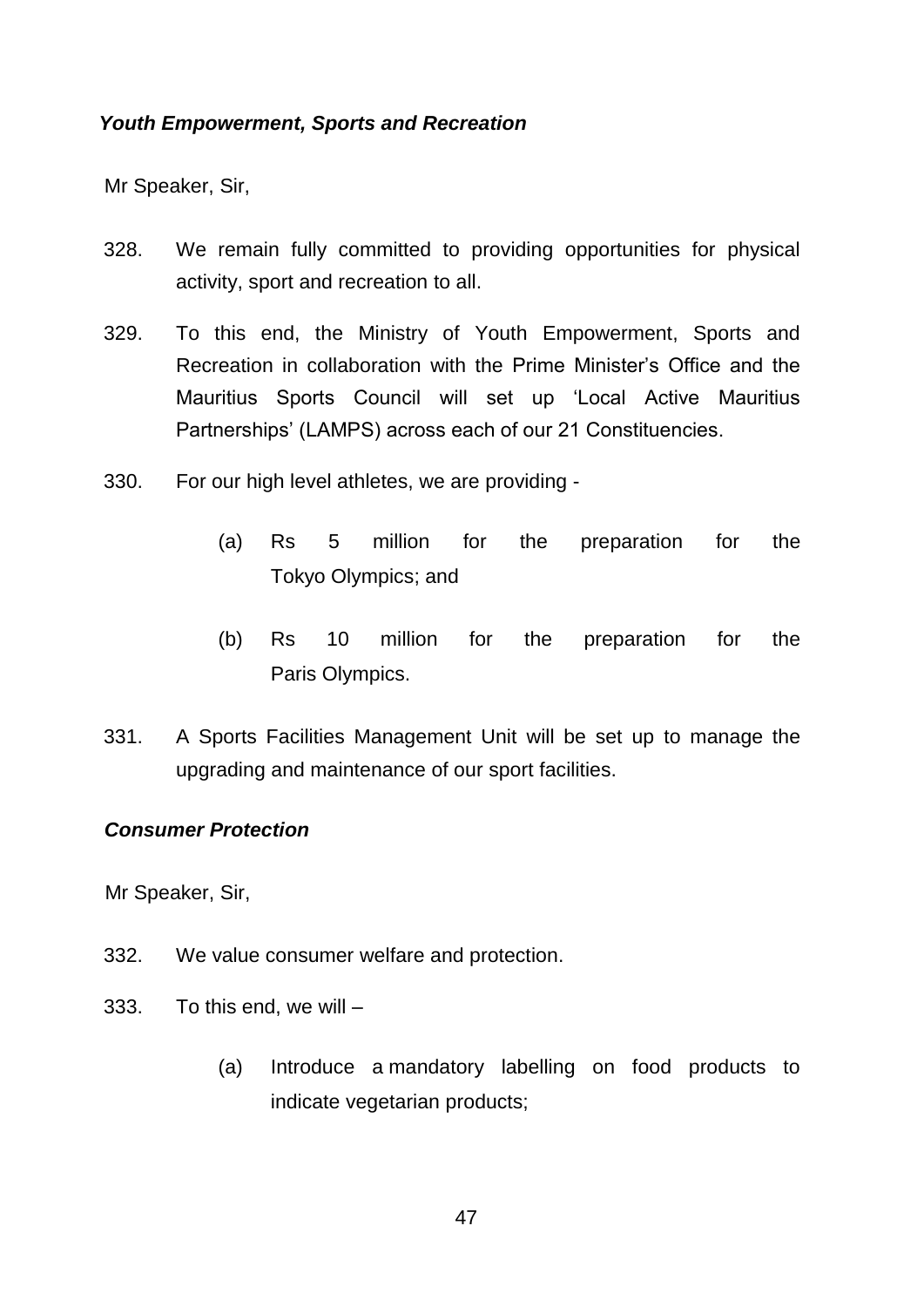- (b) Develop a new consumer protection framework that will cater for e-commerce; and
- (c) Provide a subsidy of Rs 2 billion to maintain the retail prices of rice and flour at their current levels and to bring down the price of one cylinder of 12 Kg of LPG from Rs 210 to Rs 180.

# *Rodrigues and Outer Islands*

- 334. I now turn to Rodrigues and our outer islands.
- 335. The funding of the new runway at Plaine Corail Airport is being finalized and the construction works will start next year.
- 336. Construction of the new Technopark at Baladirou has started. With the availability of higher bandwidth with the MARS project, this will give a boost to development of information technology in the island and create jobs.
- 337. The Economic Development Board will set up an office in Rodrigues to promote economic development in the island.
- 338. A new shipping vessel will be delivered before the end of next year to service the Mauritius-Rodrigues route and outer islands.
- 339. The Outer Islands Development Corporation will be restructured and the new institution will prepare an Economic Development Plan for Agalega.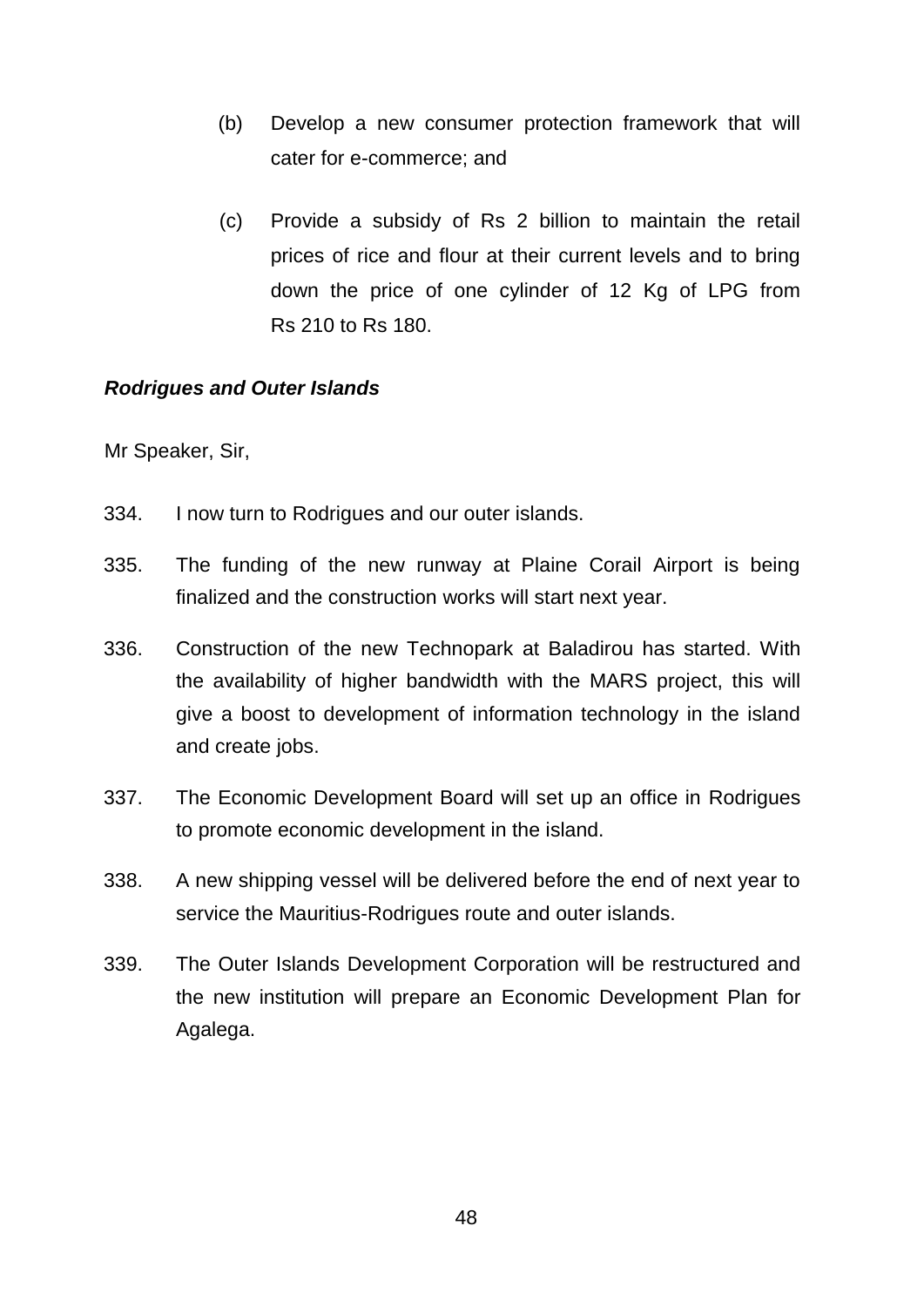- 340. The recent change made by the United Nations to its official world map to clearly show the Chagos Archipelago as part of the territory of the Republic of Mauritius is further recognition by international institutions of our sovereignty over the Chagos Archipelago.
- 341. Government will pursue all political, legal and diplomatic avenues to achieve the completion of our decolonization process.
- 342. Government also remains unwavering in its commitment to implement a programme for resettlement in the Chagos Archipelago.
- 343. The necessary funds are being provided to support these efforts.

# *Budget Outturn and Outlook*

Mr Speaker, Sir,

- 344. I now come to the budget outturn for the year 2019-2020.
- 345. The impact of COVID-19 on public finances has been significant.
- 346. The budget deficit would reach 13.6 percent of GDP.
- 347. This will be due to the combined effect of lower revenue and higher expenditure.
- 348. As regards the outlook for 2020-2021, total revenue will amount to Rs 162.9 billion and total expenditure will amount to Rs 162.9 billion.

# **CONCLUSION**

Mr Speaker Sir,

349. This Budget is delivered in one of the most uncertain and challenging times in our history.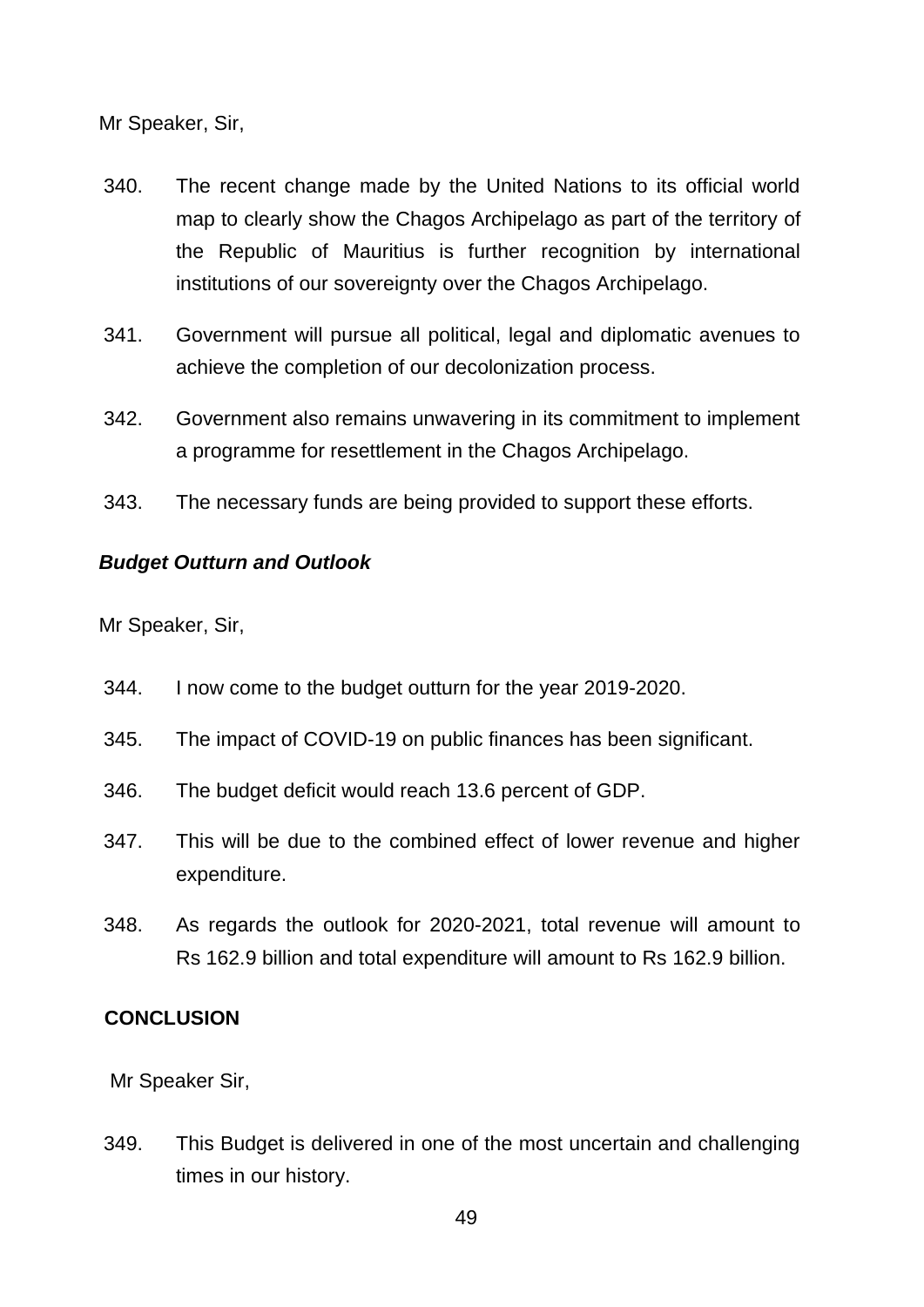- 350. Yet, despite the circumstances, this Government commits itself to preserve the essentials.
- 351. Guaranteeing what our fellow citizens have acquired throughout the years, whilst also ensuring the sustainability of our public finances.
- 352. By placing social justice and sustainability at the heart of our vision, I am pleased to announce that the Budget 2020-2021 is a balanced Budget.
- 353. We preferred courage, innovation and empathy to the ease of detached accounting calculations.
- 354. To this end, we are preserving:
	- (a) Basic Retirement Pension as from the age of 60.
	- (b) National Minimum Wage.
	- (c) Negative Income Tax for the low-income earners.
	- (d) End-of-year bonus.
	- (e) Access to free and quality education.
	- (f) Subsidy on the examination fees for SC and HSC.
	- (g) Free access to a healthcare system which has proved its resilience.
	- (h) Free transport to the elderly and school children, as well as
	- (i) Subsidy on flour, and Rice.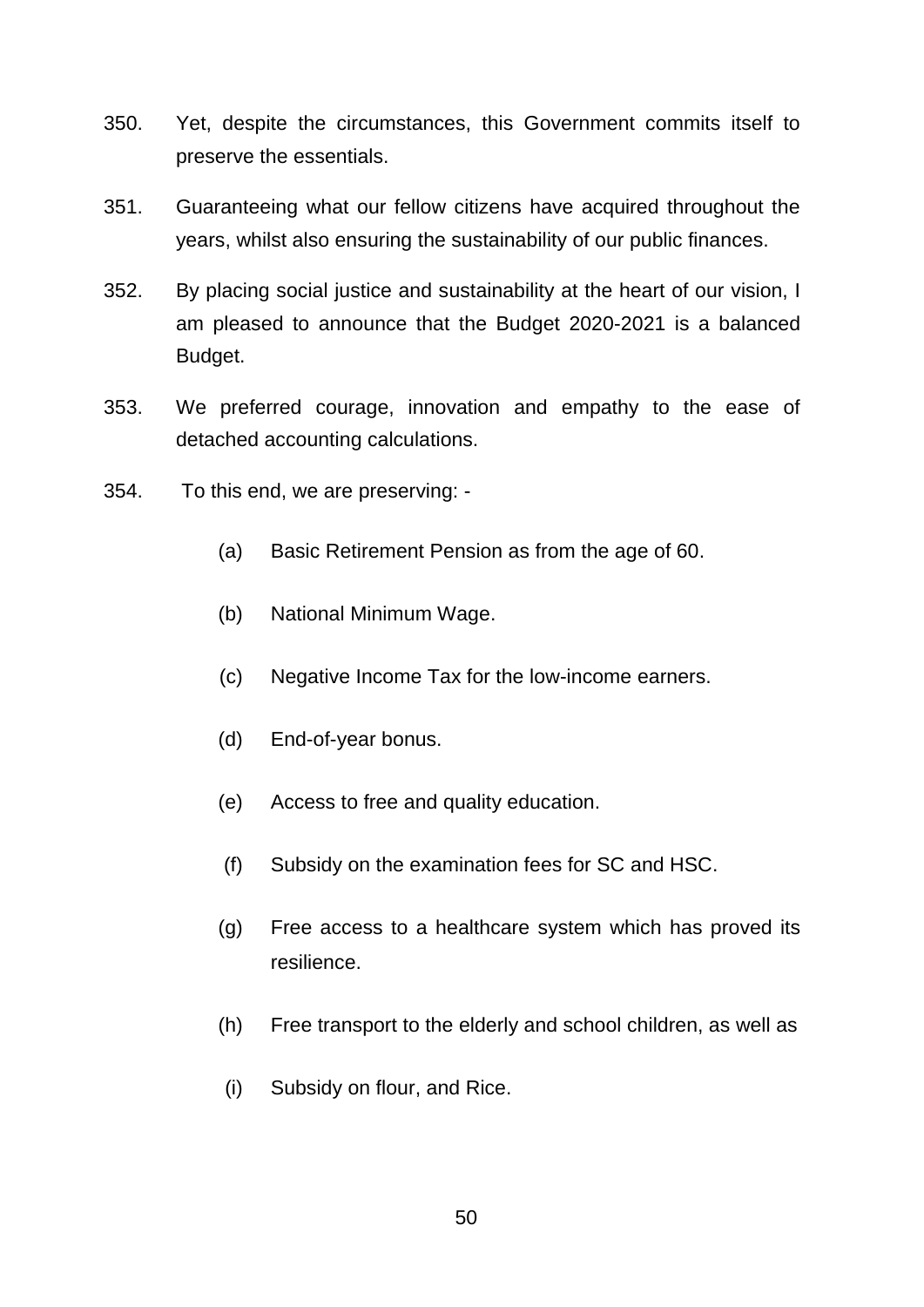- 355. We made the choice to maintain these achievements, without giving in to the sirens of temptation of punitive and regressive reforms.
- 356. In so doing, we undertake:
	- (a) To maintain a low tax for the middle-class and a competitive fiscality for companies;
	- (b) Not to tax interest;
	- (c) No increase in Value Added Tax rate;
	- (d) To decrease the price of LPG by Rs 30. The price of a 12 kg cylinder will now cost Rs 180 instead of Rs 210; and
	- (e) To provide an exemption allocation of Rs 15,000 to the Police Officers and Hospital staff who have been mobilised during the confinement period.

- 357. We will rise to the ambitions of securing today and preparing for a better tomorrow for all Mauritians.
- 358. Today's Budget is the promise of this Government to respond to this crisis that is shaking us.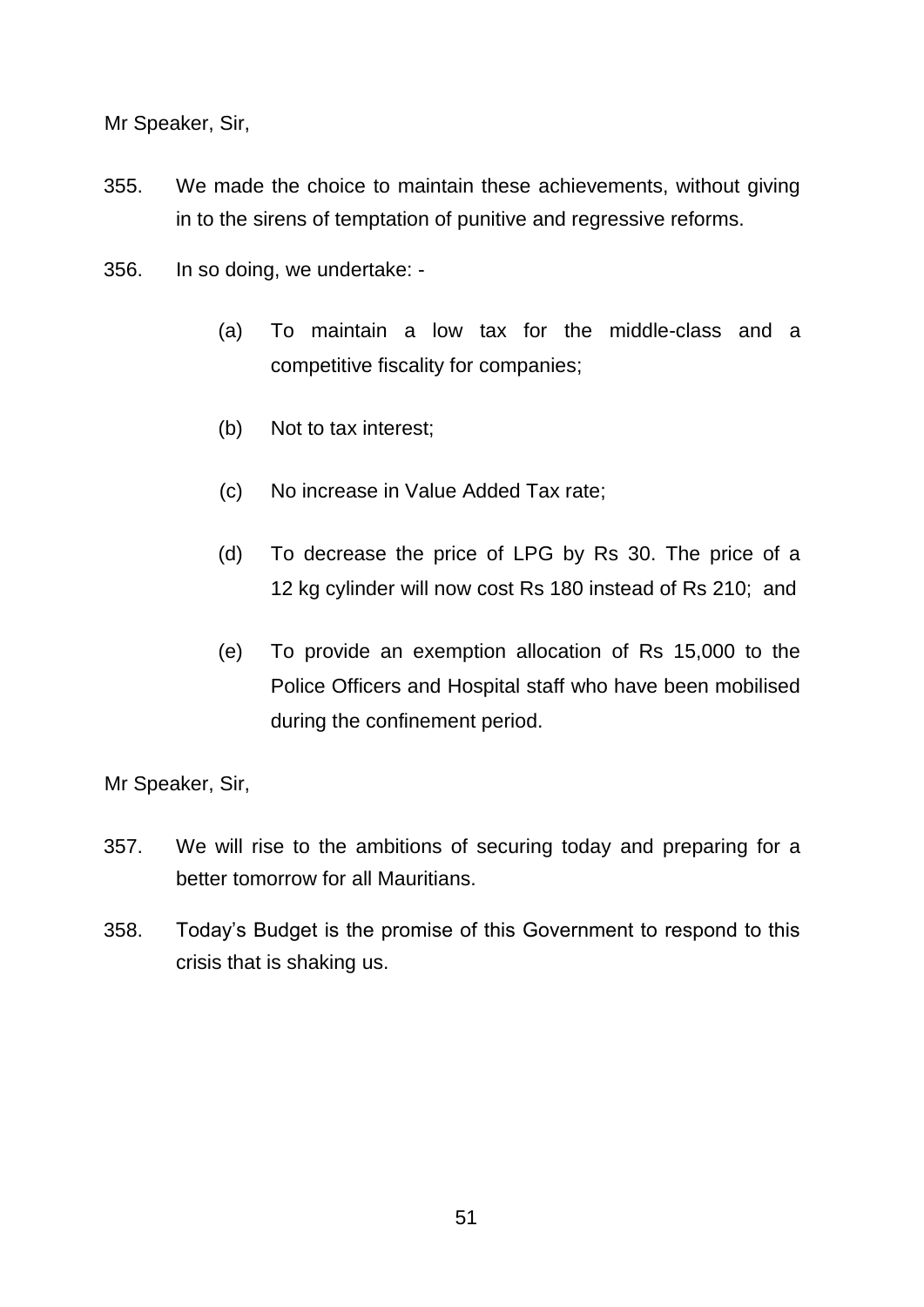359. Through this Budget, we are: -

- (a) Preserving jobs and livelihoods for the most vulnerable of our society.
- (b) Rebuilding our Economy.
- (c) Ensuring an inclusive, robust and sustainable economic development together.

- 360. We are investing massively for our people, and our enterprises.
- 361. To this end, we are earmarking more than Rs. 40 billion for major infrastructural projects such as the construction of 12,000 social housing units, the development of new community infrastructure, the construction of the Riviere des Anguilles Dam as well as new roads and bridges, the development of port infrastructure and the construction of the Metro on the Rose Hill to Curepipe segment.
- 362. Rs 80 billion will be invested though the Mauritius Investment Corporation Ltd (MIC) to: -
	- (a) Support important and viable companies in Mauritius, which are financially distressed as a result of the COVID-19 pandemic;
	- (b) Promote Food and pharmaceutical production towards selfsufficiency;
	- (c) Assist companies geared towards a smart and innovativedriven future Mauritius; and
	- (d) Invest in projects of strategic national importance to the country.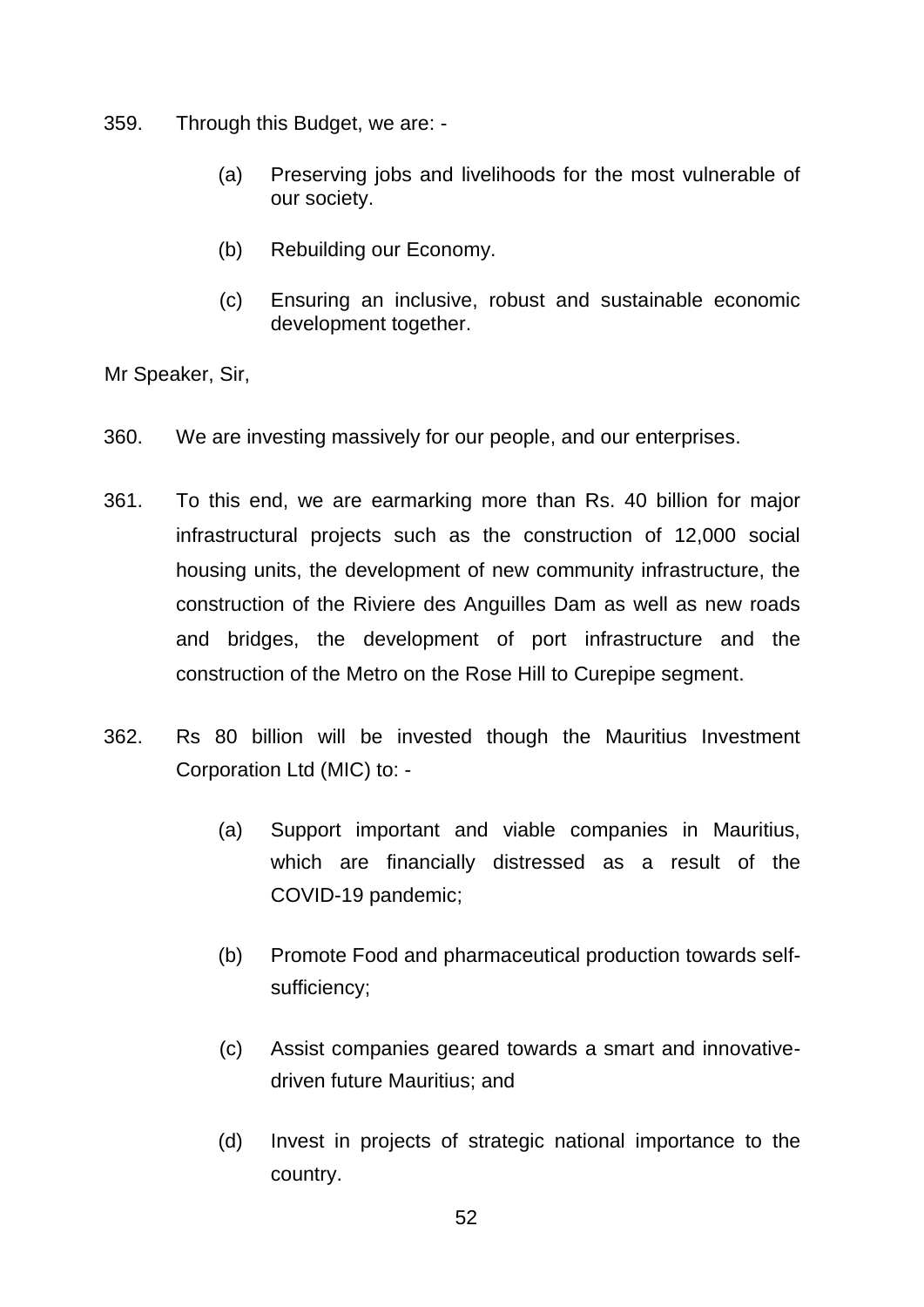- 363. Furthermore, Rs 20 billion are being injected to support the small and medium sized enterprises, and vulnerable households.
- 364. The Development Bank of Mauritius will invest Rs 10 billion in the SME Sector to sustain small and medium firms at concessional rate of 0.5 percent per annum.
- 365. Finally, and most importantly, the Government will do everything to protect employment but also support those faced with a period of technical unemployment. To this end, over the next six months, Rs. 15 billion have been earmarked to provide an exceptional minimum monthly support of Rs. 5,100 to each beneficiary.
- 366. The DBM, the MIC, the MRA, the Ministry of Labour, Human Resources and Training as well as the Tourism Authority will ensure the implementation of this support.

- 367. In this period troubled by the Covid-19 pandemic, we have few certainties but many convictions.
- 368. If the crisis of 1929 had its rescue in the "New Deal", today's crisis will find its response in the "New Normal".
- 369. This New Normal is not imposed on us, it is chosen it is Our New Normal.
- 370. Through this Budget, we kickstart the reforms which Mauritius needs.
- 371. These courageous reforms, it is above all as a Mauritian citizen that I am proud to carry them.
- 372. Let us be a united and visionary people, the future of our nation depends on it.
- 373. It is the foundations of the Economy of life.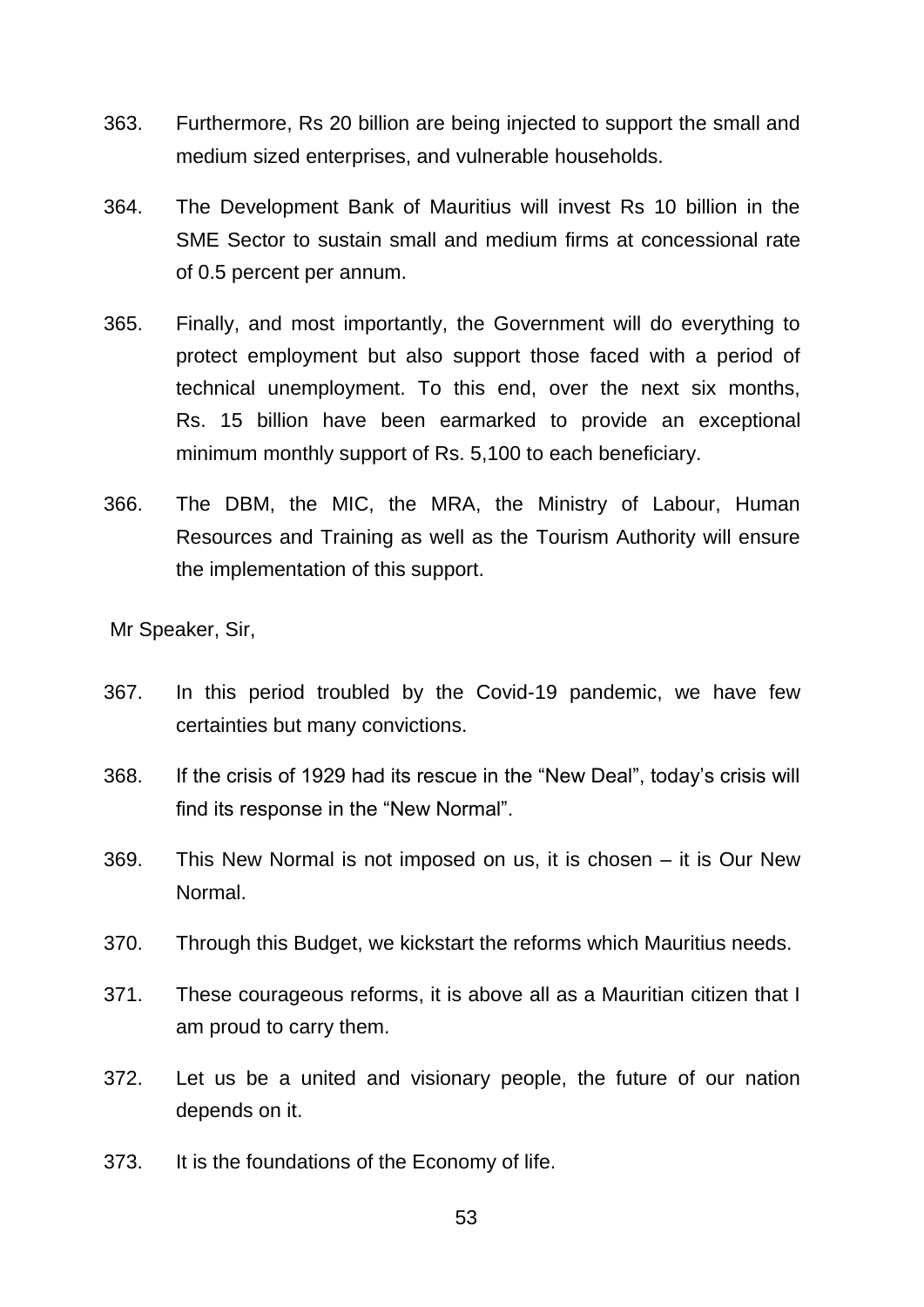- 374. An economy detached from the superfluous and which focuses on strategic sectors.
- 375. The future of Mauritius belongs to those who engage themselves in the industries of life.
- 376. We need to identify strategic and priority sectors, engines of tomorrow's growth.
- 377. For this, we are giving agriculture its acclaim, and making Mauritius our nourishing land.
- 378. We are setting up the right ecosystem to allow entrepreneurs from here and elsewhere to turn their ideas into creation.
- 379. We are creating a new synergy with Africa, the cradle of humanity and for which our sense of belonging is so strong.
- 380. We are banking on a knowledge economy where technology, sharing and innovation are at the heart of our plan.
- 381. We are making healthcare a pillar of our economy, by investing in an efficient health system and by welcoming companies focused on medical innovation.
- 382. We have to pull away from the dichotomy of "the economy OR health".
- 383. Mr Speaker, Sir, the economy is life. We have to approach it with the same determination.

384. I would like to seize this opportunity to thank the Prime Minister for his continuous and undivided support for the preparation of this Budget as well as the valuable input of my colleague Ministers.